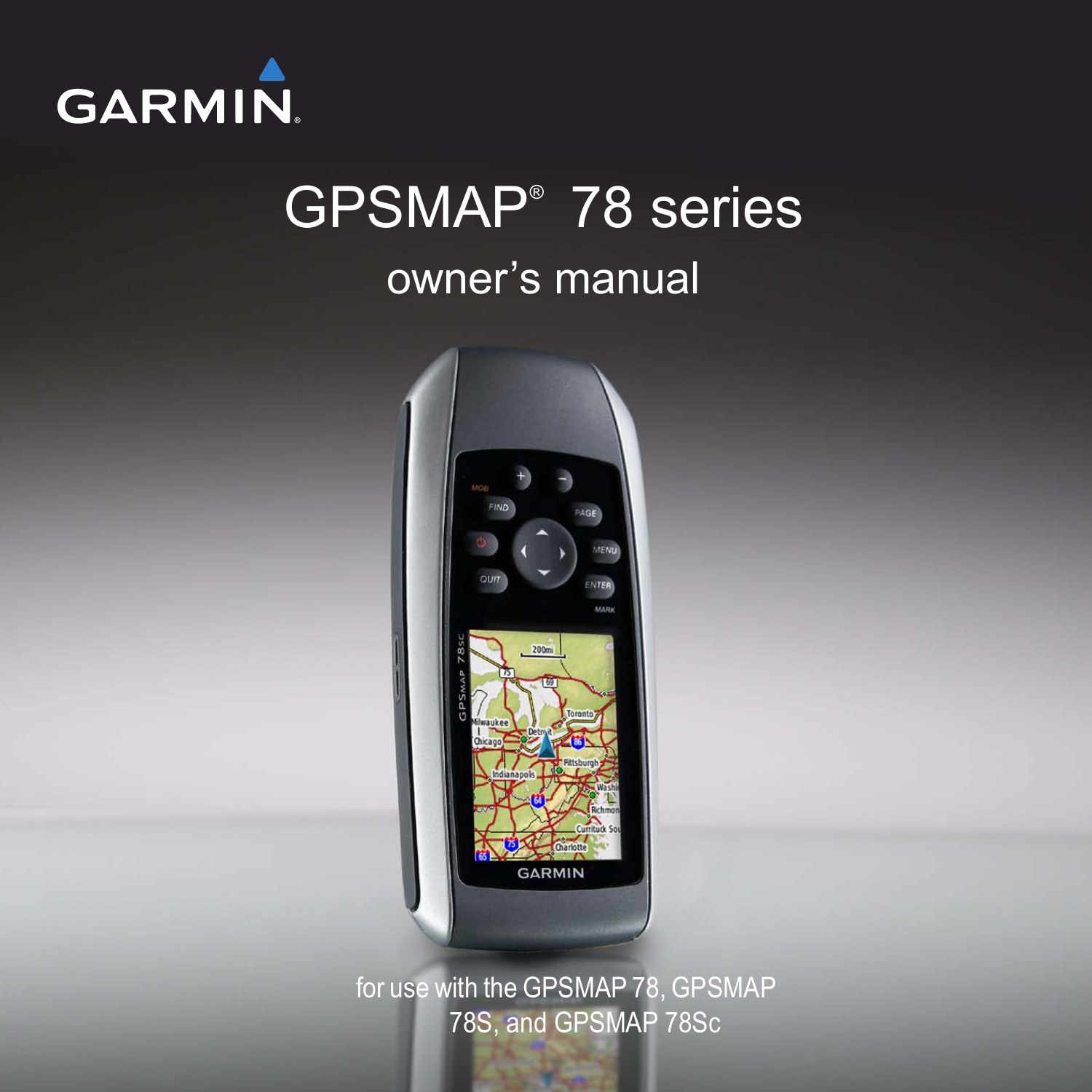All rights reserved. Except as expressly provided herein, no part of this manual may be reproduced, copied, transmitted, disseminated, downloaded or stored in any storage medium, for any purpose without the express prior written consent of Garmin. Garmin hereby grants permission to download a single copy of this manual onto a hard drive or other electronic storage medium to be viewed and to print one copy of this manual or of any revision hereto, provided that such electronic or printed copy of this manual must contain the complete text of this copyright notice and provided further that any unauthorized commercial distribution of this manual or any revision hereto is strictly prohibited.

Information in this document is subject to change without notice. Garmin reserves the right to change or improve its products and to make changes in the content without obligation to notify any person or organization of such changes or improvements. Visit the Garmin Web site (<www.garmin.com>) for current updates and supplemental information concerning the use and operation of this and other Garmin products.

Garmin®, BlueChart®, City Navigator®, and GPSMAP® are trademarks of Garmin Ltd. or its subsidiaries, registered in the USA and other countries. HomePort™, BaseCamp™, ANT™, and ANT+™ are trademarks of Garmin Ltd. or its subsidiaries. These trademarks may not be used without the express permission of Garmin.

Windows® is a registered trademark of Microsoft Corporation in the United States and/or other countries. Mac® is a registered trademarks of Apple Computer, Inc. microSD™ is a trademark of SanDisk or its subsidiaries. Other trademarks and trade names are those of their respective owners.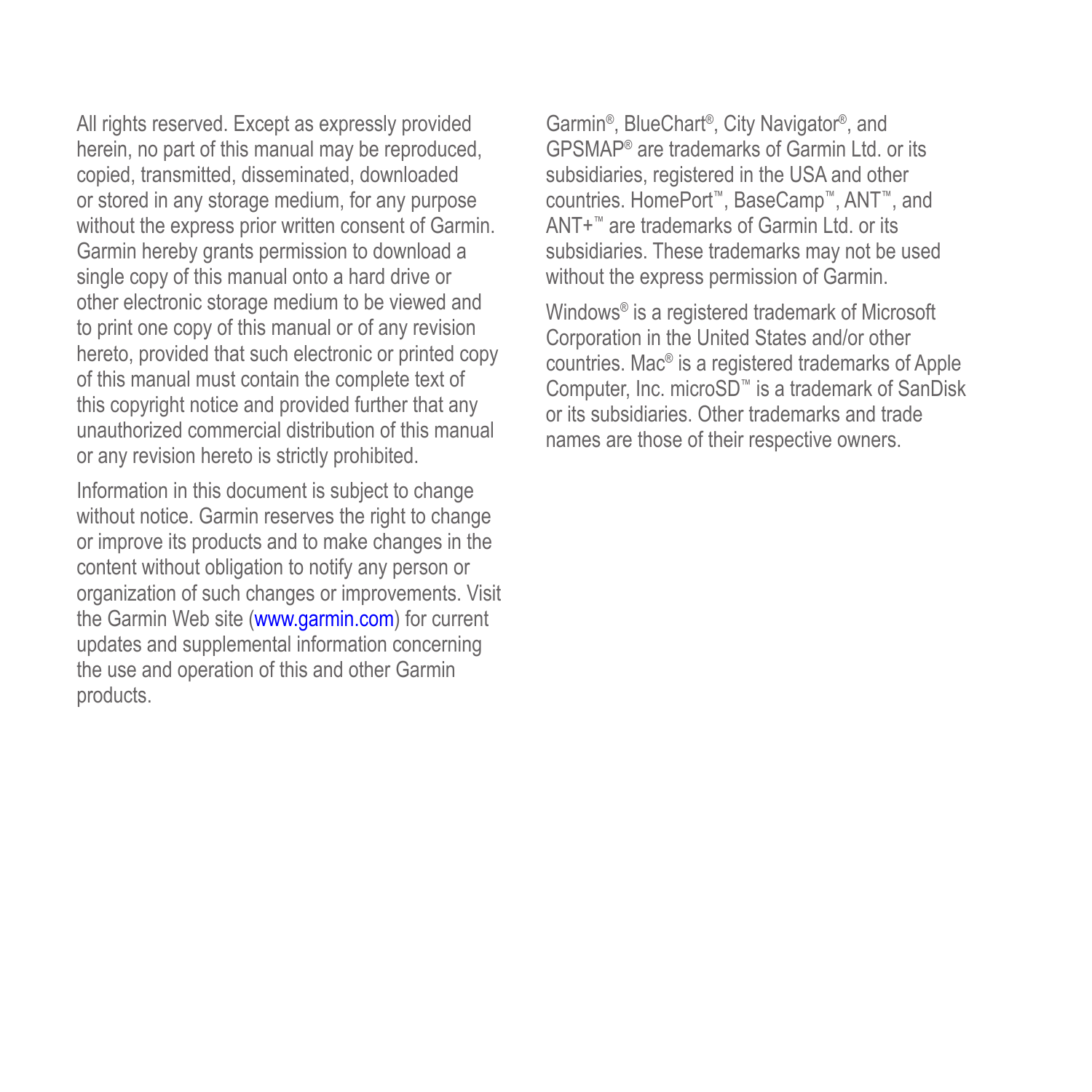# **Table of Contents**

| Getting Started 1              |  |
|--------------------------------|--|
| Manual Conventions 1           |  |
|                                |  |
| Battery Information 3          |  |
| Installing the Batteries 3     |  |
| Turning the Device On or Off 3 |  |
| Acquiring Satellite Signals 3  |  |
|                                |  |
|                                |  |

### **[Navigating with Waypoints](#page-8-0)  [and Routes..........................](#page-8-0) 5**

| Additional Maps 8 |  |
|-------------------|--|

# **Tracks [..................................](#page-12-0) 9**

| Navigating a Saved Track 10 |  |
|-----------------------------|--|

## **[Using the Main Pages](#page-14-0) .......11**

[Customizing the Data Fields.....11](#page-14-0) [Restoring Default Page Settings11](#page-14-0)

| Using the Compass  13<br>Using Sight 'N Go  14<br>Elevation Plot 15<br>Opening the Main Menu  16<br>Trip Computer 16                                          |  |
|---------------------------------------------------------------------------------------------------------------------------------------------------------------|--|
| <b>Main Menu Features and</b>                                                                                                                                 |  |
| Settings  16<br>Geocaches  16<br>Share Wirelessly 17<br>Proximity Alarms 17<br>Profile Change 18<br>Area Calculation  18<br>Additional Main Menu Tools 19     |  |
| <b>Customizing Your Device 19</b><br>Customizing Data Fields 19<br>Data Field Options 20<br>System Settings 23<br>Display Settings 24<br>Setting Up Tones  24 |  |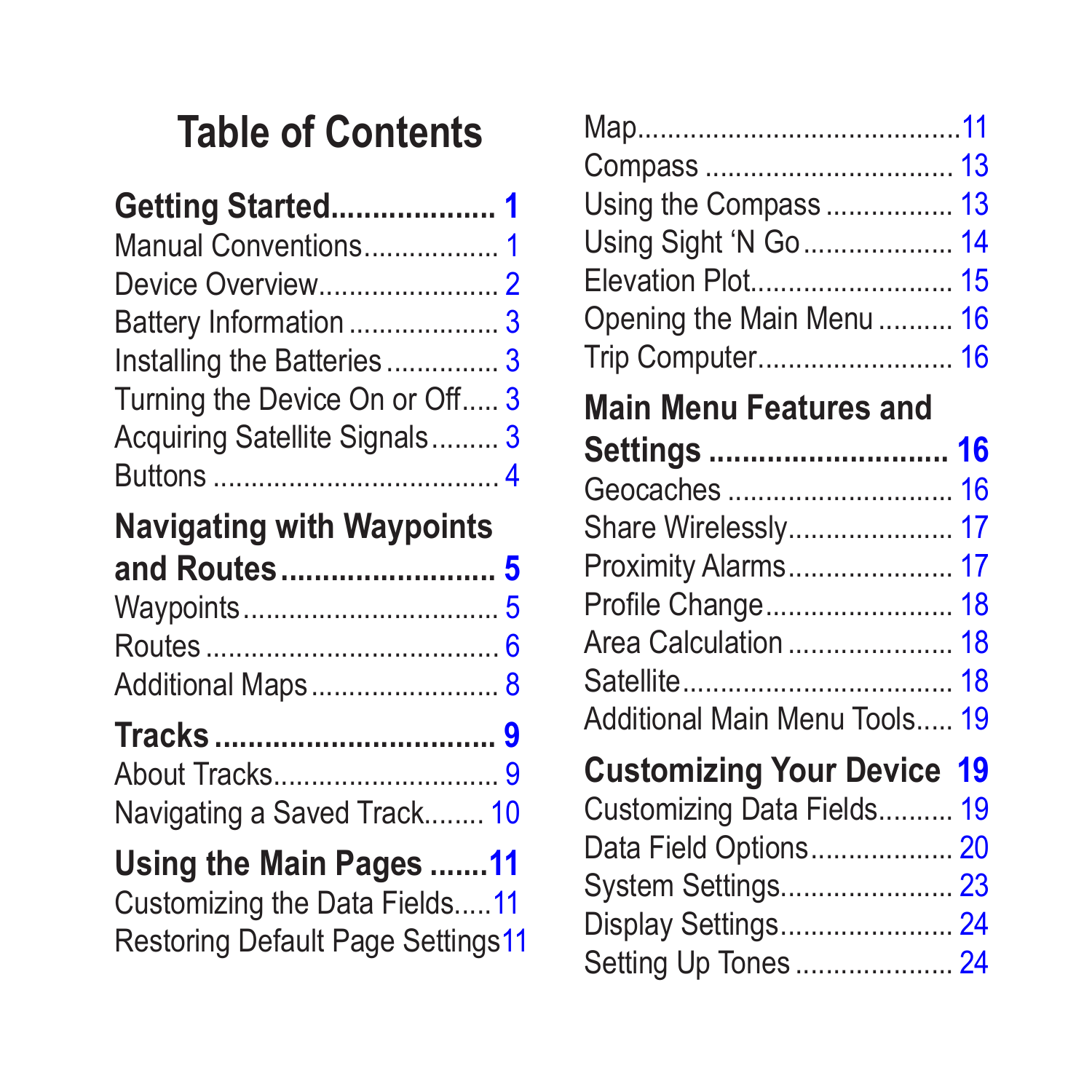| Marine Settings 24                 |  |
|------------------------------------|--|
| Setting up Marine Alarms  25       |  |
| Resetting Data 26                  |  |
| Changing the Page Sequence 26      |  |
| Customizing the Unit Settings . 27 |  |
|                                    |  |
| Position Format Settings  27       |  |
| Altimeter Settings  28             |  |
| Geocache Settings 29               |  |
| Routing Settings  29               |  |
|                                    |  |
|                                    |  |
| Appendix  30                       |  |
| Registering Your Device  30        |  |
| Updating the Software 31           |  |
| <b>Viewing Important Device</b>    |  |

[Information............................](#page-34-0) 31

[Contacting Garmin Product Support](#page-34-0)

### [31](#page-34-0)

| Using the Backlight 31      |  |
|-----------------------------|--|
|                             |  |
| Maximizing Battery Life  33 |  |

[About the Batteries..................](#page-36-0)......33 [Buying Optional Accessories...](#page-37-0) 34 [Using Optional Fitness Accessories](#page-37-0) [34](#page-37-0)

| Troubleshooting 39           |
|------------------------------|
| Caring for the Device 38     |
| Attaching the Wrist Strap 38 |
| Data Management 35           |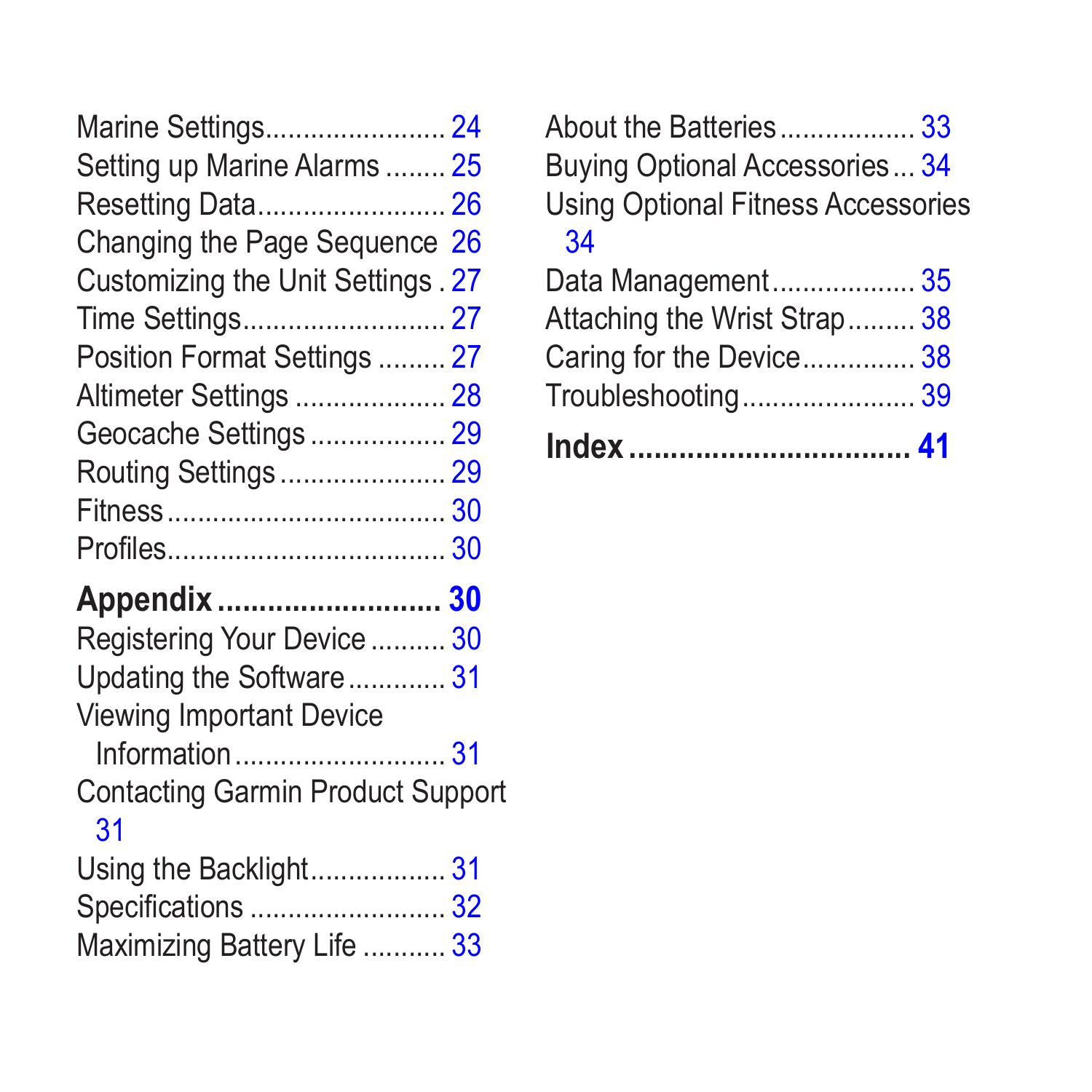# <span id="page-4-0"></span>**Getting Started**

### **warning**

See the *Important Safety and Product Information* guide in the product box for product warnings and other important information.

When using your device the first time, you should complete the following tasks to set up the device and get to know the basic features.

- **1** Install the batteries [\(page 3](#page-6-1)).
- **2** Turn on the device [\(page 3\)](#page-6-2).
- **3** Acquire satellites [\(page 3\)](#page-6-3).
- **4** Mark a waypoint [\(page 5\)](#page-8-1).
- **5** Navigate a route ([page 8](#page-11-1)).
- **6** Record a track ([page 9](#page-12-1)).
- **7** Calibrate the compass ([page 13\)](#page-16-1).

## **Manual Conventions**

When you are instructed to press something, use the buttons on the unit. Use the **Rocker** to select something in a list, and then press **ENTER**. See [page 5.](#page-8-2)

The small arrows (>) used in the text indicate that you should select a series of items in order, for example, "Select **Delete** > **Yes**."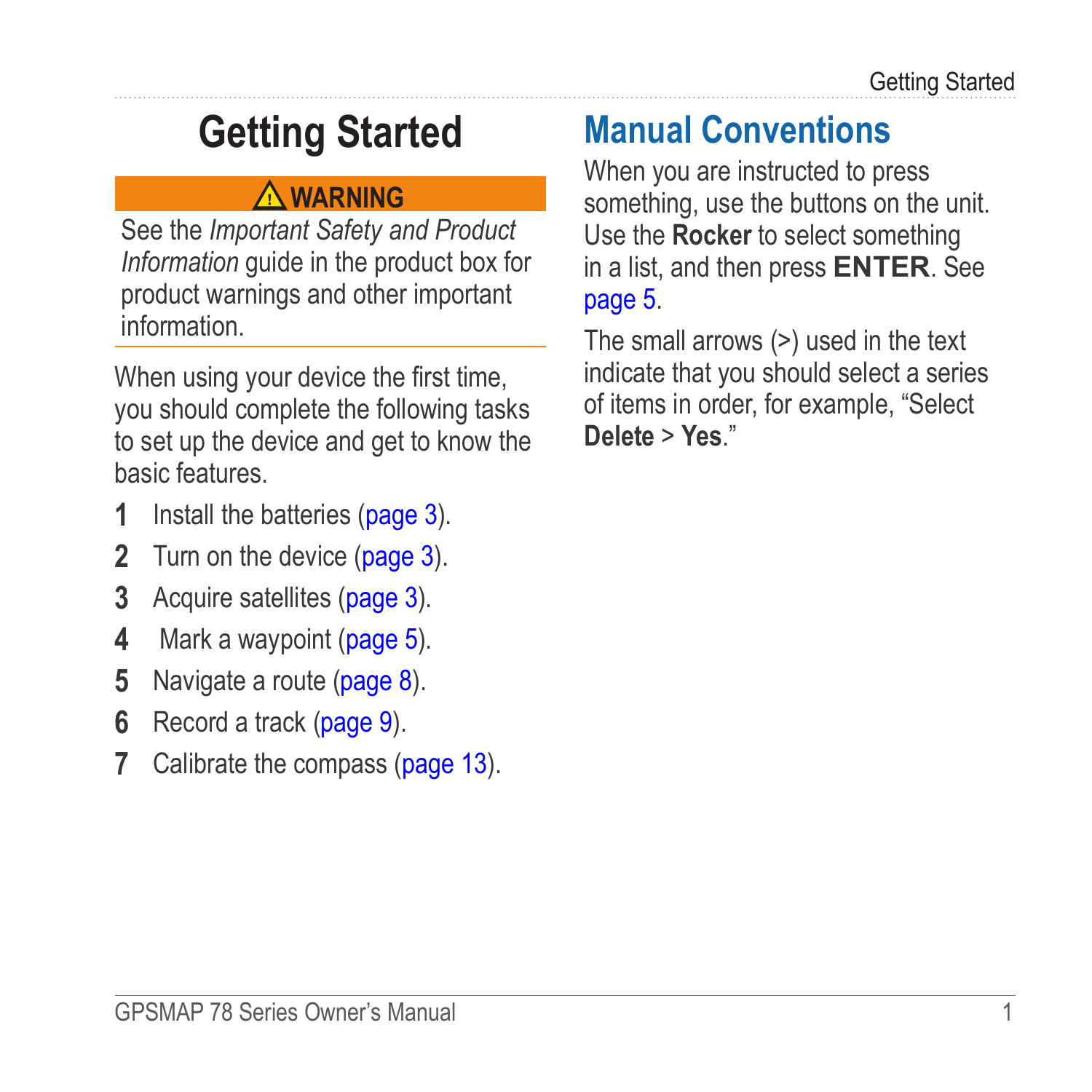#### <span id="page-5-0"></span>Getting Started

### **Device Overview**

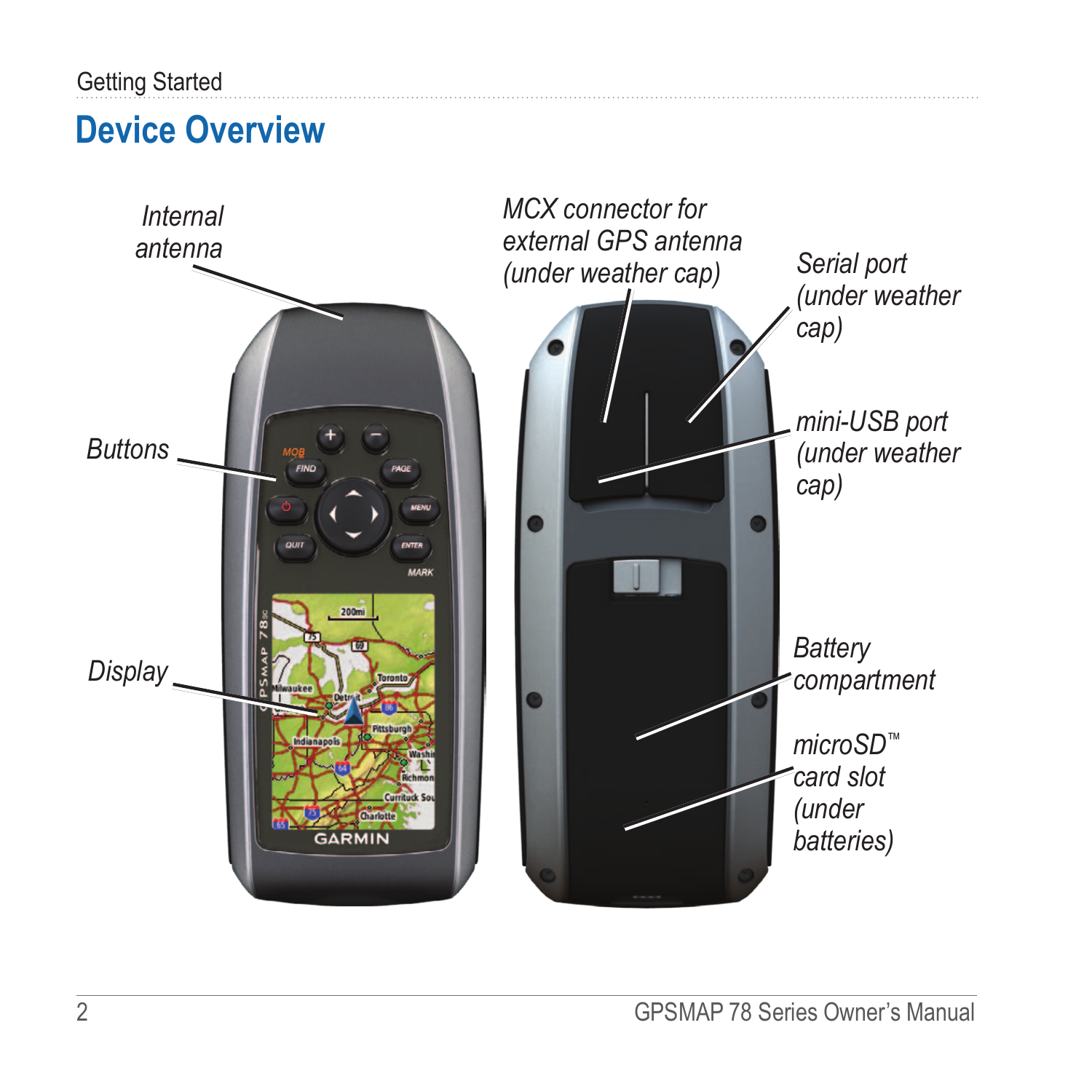# <span id="page-6-0"></span>**Battery Information**

The device operates on two AA batteries. Use alkaline, NiMH, or lithium batteries. Use precharged NiMH or lithium batteries for best results [\(page 33\)](#page-36-1).

## <span id="page-6-1"></span>**Installing the Batteries**

- **1** Slide the latch on the back of the device, and remove the battery cover.
- **2** Insert the batteries, observing polarity.



**3** Replace the battery cover.

For best results, after you install new batteries, update the battery type in the system settings [\(page 37](#page-37-1)).

### <span id="page-6-2"></span>**Turning the Device On or Off** Press and hold  $()$

## **Setting Your Language**

- **1** Turn on the unit.
- **2** Use the **Rocker** to select a language.

# <span id="page-6-3"></span>**Acquiring Satellite Signals**

It may take 30 to 60 seconds to acquire signals.

- **1** Go outdoors to an open area.
- **2** If necessary, turn on the device.
- **3** Wait while the device searches for satellites.

A question mark flashes while the device determines your location.

**4** Quickly press **b** to open the backlight status page.

The GPS bars indicate satellite strength. When the bars are green, the device has acquired satellite signals.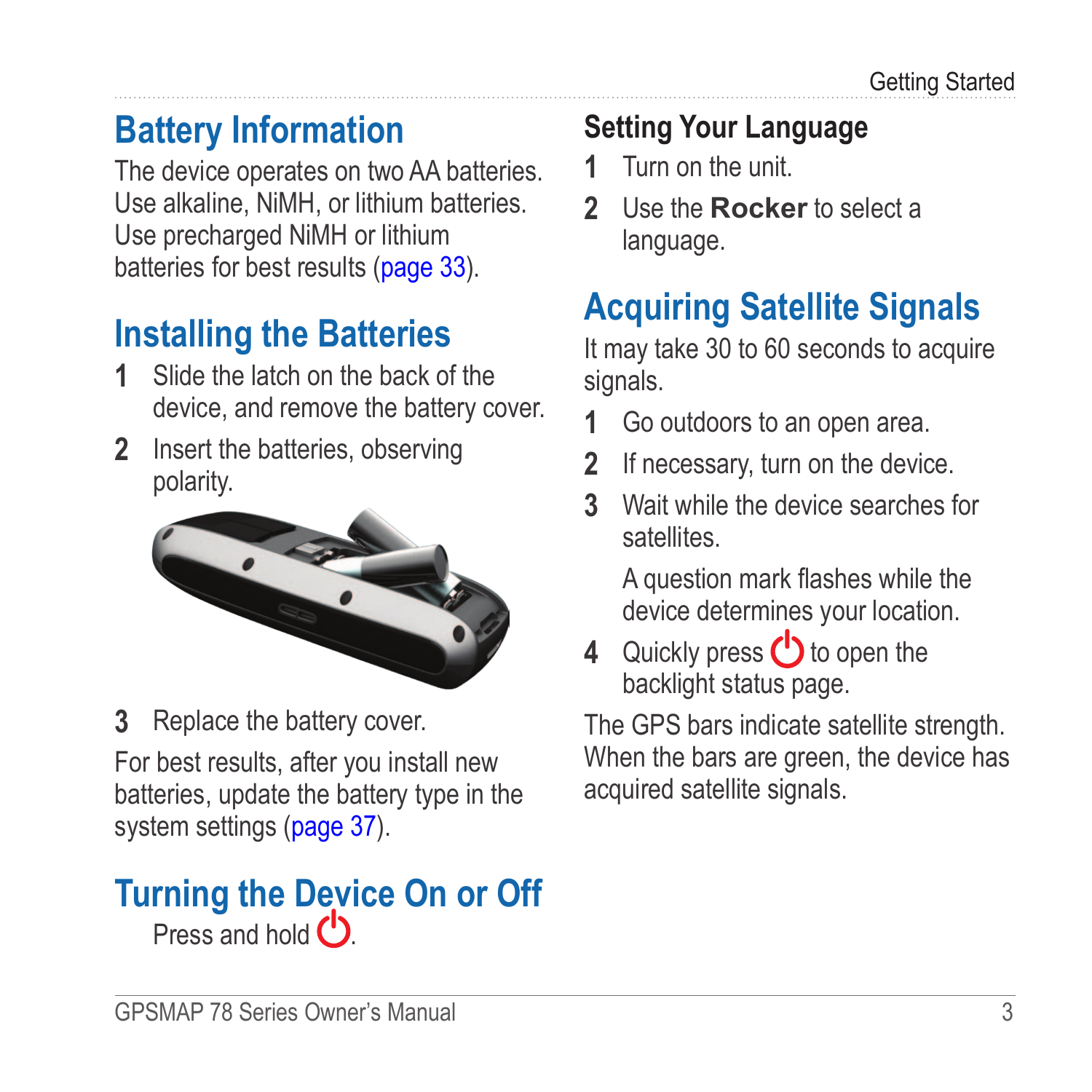### <span id="page-7-0"></span>Getting Started

## **Buttons**



| <b>Button</b>   | <b>Description</b>                                                                                                                                                                |
|-----------------|-----------------------------------------------------------------------------------------------------------------------------------------------------------------------------------|
| <b>FIND/MOB</b> | Press FIND to open the<br>search menu<br>Press and hold MOB (man<br>overboard function) to<br>store your current location<br>as a waypoint and begin<br>navigation to that point. |
|                 | Press and hold $\bigcup$ to turn<br>the device on and off.<br>Quickly press (1) to open<br>the backlight status page.                                                             |

| QUIT                         | Press QUIT to cancel<br>or return to the previous<br>menu or page.                                                                              |
|------------------------------|-------------------------------------------------------------------------------------------------------------------------------------------------|
| <b>PAGE</b>                  | Press <b>PAGE</b> to scroll<br>through the main pages<br>(page 11).                                                                             |
| <b>MENU</b>                  | Press MENU to open the<br>options menu for the page<br>that is currently open.<br>Press MENU twice to open<br>the main menu (from any<br>page). |
| <b>ENTER/</b><br><b>MARK</b> | Press <b>ENTER</b> to select<br>options and acknowledge<br>messages.<br>Press and hold MARK to<br>save your current location<br>as a waypoint.  |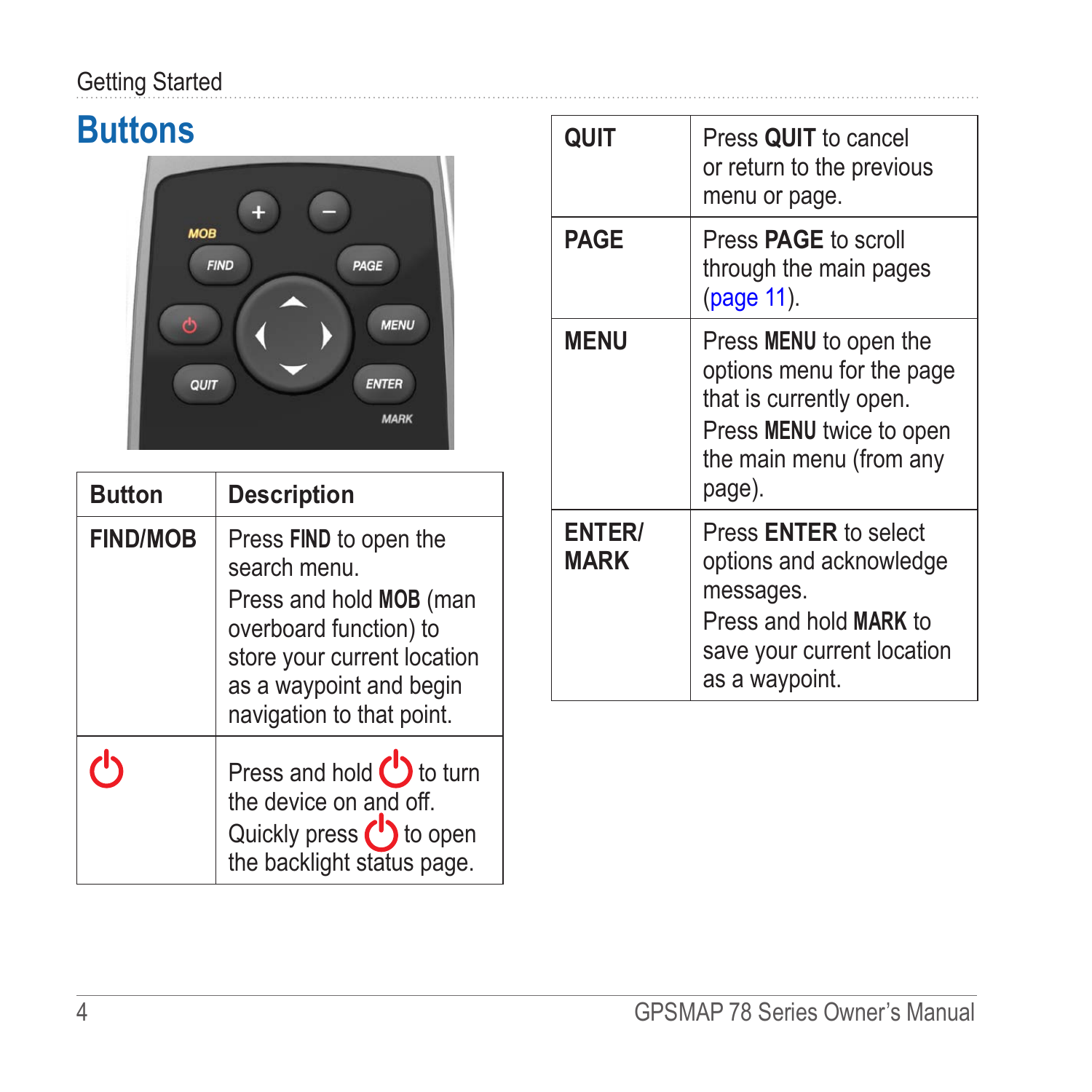<span id="page-8-2"></span><span id="page-8-0"></span>

| Rocker | Press up, down, right, and<br>left to select menu options<br>and to move the map<br>cursor. |
|--------|---------------------------------------------------------------------------------------------|
|        | Press + to zoom in on the<br>map.                                                           |
|        | Press - to zoom out on<br>the map.                                                          |

# **Navigating with Waypoints and Routes**

## **Waypoints**

Waypoints are locations you record and store in the device.

### <span id="page-8-1"></span>**Creating Waypoints**

- **1** From any page, press and hold **MARK**.
- **2** Select **Done**.

### **Navigating to a Waypoint Using the Search Menu**

You can use the search menu to quickly find waypoints, tracks, routes, and coordinates that you have saved.

- **1** From any page, press **FIND**.
- **2** Select **Waypoints**.
- **3** Select a waypoint.
- **4** Select **Go**.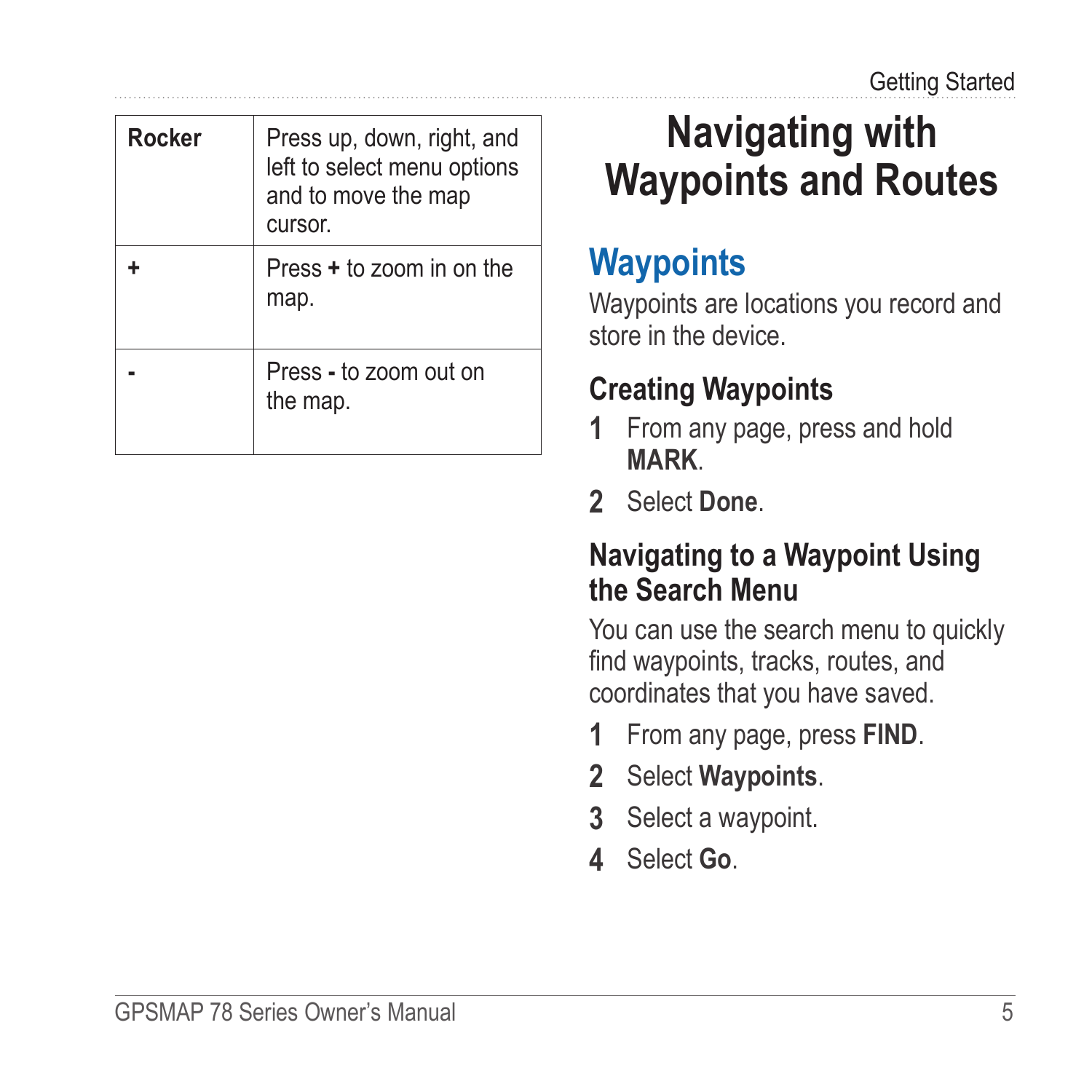## <span id="page-9-0"></span>**Editing a Waypoint**

Before you can edit a waypoint, you must create a waypoint.

- **1** From the main menu, select **Waypoint Manager**.
- **2** Select a waypoint.
- **3** Select an attribute (such as the name or location).
- **4** Enter the new information.
- **5** Select **Done**.

## **Deleting a Waypoint**

- **1** From the main menu, select **Waypoint Manager**.
- **2** Select a waypoint.
- **3** Press **Menu**.
- **4** Select **Delete**.

## **Viewing Tide Information**

- **1** On the map, move the pointer to a location near which you want to search for tides.
- **2** Press **FIND**.
- **3** Select **Tides**.
- **4** Select a tide station.
- **5** Press **MENU**.
- **6** Select **Review Point**.

Tide times and heights are displayed for the selected station.

- **7** If necessary, select an option:
	- To view tide information for another date, select **MENU** > **Change Date**.
	- To view the tide chart, select **MENU** > **Show Chart**.

## **Routes**

A route is a sequence of waypoints that leads you to your final destination.

## **Creating a Route**

- **1** From the main menu, select **Route Planner** > **Create Route** > **Select First Point**.
- **2** Select a category.
- **3** Select the first point in the route.
- **4** Select **Use**.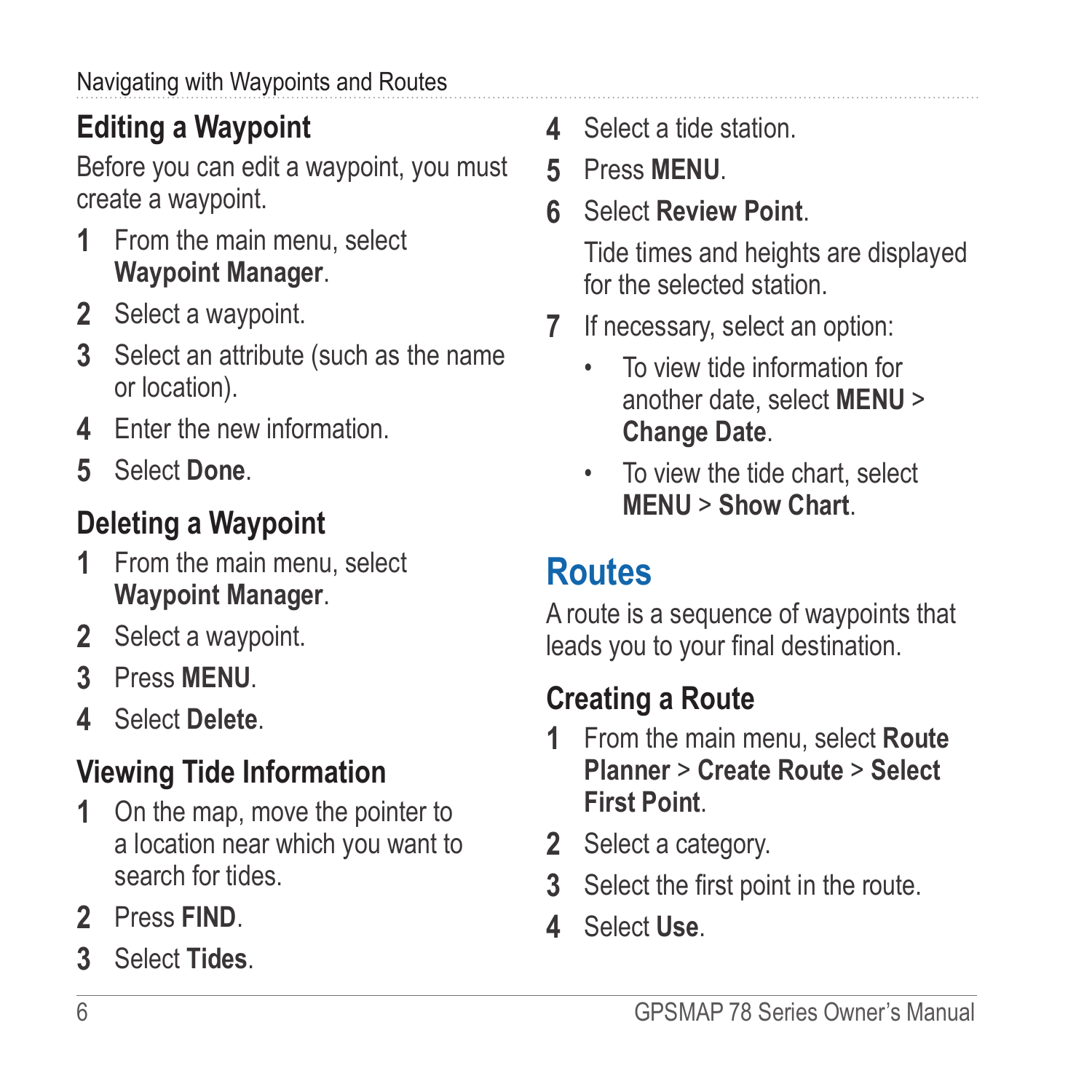<span id="page-10-0"></span>**5** Select **Select Next Point**.

**6** Repeat steps 2–5 until the route is complete.

A route must contain at least two points.

**7** Press **quit** to save the route.

### **Editing the Name of a Route**

- **1** From the main menu, select **Route Planner**.
- **2** Select a route.
- **3** Select **Change Name**.
- **4** Enter the new name.
- **5** Select **Done**.

## **Editing a Route**

- **1** From the main menu, select **Route Planner**.
- **2** Select a route.
- **3** Select **Edit Route**.
- **4** Select a point.
- **5** Select an option:

Navigating with Waypoints and Routes

- **Review**—shows the point on the map.
- **Move Down** (or **Up**)—changes the order of the point on the route.
- **Insert**—adds an additional point on the route.

The additional point is inserted before the point you are editing.

• **Remove**—removes the point from the route.

### **Viewing a Route on the Map**

- **1** From the main menu, select **Route Planner**.
- **2** Select a route.
- **3** Select **View Map**.

## **Deleting a Route**

- **1** From the main menu, select **Route Planner**.
- **2** Select a route.
- **3** Select **Delete Route**.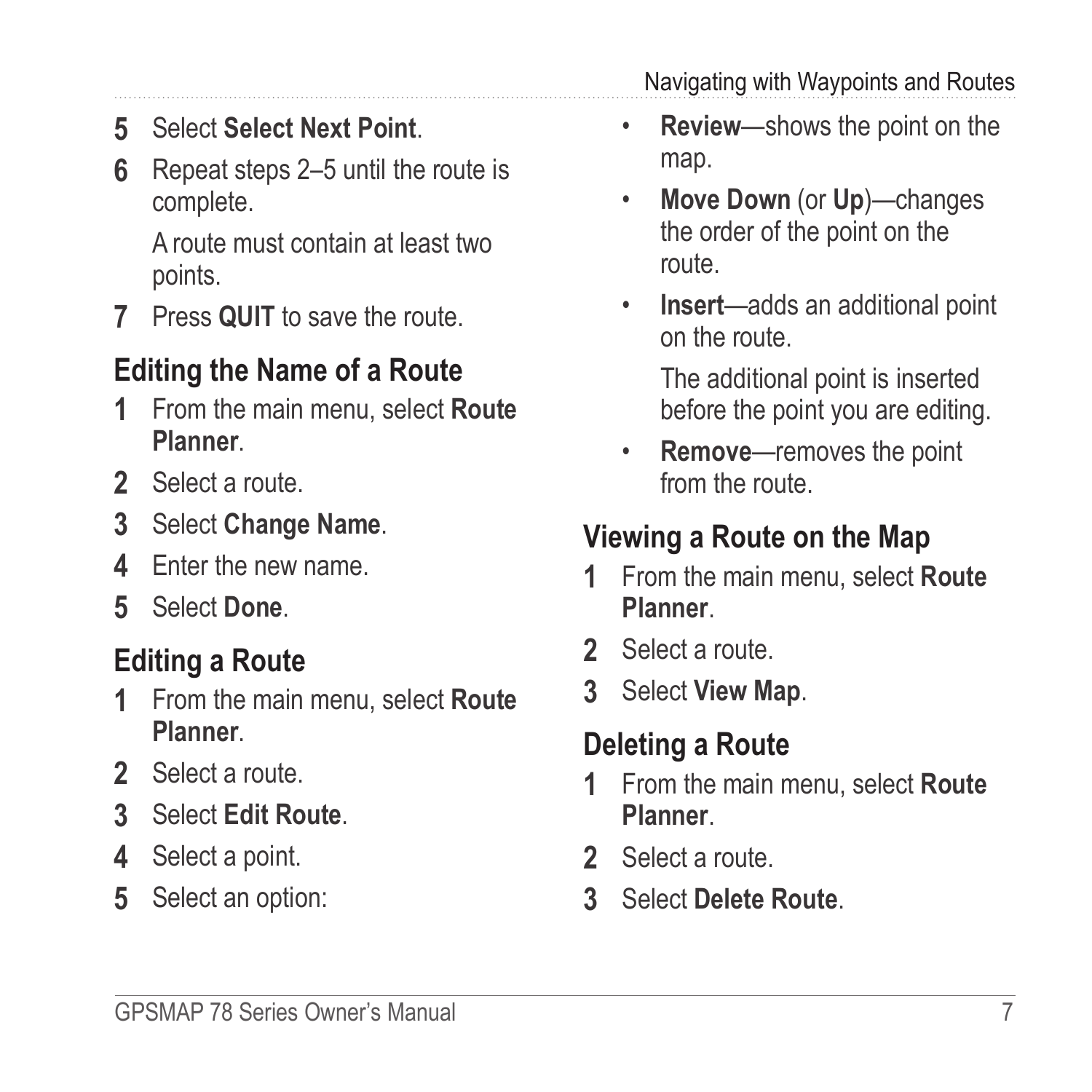#### <span id="page-11-0"></span>Navigating with Waypoints and Routes

## <span id="page-11-1"></span>**Navigating a Route**

- **1** Press **FIND**.
- **2** Select **Routes**.
- **3** Select a route.
- **4** Select **Go**.

## **Viewing the Active Route**

- **1** From the main menu, select **Active Route**.
- **2** Select a point in the route to view additional details.

## **Stopping Navigation of a Route**

- **1** From any page, press **FIND**.
- **2** Select **Stop Navigation**.

## **Navigating a Reverse Route**

- **1** From the main menu, select **Route Planner**.
- **2** Select a route.
- **3** Select **Reverse Route**.
- **4** Select the route again.
- **5** Select **View Map**.
- **6** Select **Go**.

# **Additional Maps**

To purchase preloaded detailed map data cards, go to<http://buy.garmin.com> or contact your Garmin dealer.

### **Finding an Address with City Navigator®**

You can use optional City Navigator maps to search for addresses, cities, and other locations. The detailed maps contain millions of points of interest, such as restaurants, hotels, and auto services.

- **1** Press **FIND**.
- **2** Select **Addresses**.
- **3** Enter the country.
- **4** Enter the city or postal code.

**NOTE**: Not all map data provides postal code searching.

- **5** Select the city.
- **6** Enter the house number.
- **7** Enter the street.
- **8** Select **Go**.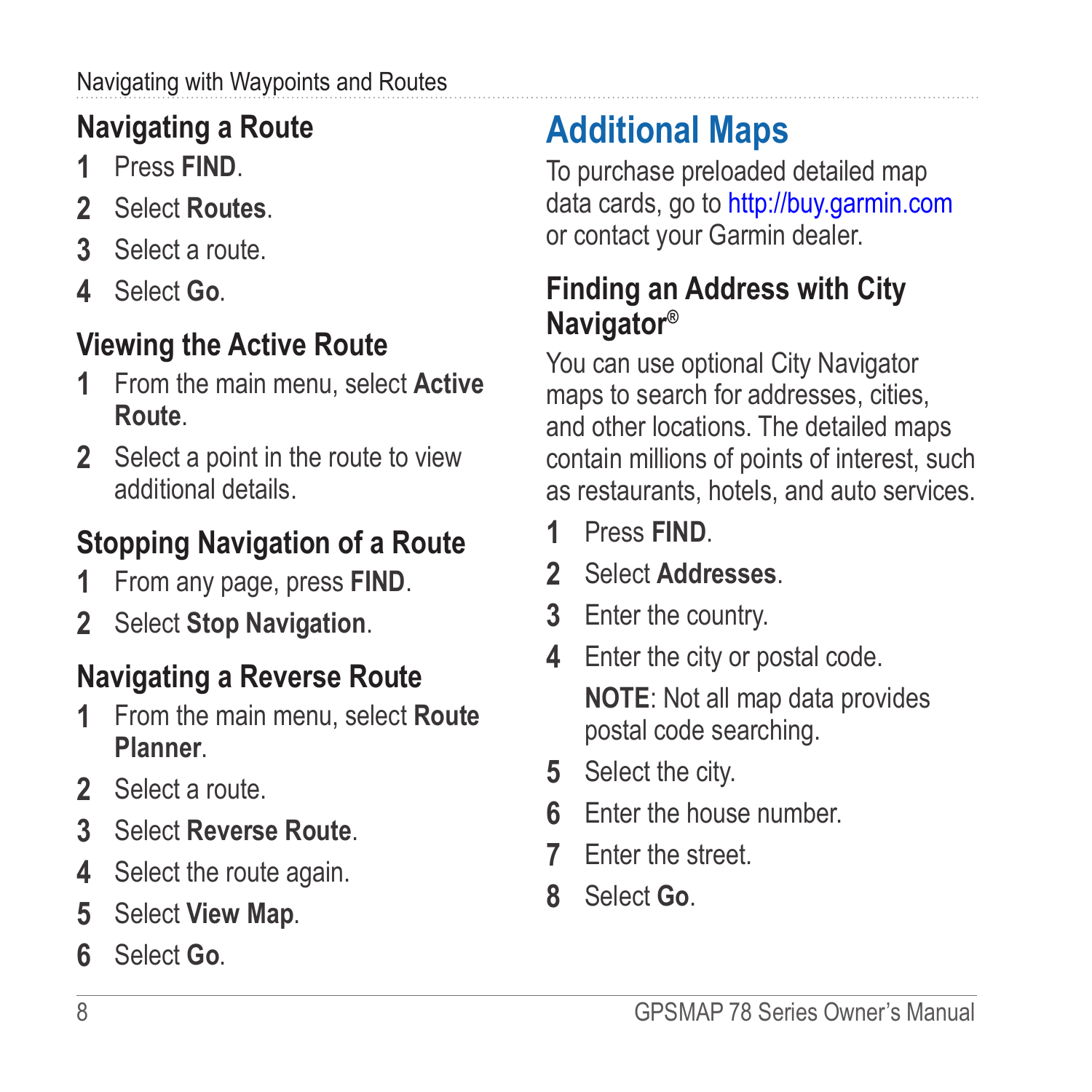Navigating with Waypoints and Routes

## <span id="page-12-0"></span>**Finding Marine Services**

- **1** Press **FIND**.
- **2** Select **Marine Services**.
- **3** Select a category.
- **4** Select a destination.
- **5** Select **Go**.

# **Tracks**

## <span id="page-12-1"></span>**About Tracks**

Your Garmin device records a track log while you are moving. You can save these tracks and navigate to them later.

You can view archived or loaded tracks by selecting **Track Manager** from the main menu.

## **Managing Track Log Recording**

**1** From the main menu, select **Setup** > **Tracks** > **Track Log**.

**2** Select **Record**, **Do Not Show** or **Record**, **Show On Map**.

> If you select **Record**, **Show On Map**, a line on the map indicates your track.

- **3** Select **Record Method**.
- **4** Select an option:
	- **Distance**—records tracks at a specified distance.
	- **Time**–records tracks at a specified time.
	- **Auto**—records tracks at a variable rate to create an optimum representation of your tracks.
- **5** Select **Recording Interval**.
- **6** Select an option to record tracks more or less often

**NOTE**: Using the **Most Often** interval provides the most track detail and fills up the device memory quicker.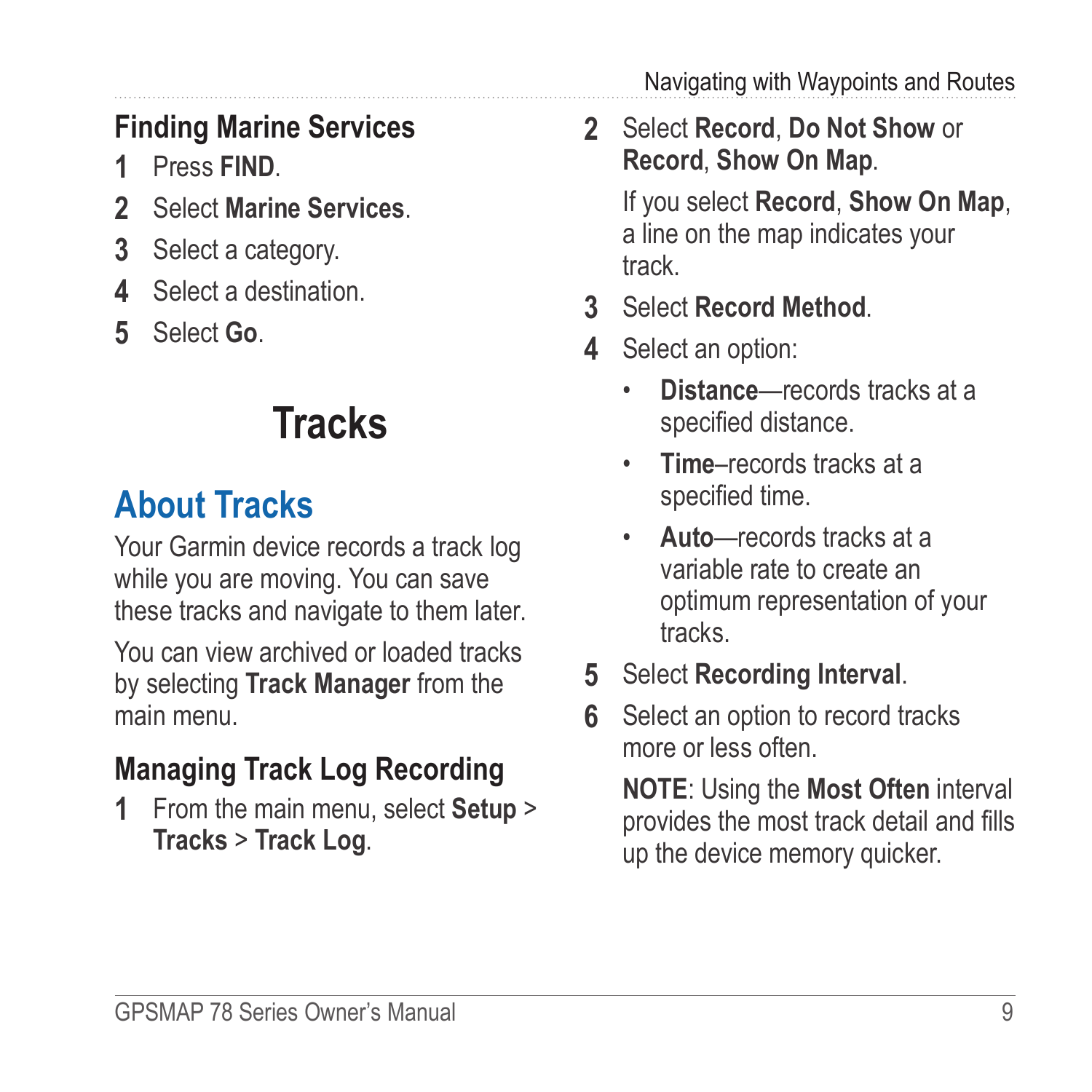<span id="page-13-0"></span>**Tracks** 

### **Viewing the Current Track**

The track being recorded is called the current track.

- **1** From the main menu, select **Track Manager** > **Current Track**.
- **2** Select an option:
	- **View Map**—shows the current track on the map.
	- **Elevation Plot**—shows the elevation plot ([page 15\)](#page-18-1) for the current track.

## <span id="page-13-1"></span>**Saving the Current Track**

- **1** From the main menu, select **Track Manager** > **Current Track**.
- **2** Select what you want to save:
	- **Save Track**—saves the entire active track.
	- **Save Portion**—allows you to select a portion of the current track to save.

### **Clearing the Current Track**

From the main menu, select **Setup** > **Reset** > **Clear Current Track** > **Yes**.

## **Deleting a Track**

- **1** From the main menu, select **Track Manager**.
- **2** Select a track.
- **3** Select **Delete** > **Yes**.

## **Navigating a Saved Track**

You must record and save a track ([page 10](#page-13-1)) before you can navigate using it.

- **1** Press **FIND**.
- **2** Select **Tracks**.
- **3** Select a saved track.
- **4** Select **Go**.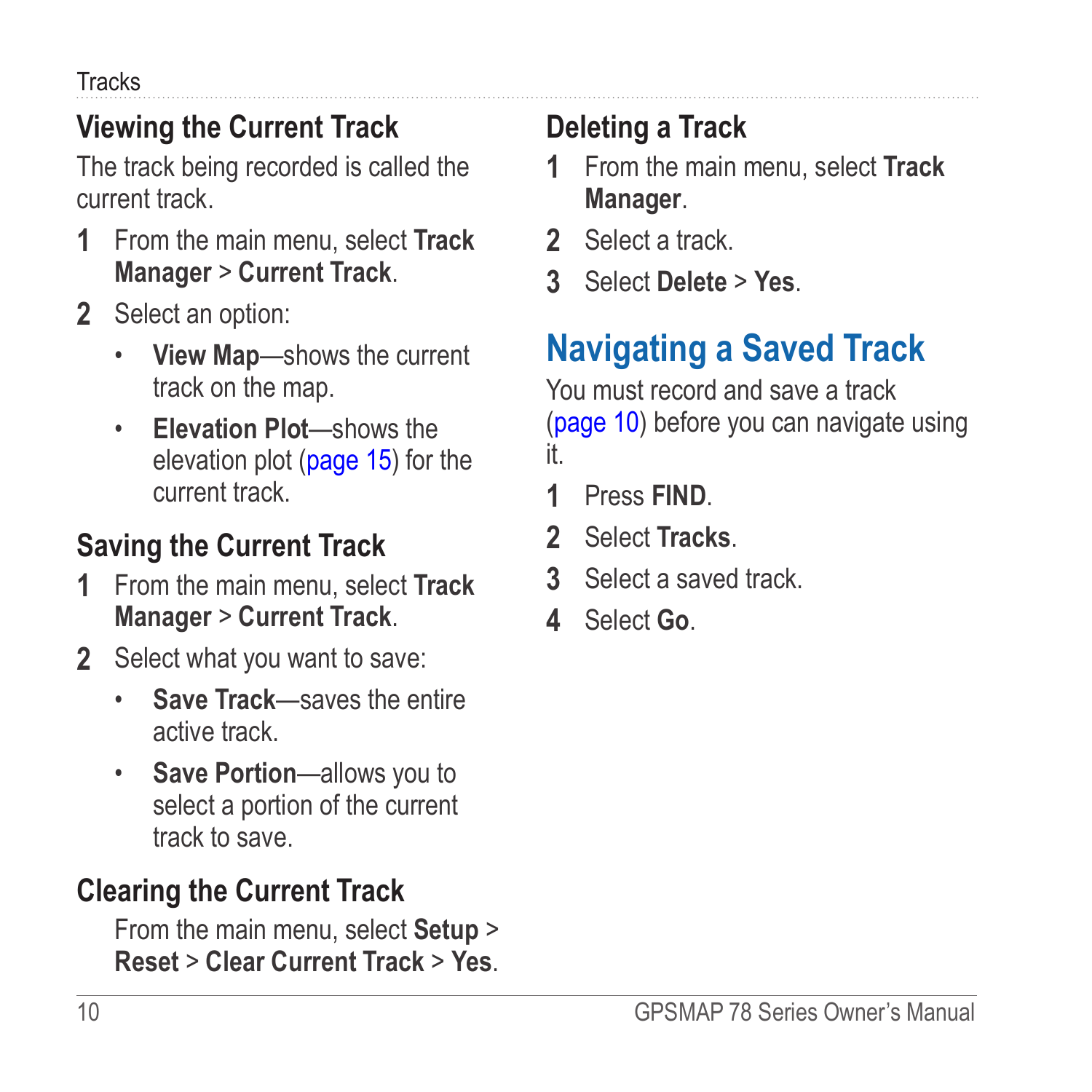# <span id="page-14-1"></span><span id="page-14-0"></span>**Using the Main Pages**

The information needed to operate this device is found on the following pages: map, compass, main menu, and trip computer.

## **Customizing the Data Fields**

You can customize the data fields that appear on the main pages. For data field descriptions, see [page 20](#page-23-1).

- **1** From a main page, press **meNu**.
- **2** Select **Change Data Fields**.
- **3** Select a data field.
- **4** Follow the on-screen instructions.

## **Restoring Default Page Settings**

- **1** From a main page, press **meNu**.
- **2** Select **Restore Defaults**.
- **3** Press **enter**.

# **Map**

The  $\triangle$  position icon represents your location on the map. As you travel, the position icon moves and leaves a track log (trail). Waypoint names and symbols also appear on the map.

### <span id="page-14-2"></span>**Changing the Map Orientation**

- **1** From the map, press **MENU**.
- **2** Select **Setup Map** > **Orientation**.
- **3** Select an orientation:
	- Select **North Up** to show north at the top of the page.
	- Select **Track Up** to show your current direction of travel at the top of the page.
	- Select **Automotive Mode** to show a perspective view.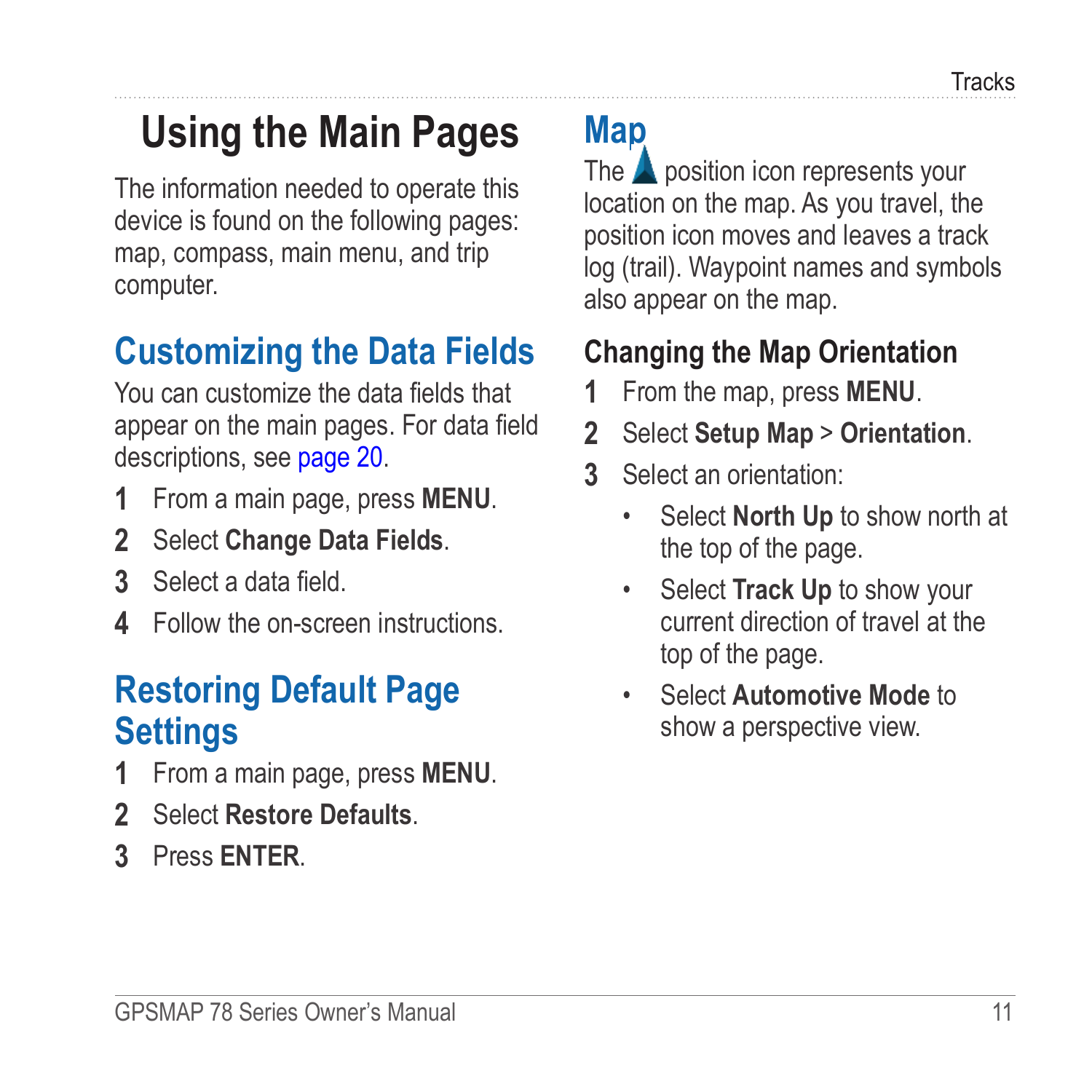### <span id="page-15-0"></span>**Measuring Distance**

You can move the cursor around the map to measure distance from the current location.

- **1** From the map, press **MENU**.
- **2** Select **Measure Distance**.

The device automatically begins measuring from your current location.

**3** Move the cursor to a point you want to measure to.

The distance appears at the top of the page.

**4** Press **quit** to stop measuring.

### **Map Setup Options**

From the map, press **menu**, and select **Setup Map**.

• **Map Orientation**—allows you to select how the map is displayed [\(page 11\)](#page-14-2).

- **Guidance Text**—allows you to select when to show guidance text on the map.
- **Advanced Map Setup**
	- **Auto Zoom**—automatically selects the appropriate zoom level for optimal use on your map. When **Off** is selected, you must zoom in or out manually.
	- **Zoom Levels**—map items draw or appear at or below the selected zoom level.
	- **Text Size**—allows you to select the text size for map items.
	- **Detail**—allows you to select the amount of map data displayed on the device.

**NOTE:** Higher detail settings may cause the map to redraw slowly.

- **Shaded Relief**—shows detail relief on the map (if available) or turns off shading.
- **Map Information**—allows you to enable or disable the maps currently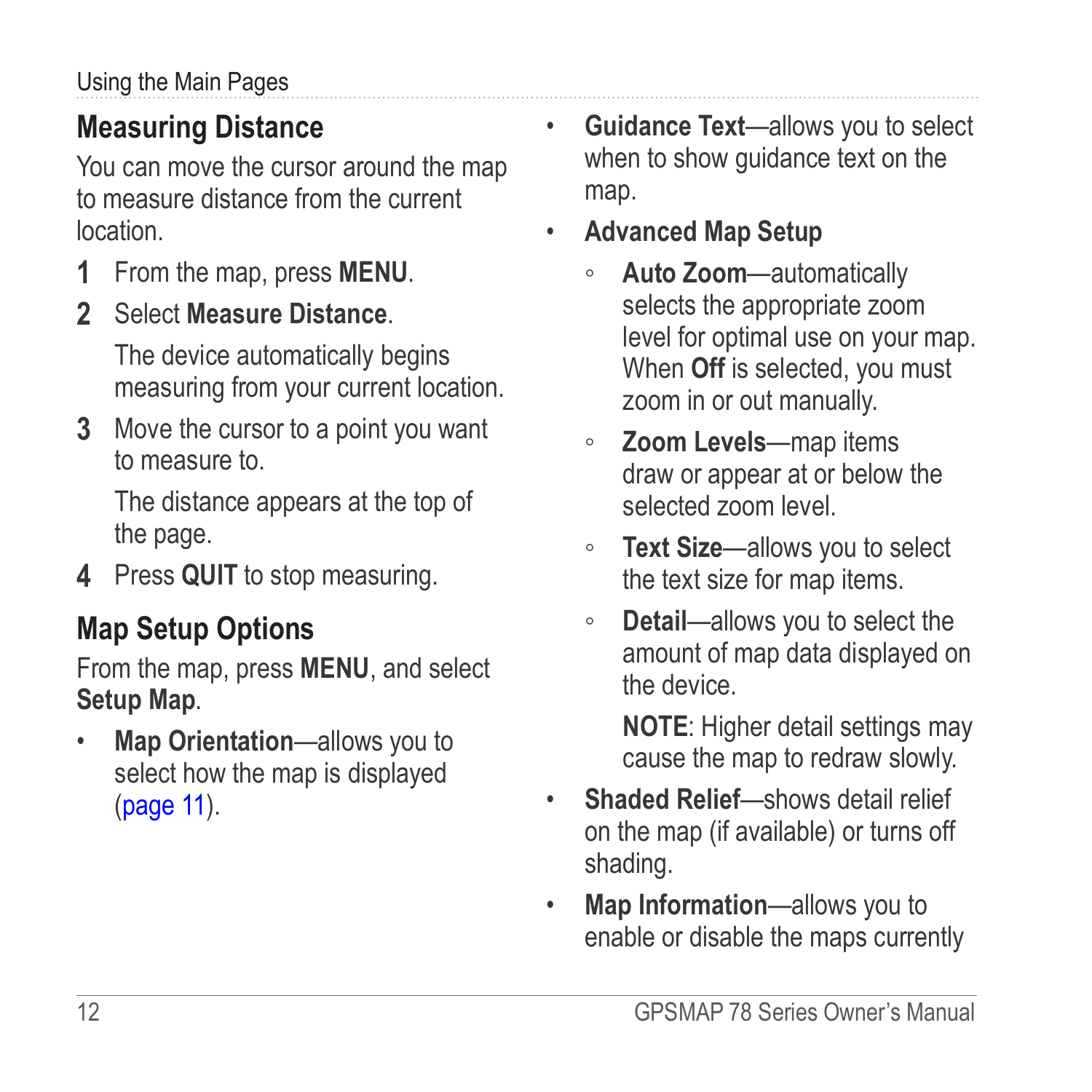<span id="page-16-0"></span>loaded on the device. To purchase additional maps, see [page 34](#page-37-2).

## **Compass**

When navigating to a destination, the  $\triangle$  bearing pointer points to your destination, regardless of the direction you are moving. When the bearing pointer points toward the top of the electronic compass, you are traveling directly toward your destination. If it points any other direction, turn toward that direction until the arrow is pointing toward the top of the compass.

### <span id="page-16-1"></span>**Calibrating the Compass**

### *notice*

Calibrate the electronic compass outdoors. Do not stand near objects that influence magnetic fields, such as cars, buildings, or overhead power lines.

**NOTE:** The three-axis compass is available only with the GPSMAP 78S and GPSMAP 78Sc.

You should calibrate the compass after moving long distances, experiencing temperature changes, or changing the batteries.

- **1** From the compass, press **MENU**.
- **2** Select **Calibrate Compass** > **Start**.
- **3** Follow the on-screen instructions.

## **Using the Compass**

You can use the compass to navigate an active route.

- **1** Press **page**.
- **2** Hold the device level.
- **3** Follow the **b**earing pointer to your destination.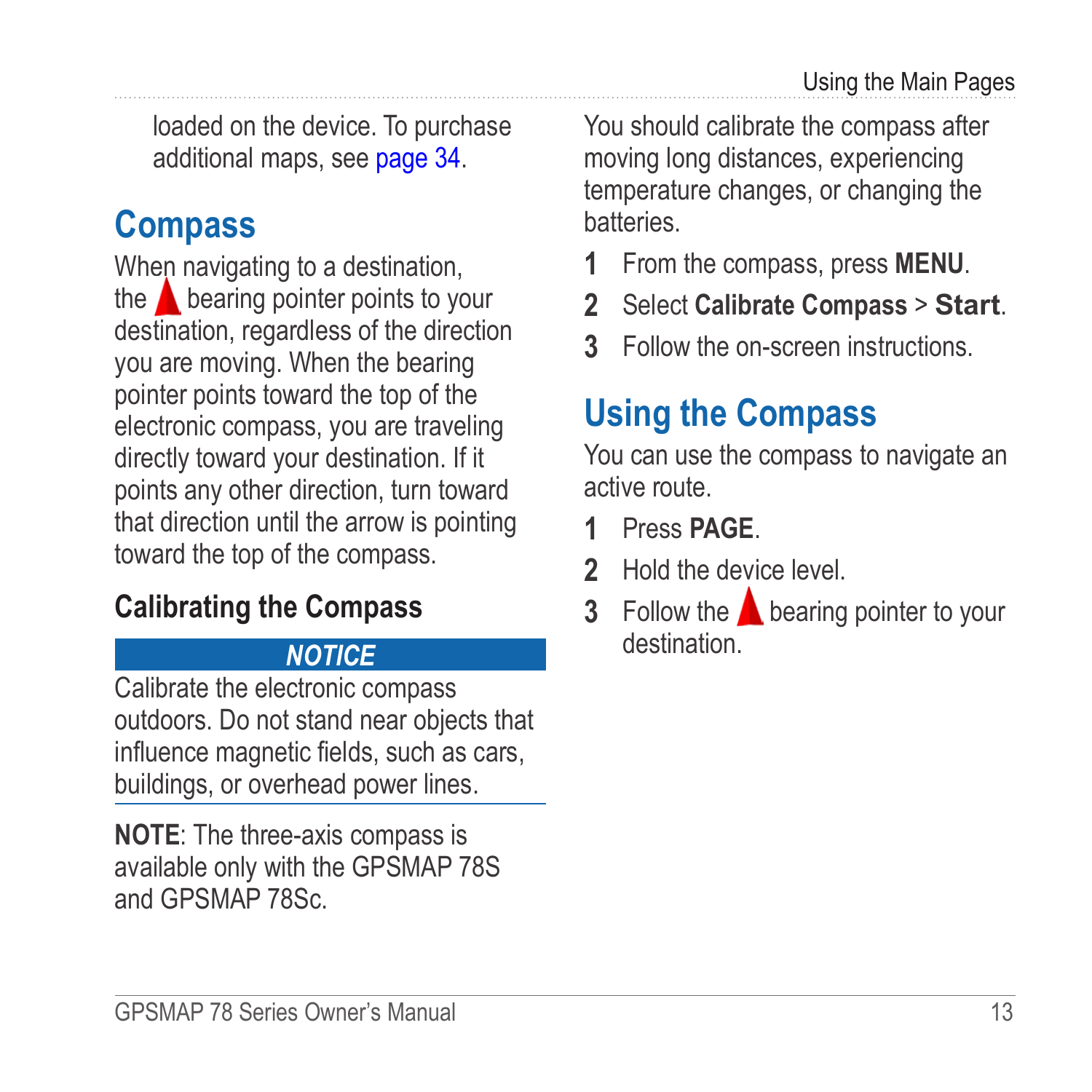# <span id="page-17-0"></span>**Using Sight 'N Go**

**NOTE**: Sight 'N Go is available only with the GPSMAP 78S and GPSMAP 78Sc.

You can point the device at an object in the distance, such as a lighthouse, lock in the direction, and then navigate to the object.

- **1** From the main menu, select **Sight 'N Go**.
- **2** Point the device at an object.
- **3** Select **Lock Direction** > **Set Course**.
- **4** Use the compass to navigate to the object.

## **Compass Setup Options**

From the compass, press **menu**, and select **Setup Heading**.

- **Display**—shows the type of directional heading on the compass:
	- **Directional Letters**—sets the compass reading to directional letters (N, S, E, W).
- **Numeric Degrees**—sets the compass reading to degrees  $(0^{\circ} - 359^{\circ})$ .
- **Mils**—sets the compass reading to mils (0 mils–6399 mils).
- **North Reference**—sets the north reference of the compass:
	- **True**—sets true north as the heading reference.
	- **Magnetic**—automatically sets the magnetic declination for your location.
	- **Grid**—sets grid north as the heading reference (0°).
	- **User**—sets the magnetic variation value.
- **Go To Line/Pointer**—allows you to select how the course is displayed.
	- **Bearing** (Small/Large) indicates the direction to your destination.
	- **Course** indicates your relationship to a course line leading to a destination.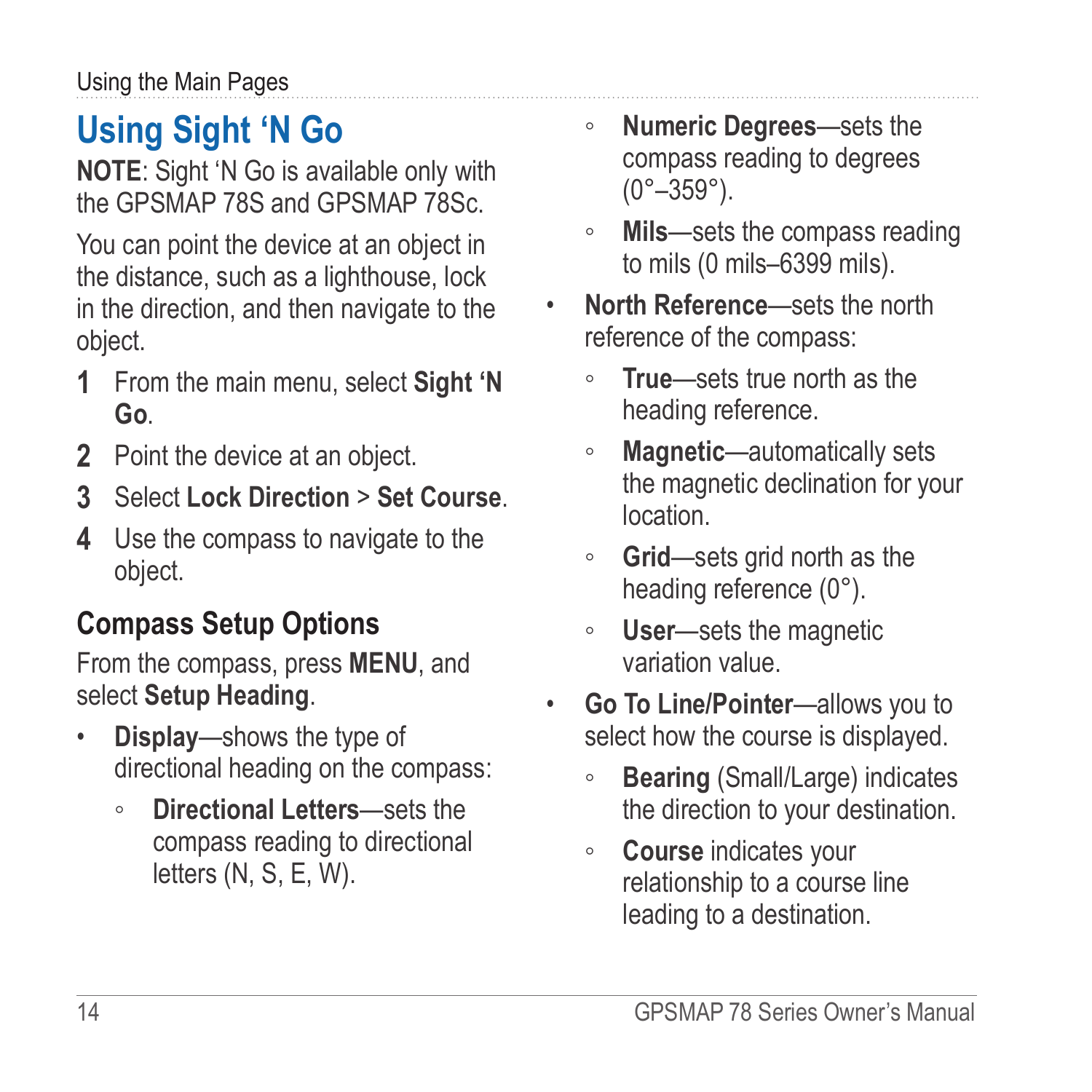- <span id="page-18-0"></span>• **Compass**—allows you to switch from an electronic compass to a GPS compass when you are traveling at a higher rate of speed for a set period of time, or turns the compass off.
- **Select To Begin**—starts the compass calibration ([page 13](#page-16-1)).

## <span id="page-18-1"></span>**Elevation Plot**

**NOTE:** The elevation plot page is available only with the GPSMAP 78S and GPSMAP 78Sc.

### <span id="page-18-2"></span>**Calibrating the Barometric Altimeter**

You can manually calibrate the barometric altimeter if you know the correct elevation or the correct pressure.

- **1** From the elevation plot, press **menu**.
- **2** Select **Calibrate Altimeter**.
- **3** Follow the on-screen instructions.

### **Elevation Plot Setup Options**

From the elevation plot, press **menu**.

- **Change Plot Type**—sets the type of data shown on the elevation plot:
	- **Elevation/Time**—records elevation changes over a period of time.
	- **Elevation/Distance**—records elevation changes over a distance.
	- **Barometric Pressure**—records barometric pressure over a period of time.
	- **Ambient Pressure**—records ambient pressure changes over a period of time.
- **Adjust Zoom Ranges**—adjusts the zoom ranges shown on the elevation plot page.
- **Reset**—resets the elevation plot data:
	- **Reset Trip Data**—resets all trip data.
	- **Delete All Waypoints**—deletes all saved waypoints.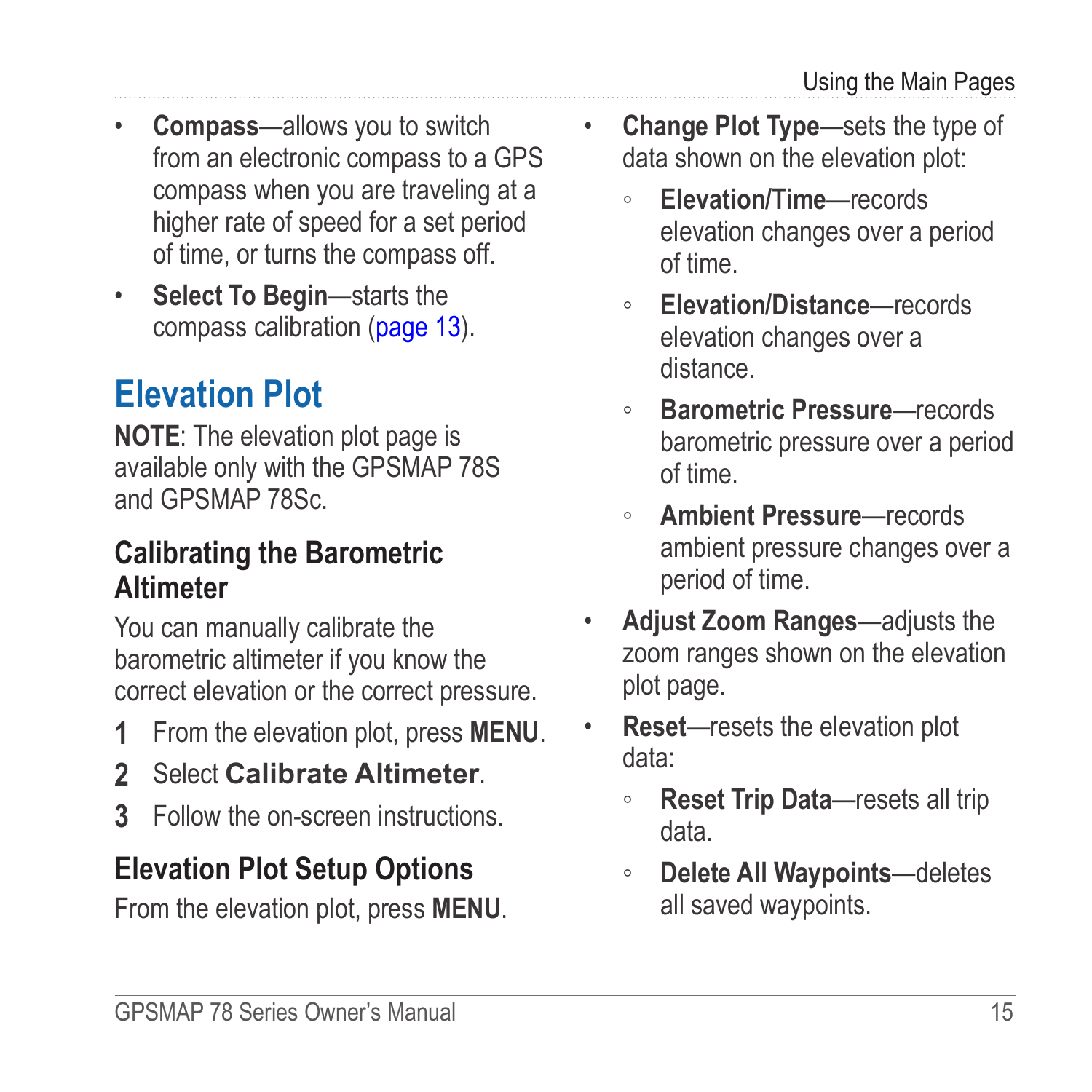#### <span id="page-19-0"></span>Using the Main Pages

- **Clear Current Track**—deletes the track log.
- **Restore Defaults**—restores the device to factory settings.

**Calibrate Altimeter**—see [page 15](#page-18-2).

## **Opening the Main Menu**

The main menu gives you access to setup screens including waypoints, tracks, and routes. See [page 16](#page-19-1) for main menu settings pages.

From any page, press **MENU** twice.

## **Trip Computer**

The trip computer displays your current speed, average speed, maximum speed, trip odometer, and other helpful statistics.

## **Trip Computer Setup Options**

From the trip computer, press **menu**.

• **Reset**—resets all the trip computer values to zero. For accurate information, reset the trip information before beginning a trip.

- **Big Numbers**—changes the size of the numbers shown on the trip computer page.
- **Change Dashboard**—changes the theme and information displayed on the dashboard.

**NOTE:** Your customized settings are remembered by the dashboard, and will not be lost when you change profiles [\(page 18](#page-21-1)).

# <span id="page-19-1"></span>**Main Menu Features and Settings**

## **Geocaches**

Geocaching is a type of treasure hunting, in which geocachers seek hidden treasures using GPS coordinates posted on the Internet by those hiding the geocache.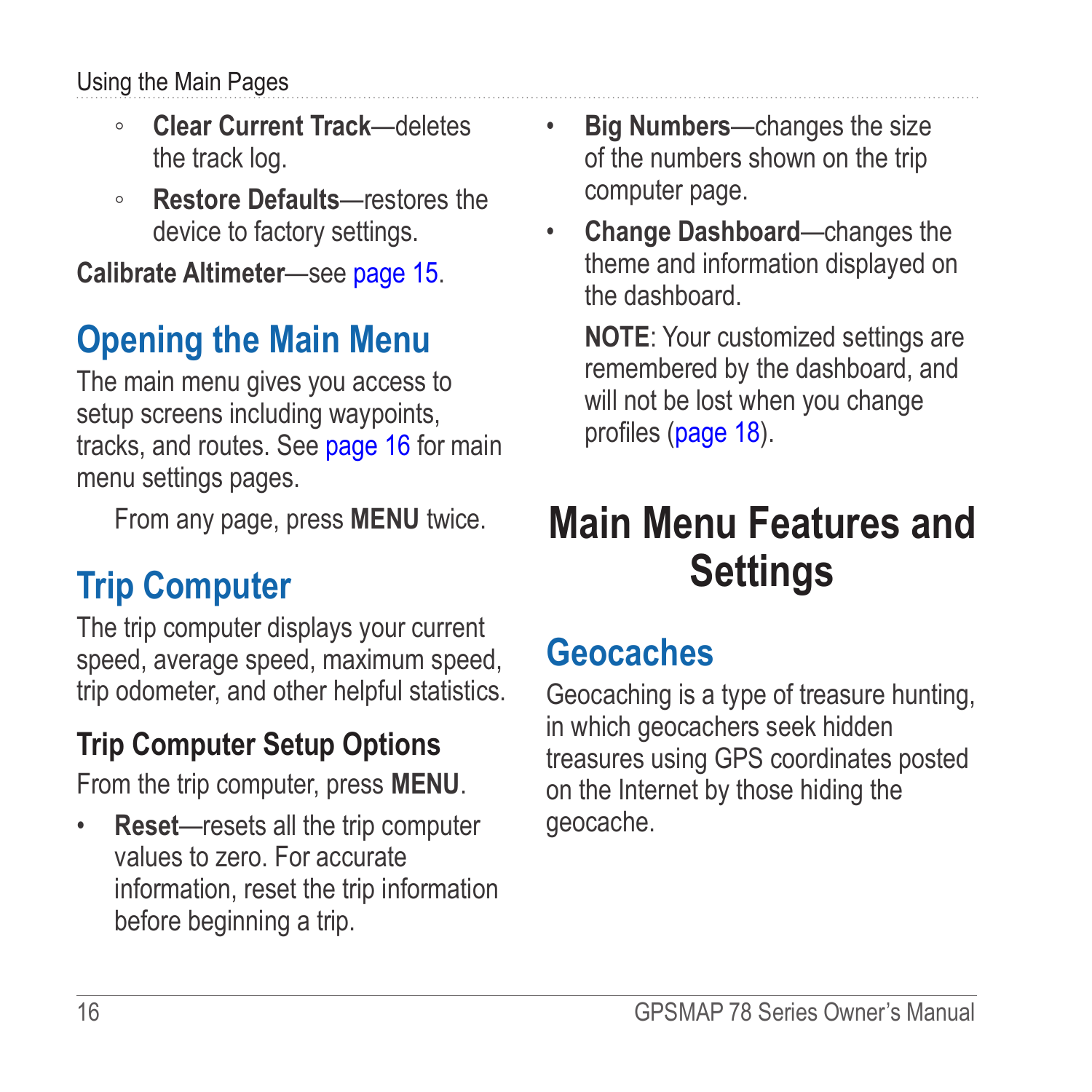## <span id="page-20-0"></span>**Downloading Geocaches**

- **1** Register your device ([page 30](#page-33-1)).
- **2** Connect your device to your computer [\(page 35\)](#page-38-1).
- **3** Go to [www.garmin.com/products](www.garmin.com/products/communicator) [/communicator.](www.garmin.com/products/communicator)
- **4** Download the Garmin Communicator plug in.
- **5** Go to<www.garmin.com/geocache>.
- **6** Follow the on-screen instructions to download geocaches to your device.

### **Navigating to a Geocache**

- **1** From the main menu, select **Geocaches**.
- **2** Select **Find a Geocache**.
- **3** Select a geocache.
- **4** Select **Go**.

## **Share Wirelessly**

**NOTE:** The share wirelessly feature is available only with the GPSMAP 78S and GPSMAP 78Sc.

Your device can send or receive data when connected to another compatible device. You must be within 10 feet (3 m) of the compatible Garmin device.

## **Sending and Receiving Data**

- **1** From the main menu, select **Share Wirelessly**.
- **2** Select **Send** or **Receive**.
- **3** Follow the on-screen instructions.

# **Proximity Alarms**

Proximity alarms alert you when you are approaching a predetermined area.

### **Setting a Proximity Alarm**

- **1** From the main menu, select **Proximity Alarms**.
- **2** Select **Create New**.
- **3** Select a category.
- **4** Select a point.
- **5** Select **Use**.
- **6** Enter a radius.
- **7** Select **Done**.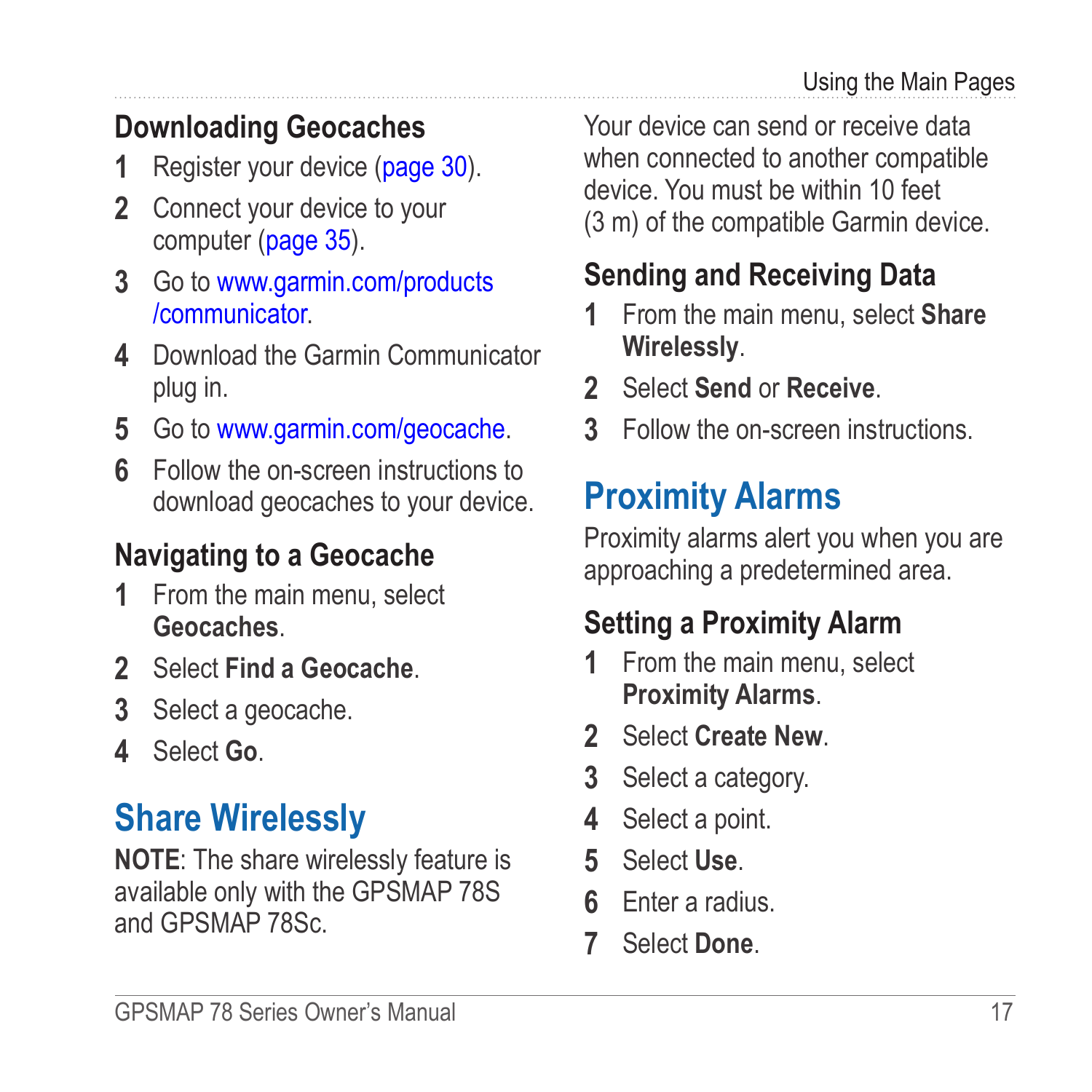# <span id="page-21-1"></span><span id="page-21-0"></span>**Profile Change**

When you are using a profile and you change settings such as data fields, units of measurement, or position settings, they are saved automatically as part of the profile you are using.

For more information about customizing your profile, see page 30.

## **Setting a Profile**

**1** From the main menu, select **Profile Change**.

Your current profile is indicated on the page.

**2** Select a profile.

# **Area Calculation**

## **Calculating the Size of an Area**

- **1** From the main menu, select **Area Calculation** > **Start**.
- **2** Walk around the perimeter of the area you want to calculate.
- **3** Select **Calculate** when finished.

After you calculate the area, you can save the track to your device and change the unit of measure.

## **Satellite**

The satellite page shows your current location, GPS accuracy, satellite locations, and signal strength.

### **Satellite Settings**

From the satellite page, press **menu**.

- **Use With GPS On**—allows you to turn the GPS on and off.
- **Track Up**—indicates whether satellites are shown with rings oriented with North toward the top of the screen or oriented with your current track toward the top of the screen.
- **Single Color**—allows you to select whether the satellite page is displayed in multicolor or single color.
- **Set Location On Map**—allows you to mark your current location on the map. This option is available only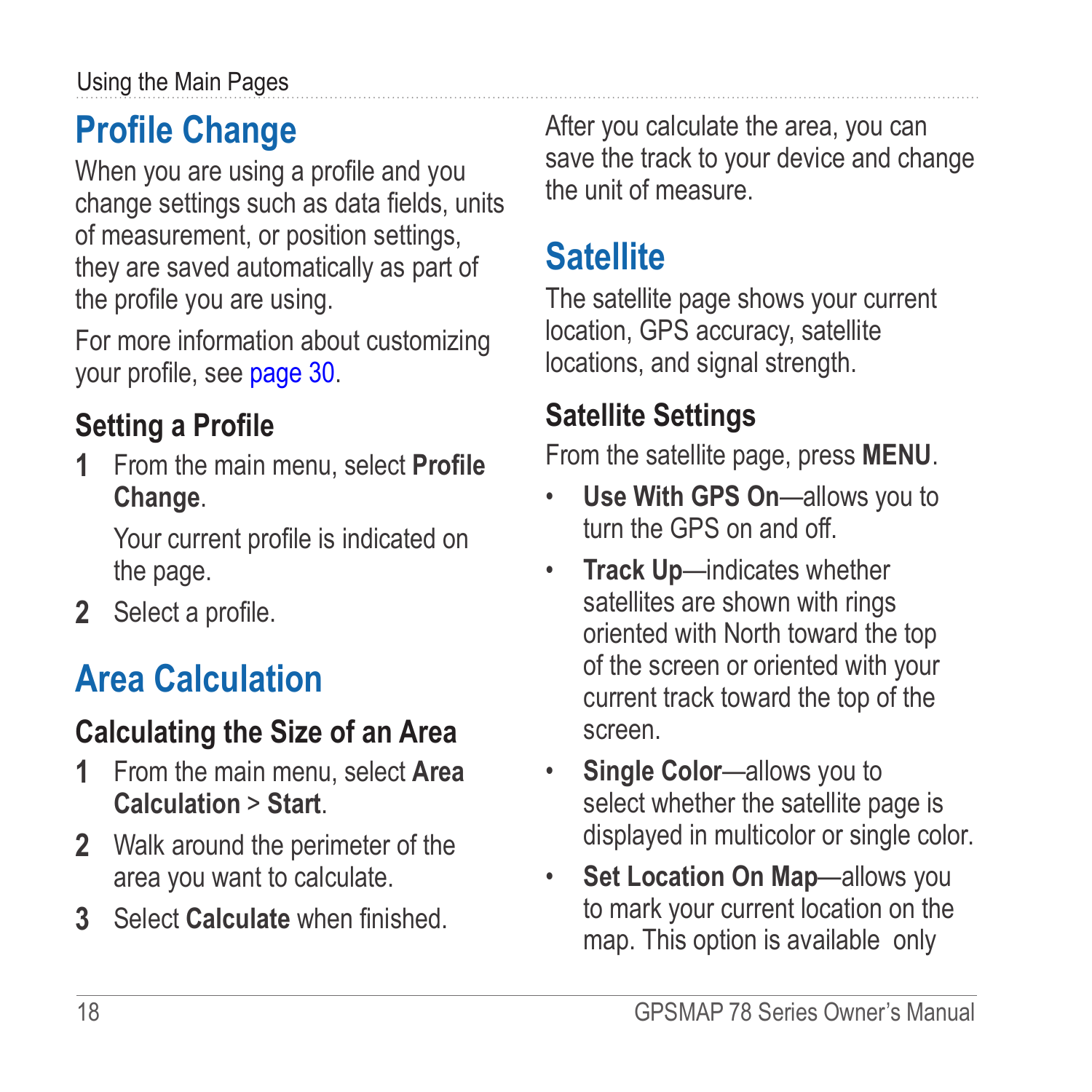<span id="page-22-0"></span>when you turn off GPS. You can use this location to create routes or search for saved locations.

• **AutoLocate**® **Position**—calculates your GPS position using the Garmin AutoLocate feature

# **Additional Main Menu Tools**

- **Calendar**—displays a calendar.
- **Calculator**—displays a calculator.
- **Sun and Moon**—displays sunrise and sunset times along with the moon phase.
- **Alarm Clock**—sets an audible alarm. If you are not currently using the device, you can set the device to turn on at a specific time.
- **Hunt and Fish**—displays the predicted best dates and times for hunting and fishing at your current location.
- **Stopwatch**—allows you to use a timer, mark a lap, and time laps.

• **Waypoint Averaging**—allows you to refine a waypoint location with multiple samples to achieve the most-accurate location possible.

# **Customizing Your Device**

# **Customizing Data Fields**

You can customize the data fields displayed on each main page.

- **1** From a main page, press **meNu**.
- **2** Select **Change Data Fields**.
- **3** Select a data field.
- **4** Follow the on-screen instructions.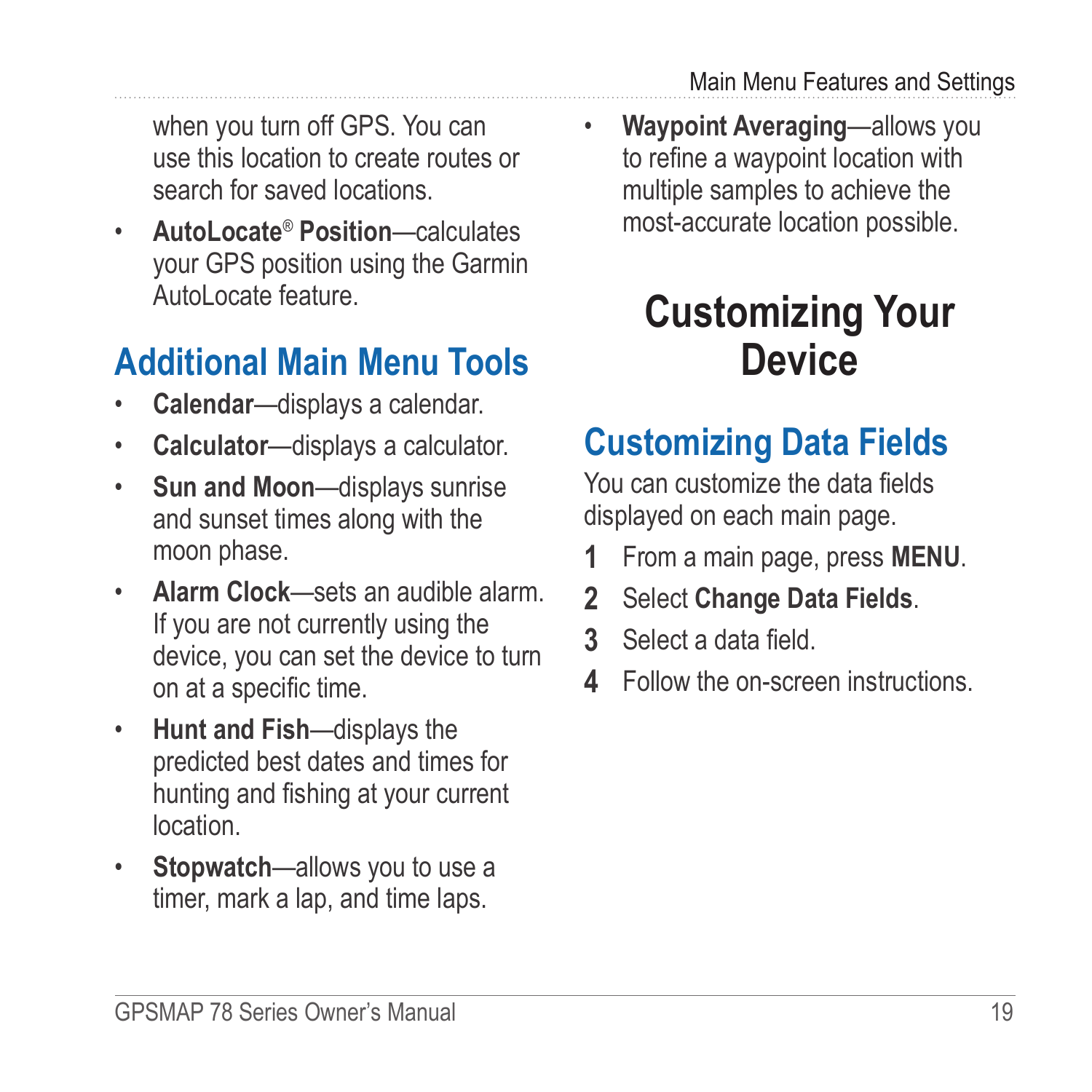## <span id="page-23-1"></span><span id="page-23-0"></span>**Data Field Options**

\*\* Available only with the GPSMAP 78S and GPSMAP 78Sc.

| Data Field            | <b>Description</b>                                                                                                            |
|-----------------------|-------------------------------------------------------------------------------------------------------------------------------|
| Accuracy of GPS       | The margin of error for<br>your exact location.<br>For example, your<br>GPS location is<br>accurate to within +/-<br>12 feet. |
| **Ambient<br>Pressure | The uncalibrated<br>environmental<br>pressure.                                                                                |
| **Ascent -<br>Average | The average vertical<br>distance of ascent.                                                                                   |
| **Ascent -<br>Maximum | The maximum ascent<br>rate in feet/meters per<br>minute.                                                                      |
| **Ascent - Total      | The total elevation<br>distance ascended.                                                                                     |
| **Barometer           | The calibrated current<br>pressure.                                                                                           |
| <b>Battery Level</b>  | The remaining battery<br>power.                                                                                               |

| Data Field                                      | <b>Description</b>                                                                                                          |
|-------------------------------------------------|-----------------------------------------------------------------------------------------------------------------------------|
| Bearing                                         | The direction from your<br>current location to a<br>destination.                                                            |
| **Cadence<br>(cadence<br>accessory<br>required) | Revolutions of the<br>crank arm or strides<br>per minute.                                                                   |
| Course                                          | The direction from your<br>starting location to a<br>destination                                                            |
| Depth                                           | The depth of the water.<br>Requires a connection<br>to a NMEA 0183<br>depth-capable device<br>to acquire data<br>(page 24). |
| **Descent -<br>Average                          | The average vertical<br>distance of descent.                                                                                |
| **Descent -<br>Maximum                          | The maximum descent<br>rate in feet/meter per<br>minute                                                                     |
| **Descent - Total                               | The total elevation<br>distance descended.                                                                                  |
| Distance to Dest.                               | The distance to your<br>final destination                                                                                   |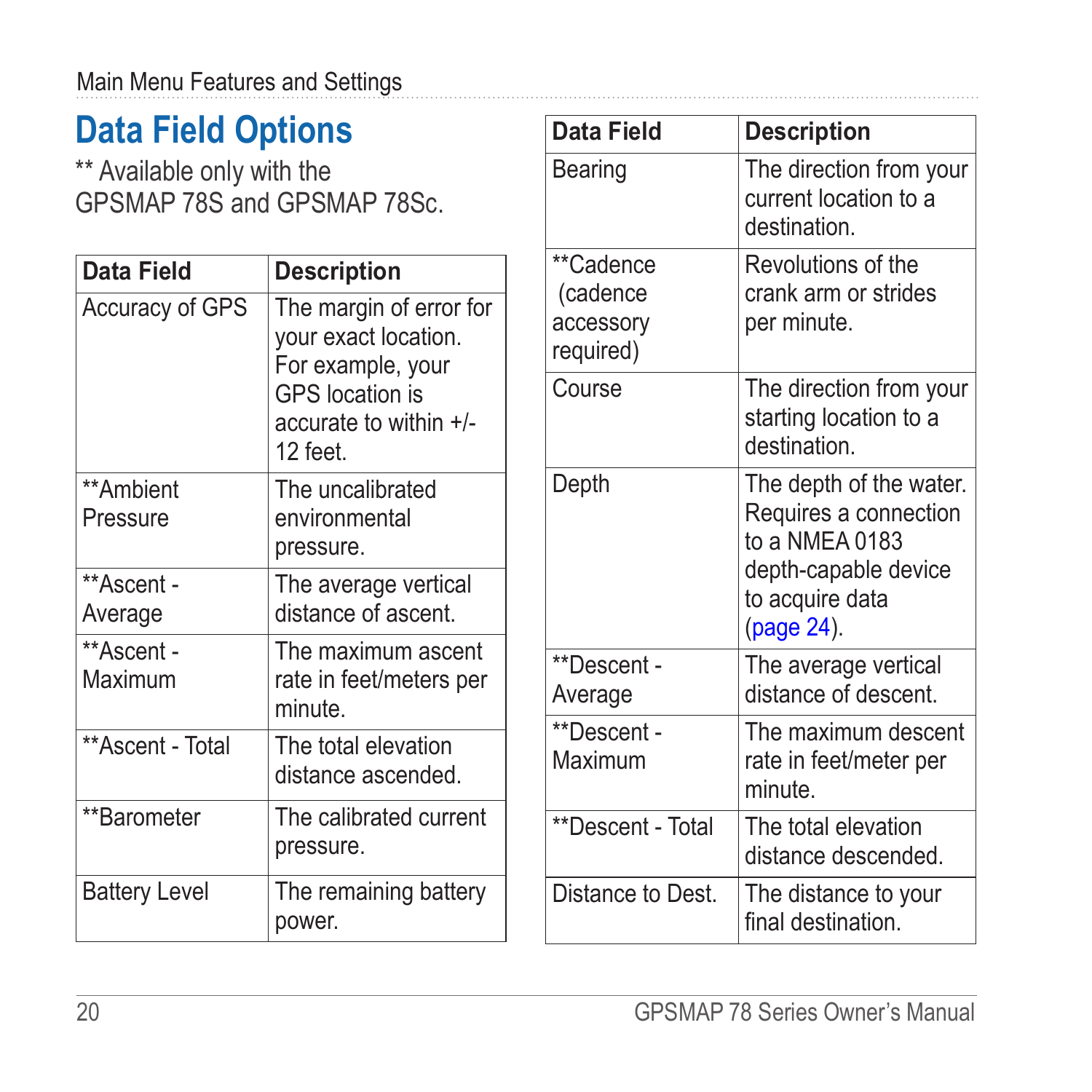| Data Field                | <b>Description</b>                                                                                                     |
|---------------------------|------------------------------------------------------------------------------------------------------------------------|
| Distance to Next          | The remaining<br>distance to the next<br>waypoint on the route.                                                        |
| Elevation                 | The altitude of your<br>current location above<br>or below sea level.                                                  |
| **Elevation -<br>Maximum  | The highest elevation<br>reached                                                                                       |
| **Elevation -<br>Minimum  | The lowest elevation<br>reached                                                                                        |
| <b>ETA at Destination</b> | The estimated time of<br>day you will reach your<br>final destination                                                  |
| <b>ETA at Next</b>        | The estimated time of<br>day you will reach the<br>next waypoint on the<br>route                                       |
| Glide Ratio               | The ratio of horizontal<br>distance traveled to<br>the change in vertical<br>distance                                  |
| Glide Ratio To<br>Dest    | The glide ratio required<br>to descend from<br>your current position<br>and elevation to the<br>destination elevation. |

<span id="page-24-0"></span>. . . . . . . . . . . . . . . . . . . .

| Data Field                                       | <b>Description</b>                                                                                            |
|--------------------------------------------------|---------------------------------------------------------------------------------------------------------------|
| <b>GPS Signal</b><br>Strength                    | The strength of the<br>GPS signal.                                                                            |
| Heading                                          | The direction you are<br>moving.                                                                              |
| **Heart Rate<br>(heart rate monitor<br>required) | Your heart rate in beats<br>per minute (bpm).                                                                 |
| Location (lat/lon)                               | Displays the current<br>position in the default<br>position format<br>regardless of the<br>selected settings  |
| I ocation<br>(selected)                          | Displays the current<br>position in the selected<br>position format.                                          |
| Odometer                                         | A running tally of<br>distance traveled for<br>all trips.                                                     |
| Off Course                                       | The distance to the left<br>or the right by which<br>you have strayed from<br>the original path of<br>travel. |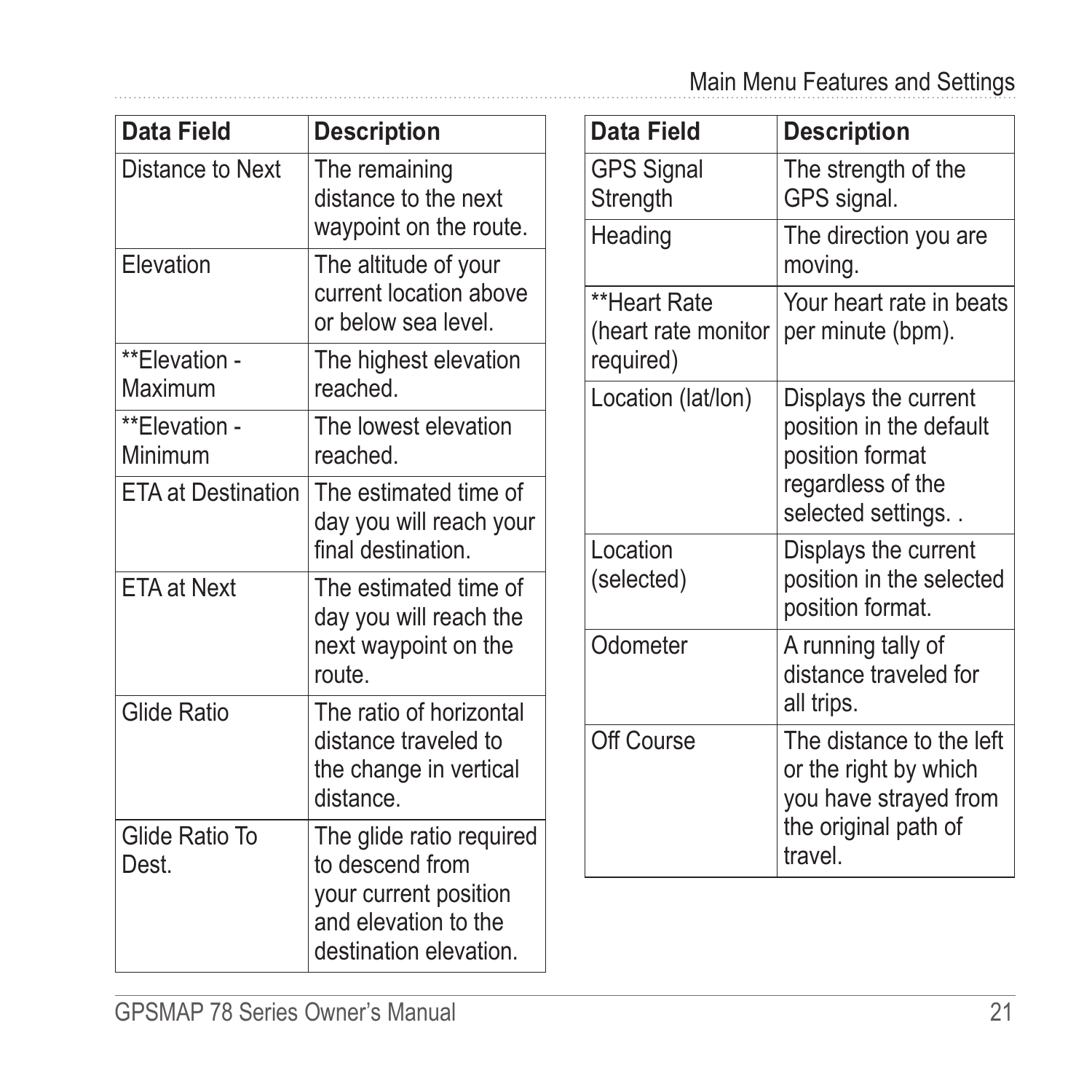<span id="page-25-0"></span>

| Data Field              | <b>Description</b>                                                                  | Data          |
|-------------------------|-------------------------------------------------------------------------------------|---------------|
| Pointer                 | The data field arrow<br>points in the direction<br>of the next waypoint<br>or turn. | Temr<br>Wate  |
| Speed                   | The current rate of<br>speed at which you                                           |               |
|                         | are moving since last<br>reset                                                      | Time          |
| Speed - Maximum         | The maximum speed<br>reached since last<br>reset                                    |               |
| Speed - Moving<br>Avg.  | The average speed<br>of the device while<br>moving since last                       | Time<br>Desti |
|                         | reset                                                                               | Time          |
| Speed - Overall<br>Avg. | Your average speed<br>since last reset.                                             |               |
| Sunrise                 | The time of sunrise<br>based on your GPS<br>position.                               | To C          |
| Sunset                  | The time of sunset<br>based on your GPS<br>position.                                | Trip (        |

| Data Field             | <b>Description</b>                                                                                                                       |
|------------------------|------------------------------------------------------------------------------------------------------------------------------------------|
| Temperature -<br>Water | The temperature of<br>the water. Requires a<br>connection to a NMEA<br>0183 temperature-<br>capable device to<br>acquire data (page 24). |
| Time of Day            | The current time of<br>day based on your<br>time settings (format,<br>time zone, and daylight<br>saving time).                           |
| Time to<br>Destination | The estimated time<br>needed to reach your<br>final destination.                                                                         |
| Time to Next           | The estimated time<br>needed until you reach<br>the next waypoint on<br>the route.                                                       |
| To Course              | The direction in which<br>you must move to<br>return to the route.                                                                       |
| Trip Odometer          | A running tally of the<br>distance traveled since<br>the last reset.                                                                     |
| Trip Time - Moving     | A running tally of time<br>since the last reset.                                                                                         |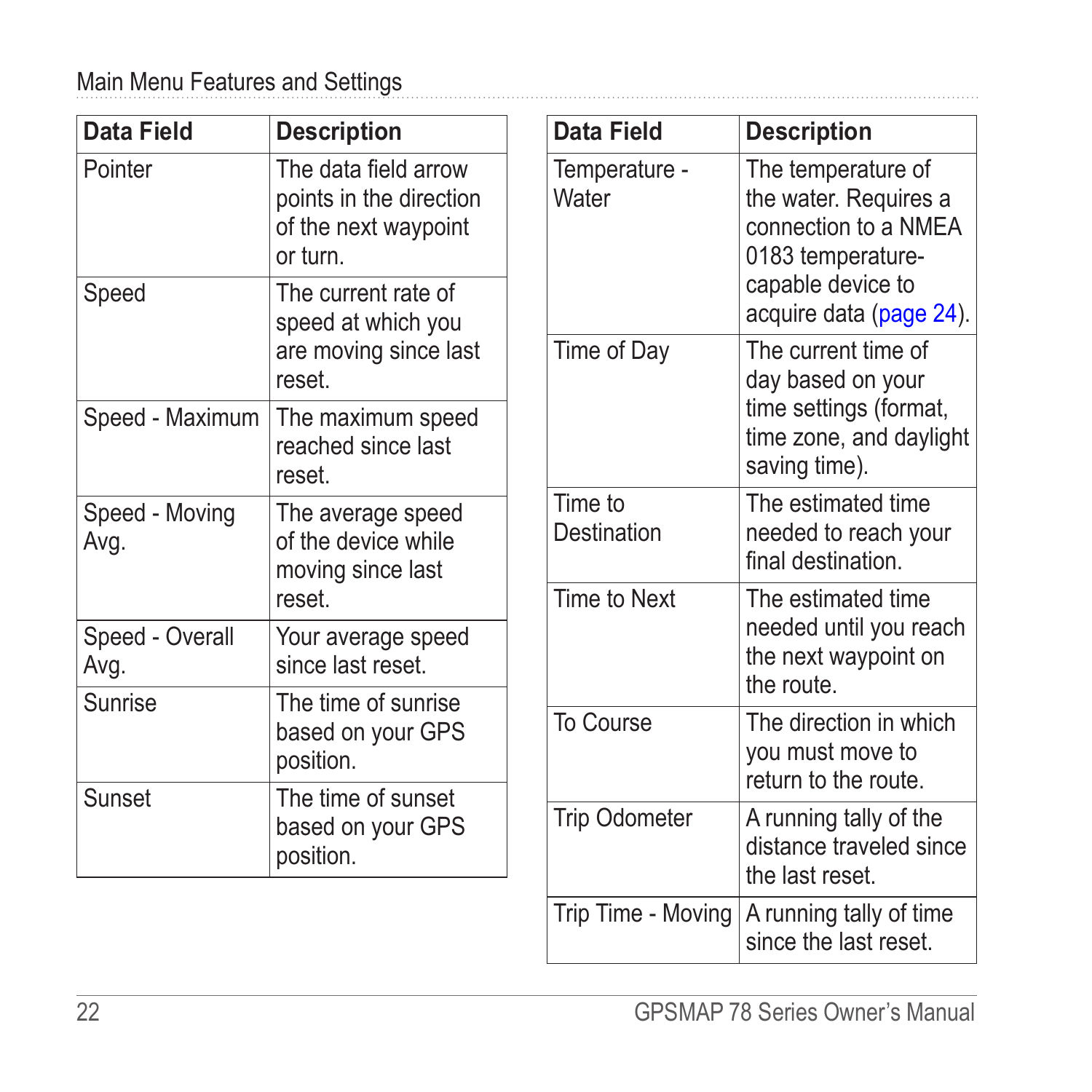<span id="page-26-0"></span>

| Data Field                   | <b>Description</b>                                                                                                                                             |
|------------------------------|----------------------------------------------------------------------------------------------------------------------------------------------------------------|
| Trip Time -<br>Stopped       | The time spent not<br>moving since the last<br>reset                                                                                                           |
| Trip Time - Total            | A running tally of<br>distance traveled since<br>the last reset                                                                                                |
| Turn                         | The angle of difference<br>(in degrees) between<br>the bearing to your<br>destination and your<br>current course. L<br>means turn left. R<br>means turn right. |
| <b>Velocity Made</b><br>Good | The speed at which<br>you are closing on a<br>destination along a<br>route                                                                                     |
| Vert. Speed to<br>Dest.      | The measurement of<br>your rate of ascent<br>or descent to a<br>predetermined altitude.                                                                        |
| <b>Vertical Speed</b>        | Your rate of altitude<br>gain or loss over time.                                                                                                               |
| Waypoint at Dest.            | The last point on<br>a route to your<br>destination.                                                                                                           |

| Data Field       | Description                      |
|------------------|----------------------------------|
| Waypoint at Next | The next point on your<br>route. |

## **System Settings**

From the main menu, select **Setup** > **System**.

- **GPS**—sets the GPS to **Normal, WAAS/EGNOS** (Wide Area Augmentation System/European Geostationary Navigation Overlay Service), or **Demo Mode** (GPS off). For information about WAAS, go to [www.garmin.com/aboutGPS/waas](www.garmin.com/aboutGPS/waas.html) [.html](www.garmin.com/aboutGPS/waas.html).
- **Language**—sets the text language on the device.

**NOTE:** Changing the text language does not change the language of user-entered data or map data, such as street names.

**Battery Type**—allows you to select the type of battery you are using.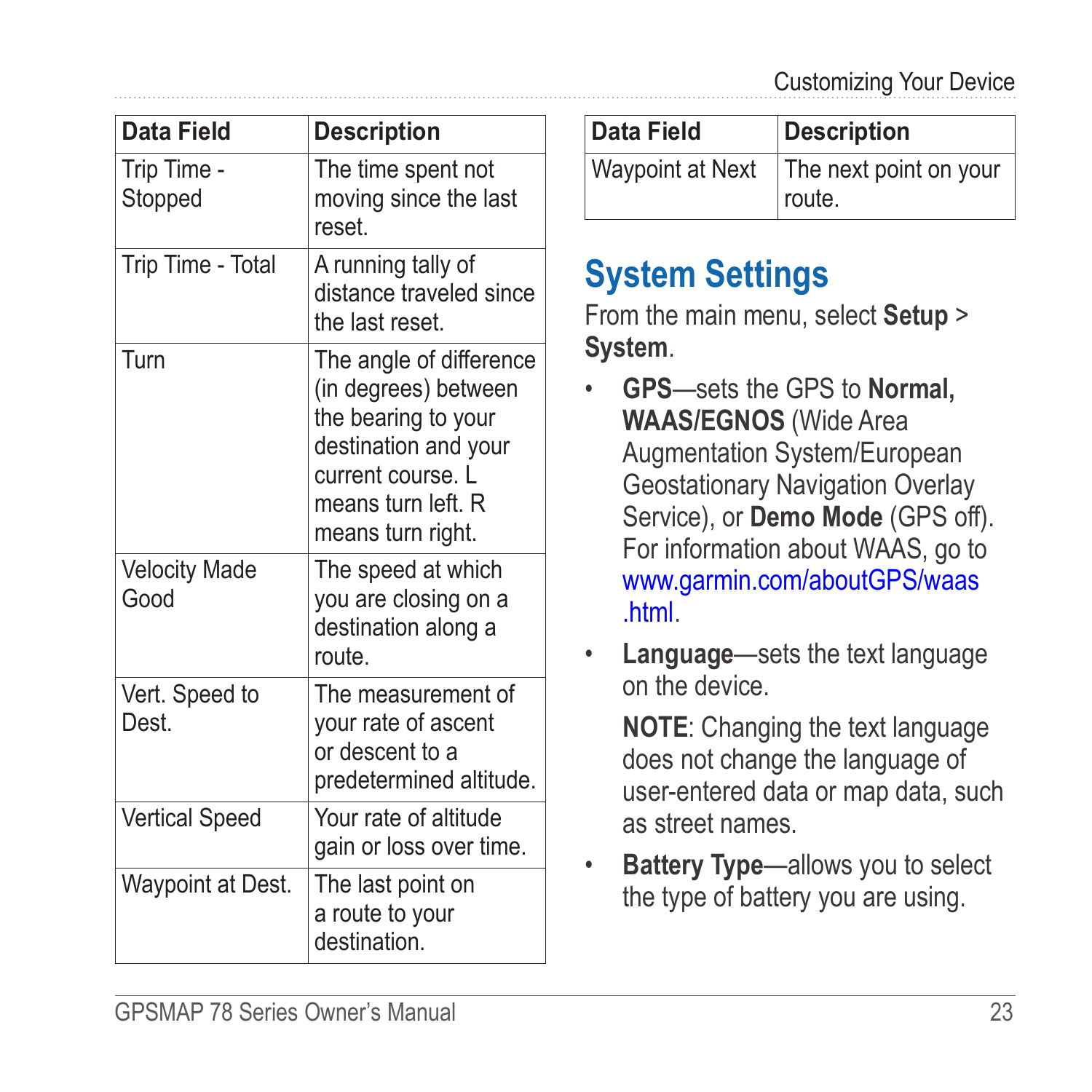#### <span id="page-27-0"></span>Customizing Your Device

- **Interface**—sets the format of the serial interface:
	- **Garmin Serial**—Garmin proprietary format used to provide PVT protocol data.
	- **NMEA In/Out**—provides standard NMEA 0183 output and input.
	- **Text Out**—provides simple ASCII text output of location and velocity information.
	- **RTCM** Radio Technical Commission for Maritime Services—allows the device to accept DGPS Differential Global Positioning System information from a device supplying RTCM data in an SC-104 format.

## **Display Settings**

From the main menu, select **Setup** > **Display**.

- **Backlight Timeout**—see [page 33.](#page-36-2)
- **Battery Save**—see [page 33.](#page-36-3)
- **Colors**—sets the colors used on the device screens.
- **Main, Setup, Find Style**—allows you to select how the main menu, setup menu, and search menu appear.
- **Screen Capture**—allows you to take screen captures on the device.

## **Setting Up Tones**

Your Garmin device allows you to customize the key tones, message beeps, or turn off tones.

From the main menu, select **Setup** > **Tones**.

## **Marine Settings**

From the main menu, select **Setup** > **Marine**.

- **Marine Chart Mode**—allows you to select a nautical chart or a fishing chart:
	- **Nautical**—displays various map features in different colors so that the marine POIs are more readable. The nautical chart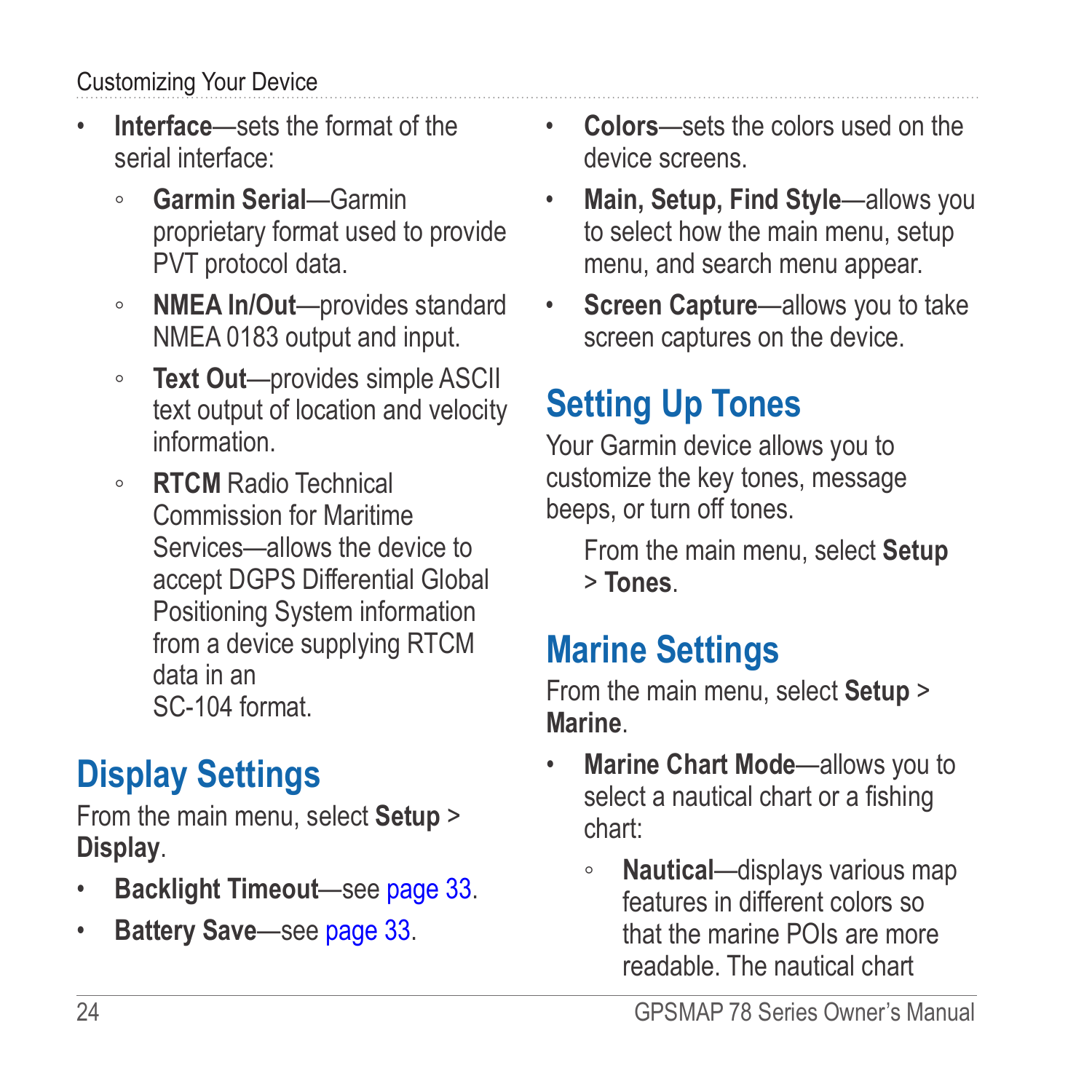<span id="page-28-0"></span>reflects the drawing scheme of paper charts.

- **Fishing**—(requires marine maps) displays a detailed view of bottom contours and depth soundings. Simplifies map presentation for optimal use while fishing.
- **Spot Soundings—allows you to turn** spot soundings on and set dangerous depths.
- **Light Sectors**—displays the sector in which a navigational light is visible. You can select **On** to show light sectors at all times, or you can select **Auto** to allow the chartplotter to automatically filter out light sectors depending on the zoom level.
- **Symbol Set**—allows you to show NOAA or IALA symbols on the map.
- **Marine Alarm Setup**—sets the anchor drag alarm, off course alarm, deep water alarm, and shallow water alarm.

## **Setting up Marine Alarms**

## **Setting the Anchor Drag Alarm**

You can set an alarm to sound when you exceed a specified drift distance while anchored.

- **1** From the main menu, select **Setup** > **Marine Settings**.
- **2** Select **Anchor Drag Alarm** > **On**.
- **3** Enter a distance.
- **4** Select **Done**.

### **Setting the Off Course Alarm**

You can set an alarm to sound when you are off course by a specified distance.

- **1** From the main menu, select **Setup** > **Marine Settings**.
- **2** Select **Off Course Alarm** > **On**.
- **3** Enter a distance.
- **4** Select **Done**.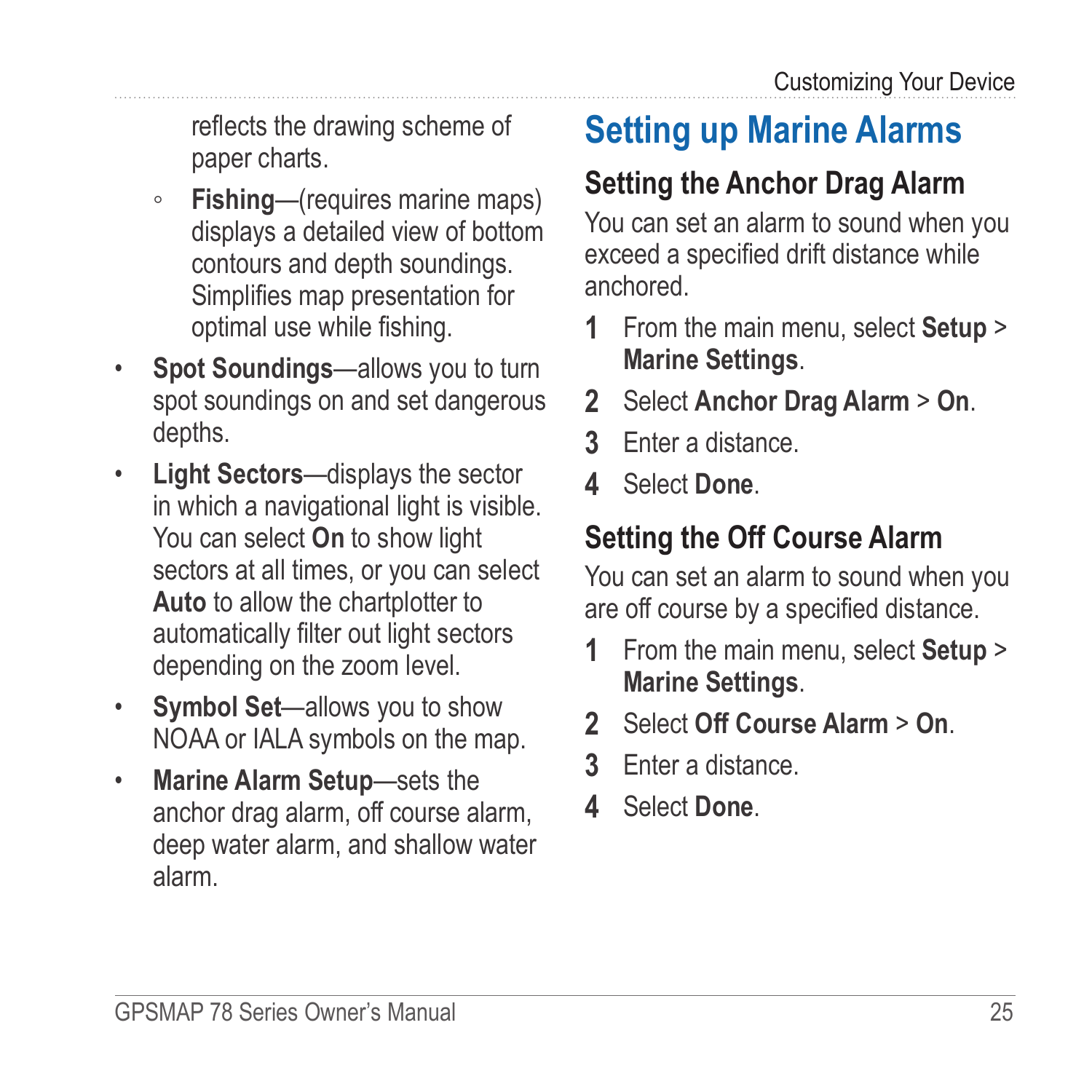### <span id="page-29-0"></span>**Setting the Deep Water or Shallow Water Alarm**

- **1** From the main menu, select **Setup** > **Marine** > **Marine Alarm Setup**.
- **2** Select **Shallow Water** > **On** to set an alarm to sound when the depth is less than the specified value.
- **3** Enter the depth that triggers the shallow water alarm.
- **4** Select **Done**.
- **5** Select **Deep Water** > **On** to set an alarm to sound when the depth is greater than the specified value.
- **6** Enter the depth that triggers the deep water alarm.
- **7** Select **Done**.

## **Resetting Data**

You can reset trip data, delete all waypoints, clear the current track, or restore default values.

- **1** From the main menu, select **Setup** > **Reset**.
- **2** Select an item to reset.

## **Changing the Page Sequence**



- **1** From the main menu, select **Setup** > **Page Sequence**.
- **2** Select a page.
- **3** Select **Move**.
- **4** Move the page up or down the list.
- **5** Press **Enter**.

### **Adding a Page**

- **1** From the main menu, select **Setup** > **Page Sequence**.
- **2** Select **Add Page**.
- **3** Select a page to add.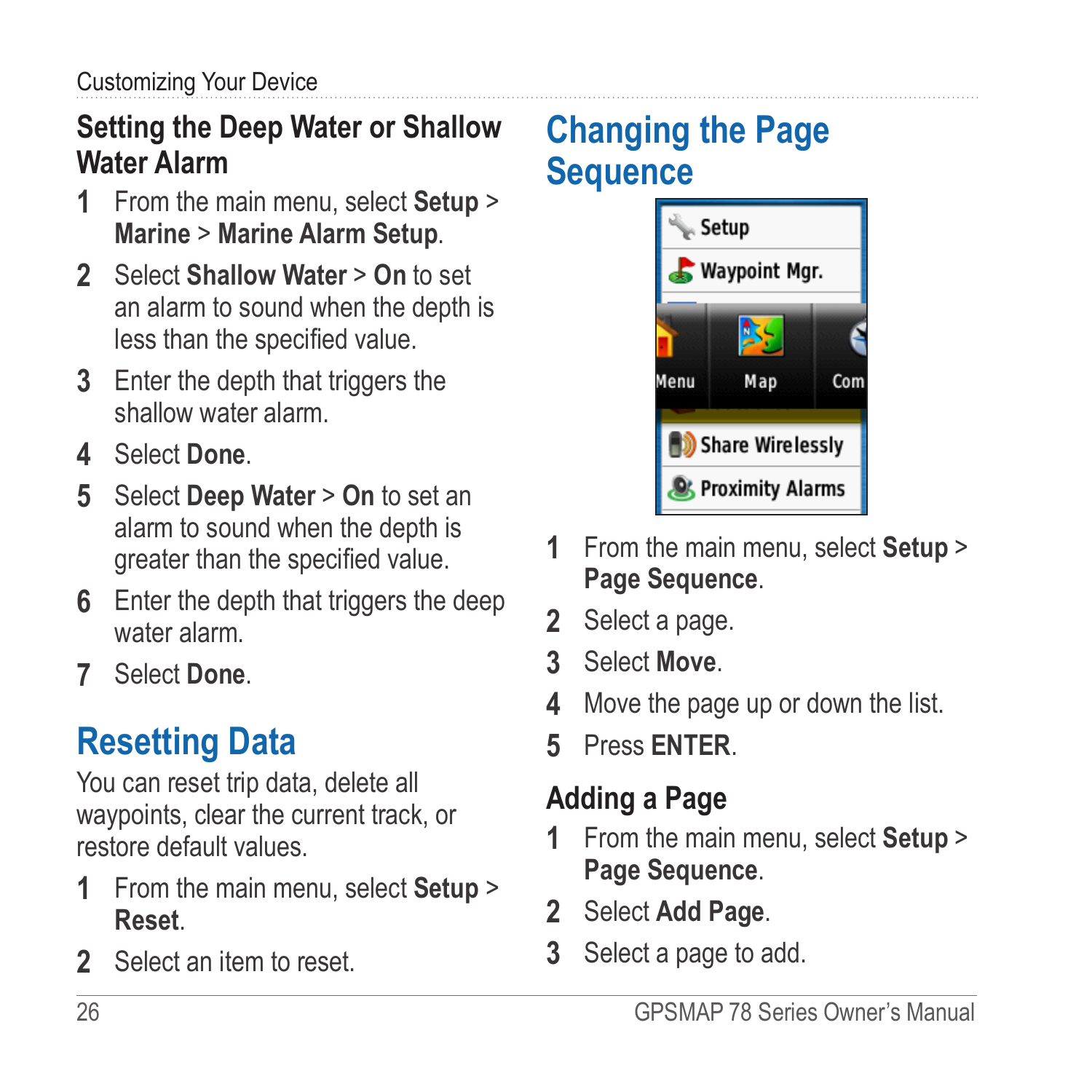### <span id="page-30-0"></span>**Removing a Page**

- **1** From the main menu, select **Setup** > **Page Sequence**.
- **2** Select a page.
- **3** Select **Remove**.
- **4** Press **Enter**.

## **Customizing the Unit Settings**

You can customize units of measure for distance and speed, elevation, depth, temperature, and pressure.

- **1** From the main menu, select **Setup** > **Units**.
- **2** Select a setting.
- **3** Select a unit for the setting.
- **4** Repeat steps 2–3 for each setting you want to customize.

## **Time Settings**

From the main menu, select **Setup** > **Time**.

- **Time Format**—allows you to select a 12-hour or a 24-hour display time.
- **Time Zone**—allows you to select the time zone for the device. You can select **Automatic** to set the time zone automatically based on your GPS position.

## **Position Format Settings**

**NOTE:** Do not change the position format or the map datum coordinate system unless you are using a map or chart that specifies a different position format.

From the main menu, select **Setup** > **Position Format**.

• **Position Format**—sets the position format in which a given location reading appears.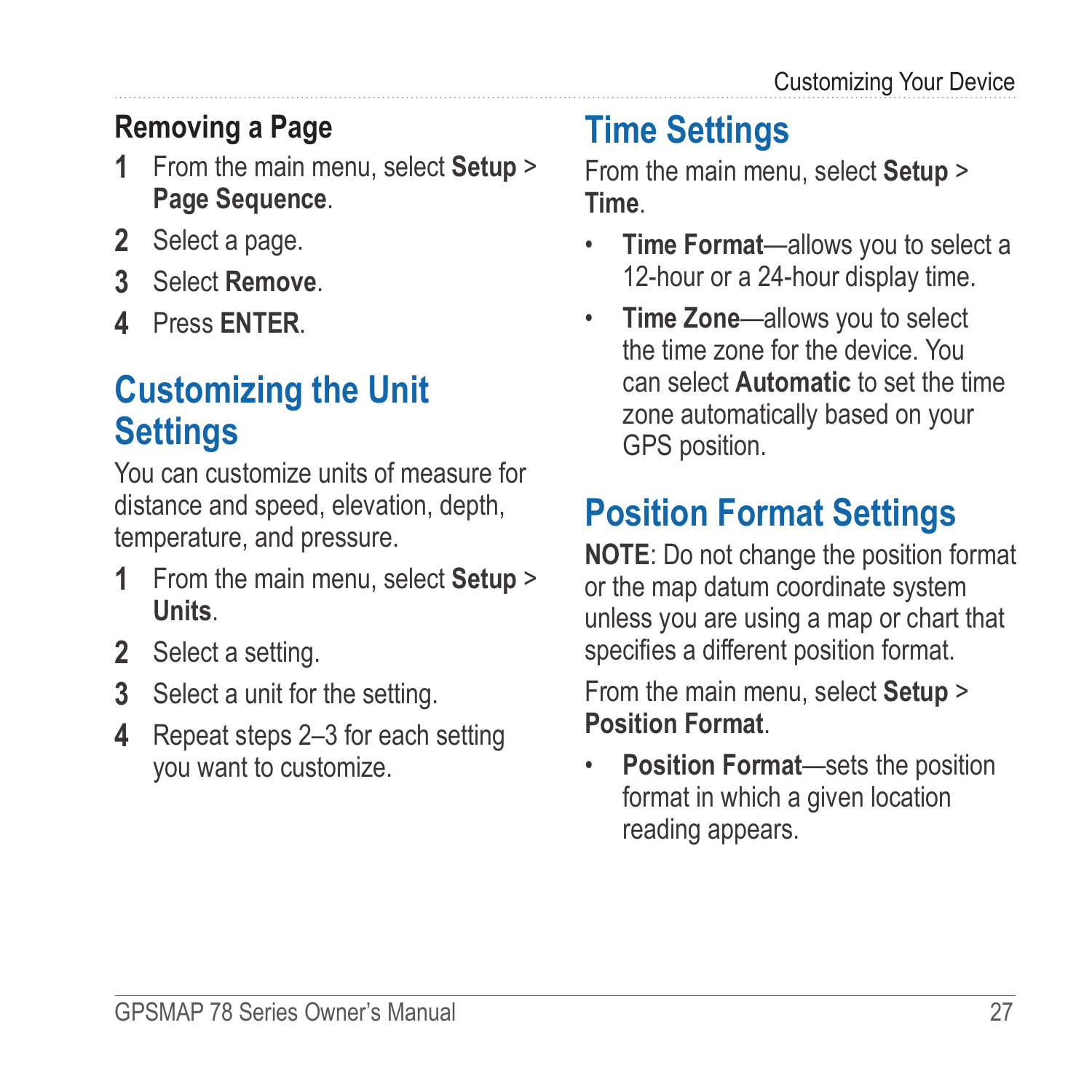#### <span id="page-31-0"></span>Customizing Your Device

- **Map Datum**—sets the coordinate system on which the map is structured.
- **Map Spheroid**—shows the coordinate system the device is using. The default coordinate system is WGS 84.

## **Altimeter Settings**

From the main menu, select **Setup** > **Altimeter**.

- **Auto Calibration**—the altimeter to self-calibrates each time you turn the device on.
- **Barometer Mode**
	- **Variable Elevation**—the barometer functions while you are moving.
	- **Fixed Elevation**—the barometer functions while you are stationary.
- **Pressure Trending**
	- **Save When Power On**—records pressure data only when the device is turned on. This can be

useful when you are watching for pressure fronts.

- **Save Always**—records pressure data every 15 minutes, even when the device is turned off.
- **Plot Type**
	- **Elevation/Time**—records elevation changes over a period of time.
	- **Elevation/Distance**—records elevation changes over a distance.
	- **Barometric Pressure**—records barometric pressure over a period of time.
	- **Ambient Pressure**—records ambient pressure changes over a period of time.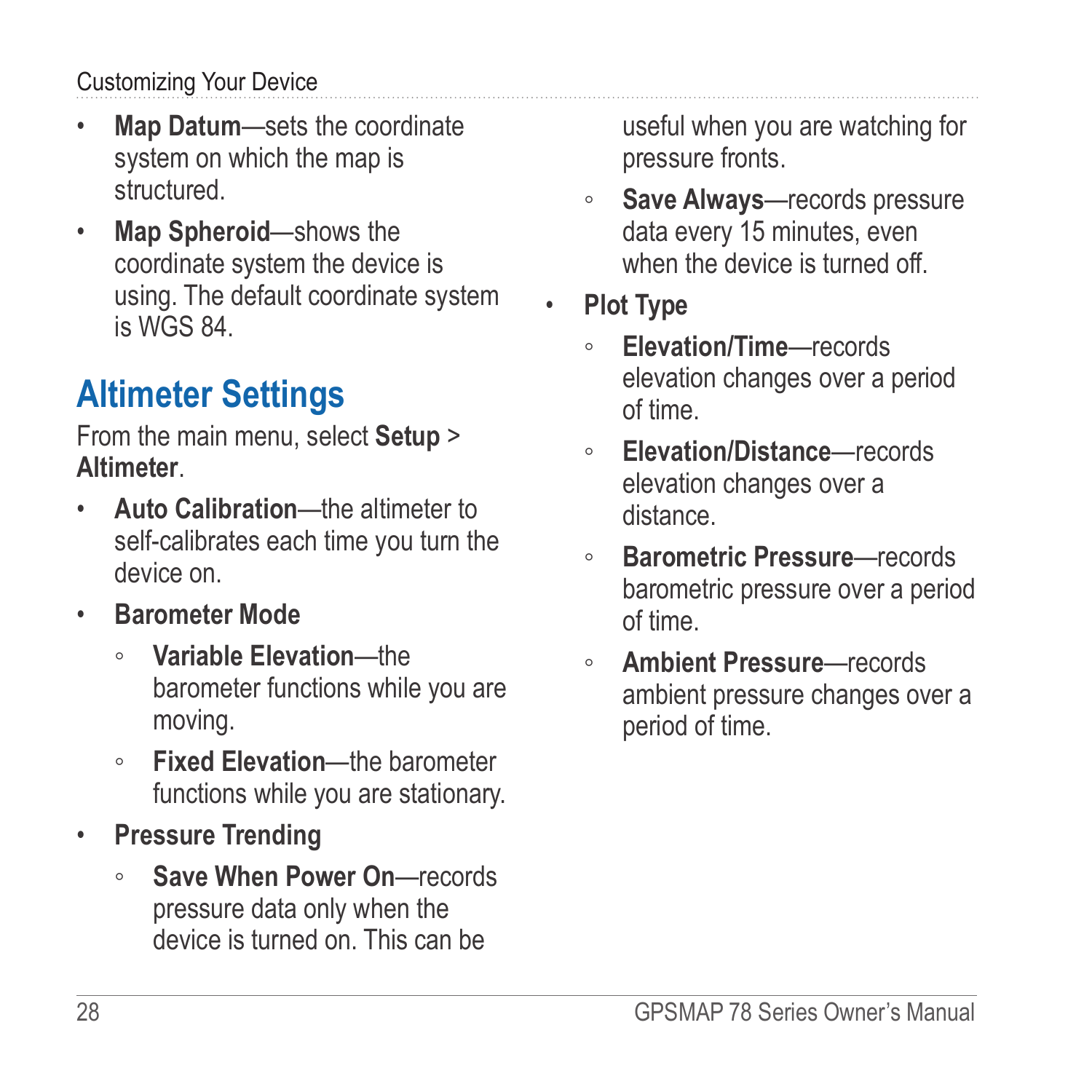## <span id="page-32-0"></span>**Geocache Settings**

From the main menu, select **Setup** > **Geocaches**.

- **Geocache List**—allows you to show the geocache list by names or codes.
- **Found Geocaches**—allows you to enter the number of geocaches found.

## **Routing Settings**

From the main menu, select **Setup** > **Routing**.

**Guidance Method**—allows you to select a guidance method for calculating your route.

- **Off Road**—calculates point-topoint routes.
- **On Road For Time**—calculates on-road routes that require minimal time to drive.
- **On Road For Distance** calculates on-road routes that are shorter in distance.
- **Calculates Routes for**—allows you to select a transportation method in order to optimize your route.
- **Lock On Road**—locks the current location marker on the nearest road, compensating for variances in map position accuracy (requires routable maps).
- **Off Road Transitions**
	- **Auto**—automatically routes you to the next point.
	- **Manual**—allows you to select the next point on the route by using the point on the active route page.
	- **Distance**—routes you to the next point on the route when you are within a specified distance of your current point.
- **Avoidance Setup**—allows you to select the road type you want to avoid.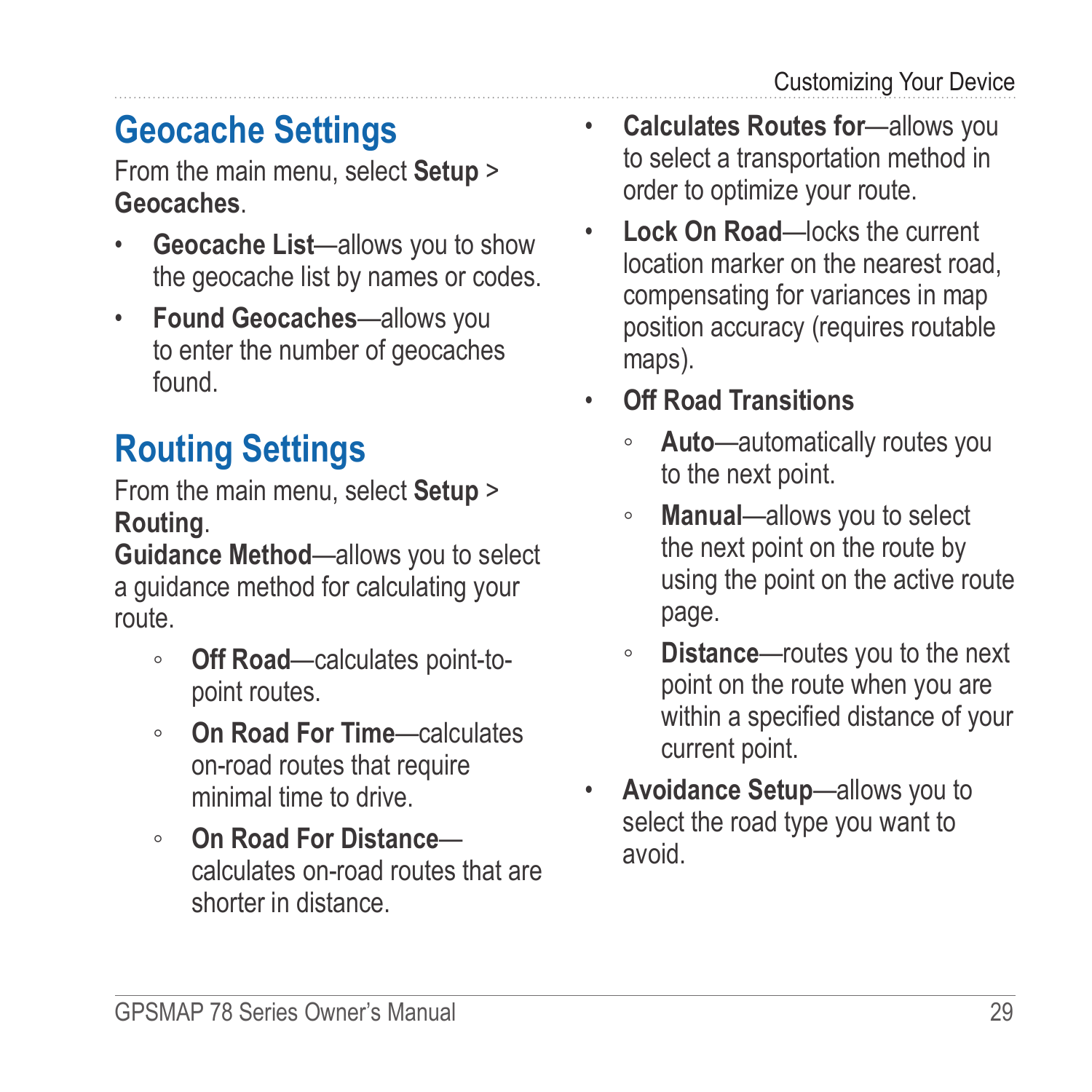### <span id="page-33-0"></span>Customizing Your Device

## **Fitness**

For more information on optional fitness accessories, see [page 34.](#page-37-3)

## **Profiles**

Profiles are a collection of settings that allow you to optimize your device from one type of use to another, such as moving from marine use to recreational use.

You can select **Marine**, **Recreational**, or save a custom profile for your device.

To change profiles, see [page 18.](#page-21-1)

### **Saving a Custom Profile**

You can customize your settings for a particular activity or trip. After you have made all the changes, you must save them as a custom profile.

- **1** From the main menu, select **Setup** > **Profiles**.
- **2** Select **Create New Profile** > **OK**.

## **Editing a Profile Name**

- **1** From the main menu, select **Setup** > **Profiles**.
- **2** Select a profile.
- **3** Select **Edit Name**.
- **4** Enter the new name.
- **5** Select **Done**.

### **Deleting a Profile**

- **1** From the main menu, select **Setup** > **Profiles**.
- **2** Select a profile.
- **3** Select **Delete**.

# **Appendix**

## <span id="page-33-1"></span>**Registering Your Device**

Help us better support you by completing our online registration today.

- Go to<http://my.garmin.com>.
- Keep the original sales receipt, or a photocopy, in a safe place.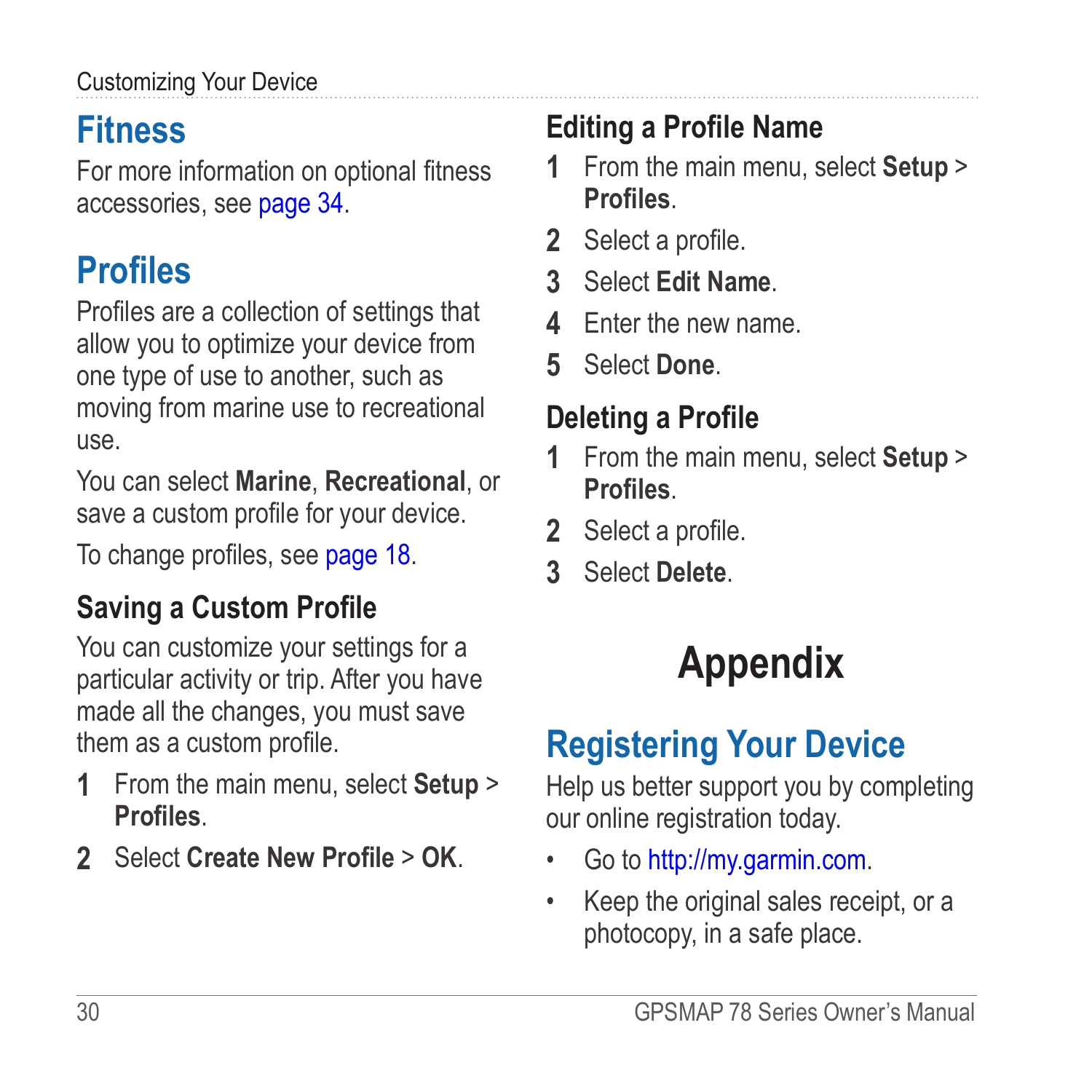## <span id="page-34-0"></span>**Updating the Software**

You must connect the device to your computer to update the software [\(page 35](#page-38-1)).

- **1** Go to [www.garmin.com](www.garmin.com/products/webupdater/) [/products/webupdater.](www.garmin.com/products/webupdater/)
- **2** Follow the on-screen instructions.

**NOTE:** This does not erase any of your data or settings.

## **Viewing Important Device Information**

You can view the unit ID, software version, and license agreement.

> From the main menu, select **Setup** > **About**.

## **Contacting Garmin Product Support**

You can contact Garmin Product Support if you have any questions about this product.

In the USA, go to [www.garmin](www.garmin.com/support) [.com/support,](www.garmin.com/support) or contact Garmin USA

by phone at (913) 397.8200 or (800) 800.1020.

- In the UK, contact Garmin (Europe) Ltd. by phone at 0808 2380000.
- In Europe, go to [www.garmin.com](www.garmin.com/support) [/support](www.garmin.com/support) and click **Contact Support** for in-country support information, or contact Garmin (Europe) Ltd. by phone at +44 (0) 870.8501241.

## **Using the Backlight**

The backlight is activated any time you press a button. Alerts and messages also activate the backlight.

**NOTE**: To change the backlight settings, see [page 33.](#page-36-2)

Press  $\bigcirc$  to turn on the backlight.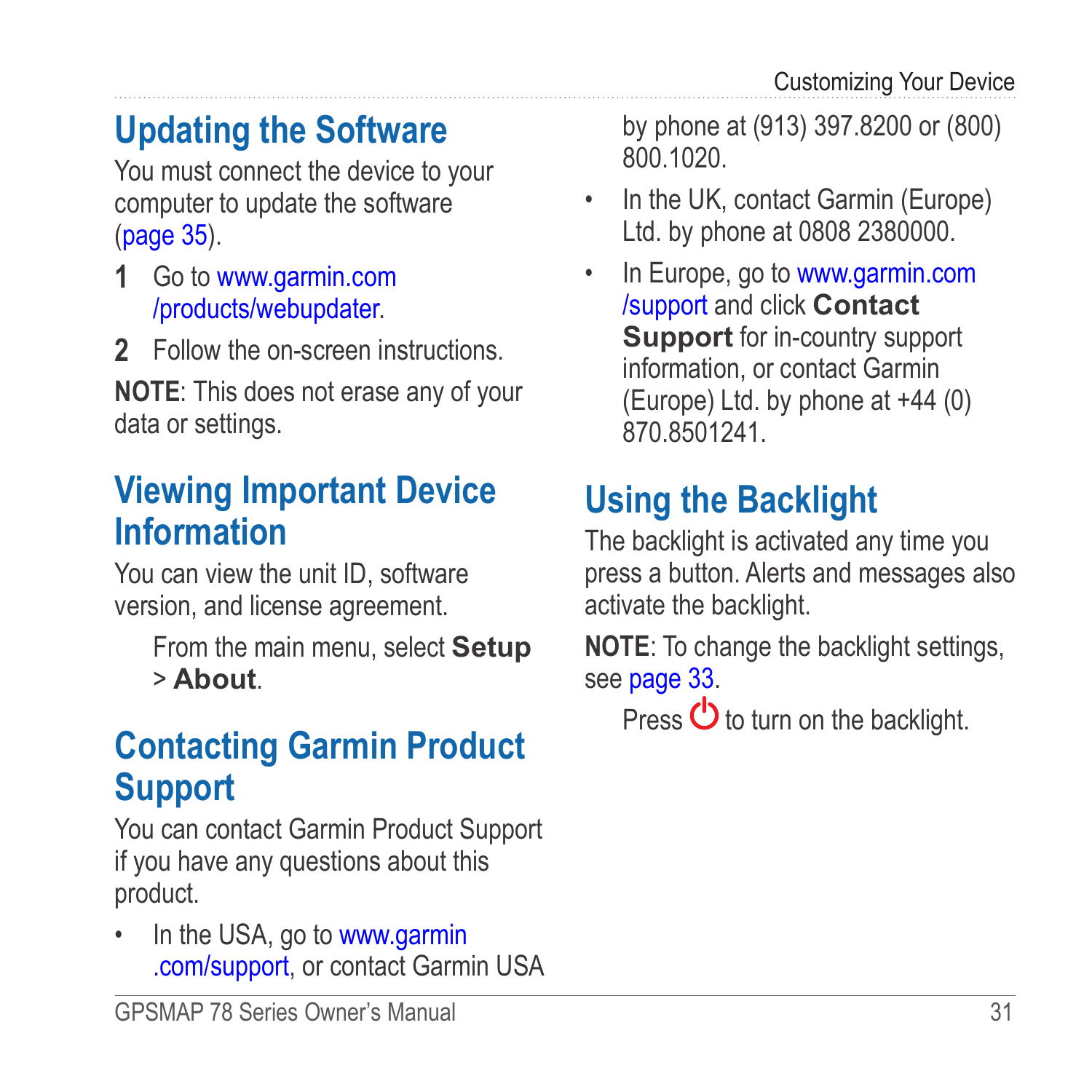## <span id="page-35-0"></span>**Specifications**

| <b>Physical size</b><br>$(W \times H \times D)$ | $26 \times 6.0 \times 1.2$ in.<br>$(6.6 \times 15.2 \times 3.0 \text{ cm})$                                                                         |
|-------------------------------------------------|-----------------------------------------------------------------------------------------------------------------------------------------------------|
| Weight                                          | 7.7 oz. (218.3 g) with<br>batteries                                                                                                                 |
| Display<br>(diagonal)                           | 2.6 in. (66 mm)                                                                                                                                     |
| Resolution<br>$(W \times H)$                    | $160 \times 240$ pixels,<br>backlit 65K color TFT<br>display                                                                                        |
| Water<br>resistance                             | Fully gasketed,<br>floatable, high impact<br>plastic alloy, waterproof<br>to IEC 529-IPX-7                                                          |
| Data storage                                    | Approximately 1.7 GB<br>No memory battery is<br>required.<br>The GPSMAP 78S and<br>78Sc have a microSD<br>card slot for additional<br>data storage. |
| Computer<br>interface                           | USB and serial                                                                                                                                      |

| <b>Battery type</b>               | Two AA hatteries<br>(alkaline, NiMH, or<br>lithium)<br>See page 34.                                                                                                                         |
|-----------------------------------|---------------------------------------------------------------------------------------------------------------------------------------------------------------------------------------------|
| <b>Battery life</b>               | Up to 20 hours, typical<br>usage                                                                                                                                                            |
| Operating<br>temperature<br>range | From $5^{\circ}$ F to $158^{\circ}$ F<br>(from -15 to $70^{\circ}$ C)<br>See page 33.                                                                                                       |
| Radio<br>frequency/<br>protocol   | 2 4 GHz/ANT+ wireless<br>communications<br>protocol                                                                                                                                         |
| <b>GPS accuracy</b>               | < 33 ft. (10 m) 95%<br>typical use<br>GPS is subject to<br>accuracy degradation<br>to 100 m 2DRMS under<br>the U.S. DoD imposed<br>Selective Availability<br>(SA) Program when<br>activated |
| <b>DGPS</b>                       | From 10 to 16 ft. (from<br>3 to 5 m) 95% typical<br>(WAAS accuracy in<br>North America)                                                                                                     |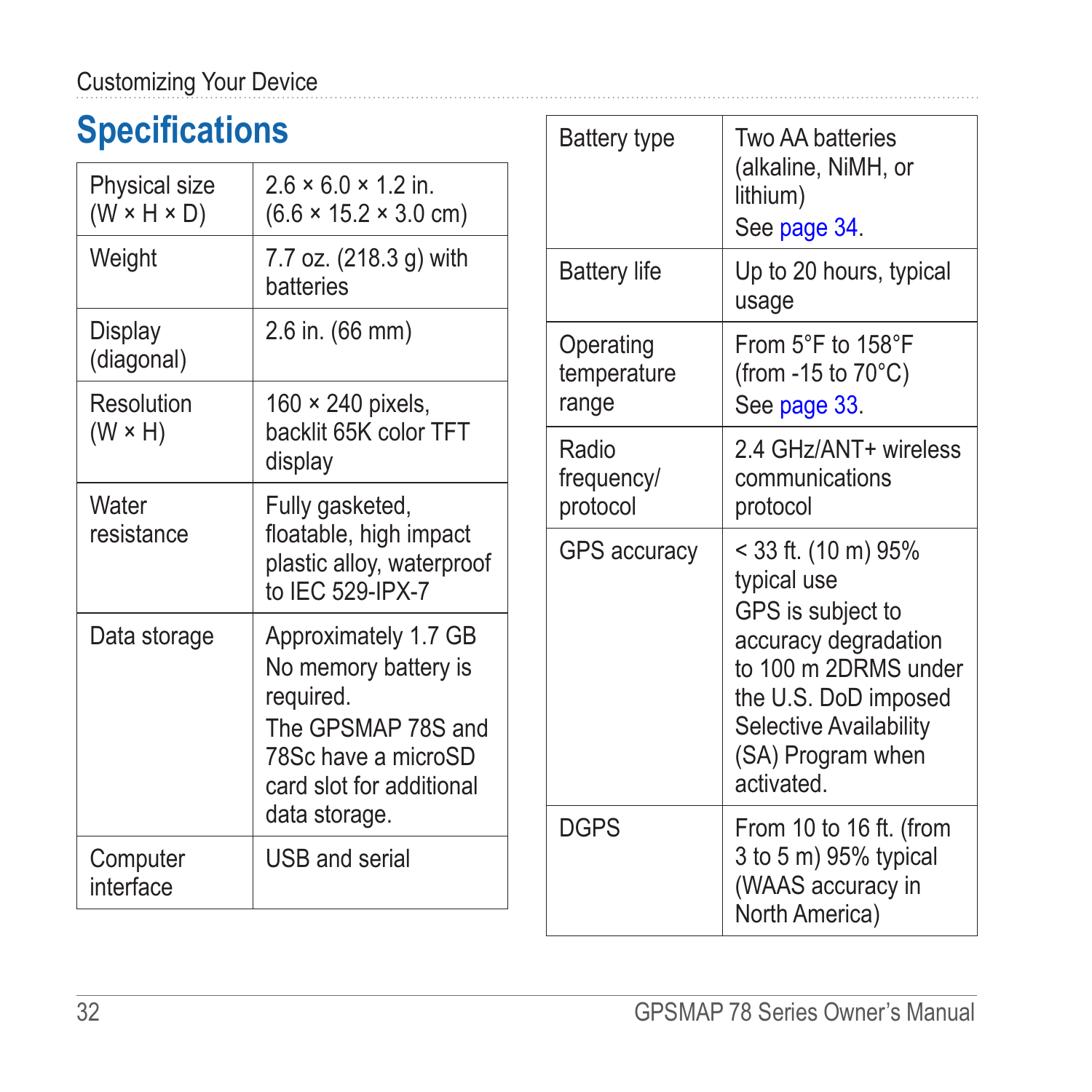<span id="page-36-0"></span>

| Altimeter | Accuracy: $\pm$ 10 ft.<br>$(\pm 3 \text{ m})^*$<br>Resolution: 1 ft. (.3 m)<br>Range: from -2,000 ft.<br>to 30,000 ft.<br>(from -610 to 9144 m)<br>*Subject to proper user<br>calibration |
|-----------|-------------------------------------------------------------------------------------------------------------------------------------------------------------------------------------------|
| Compass   | $Accuracy: \pm 2$ degrees<br>(± 5 degrees in extreme<br>Northern and Southern<br>latitudes)<br>*Resolution: 1 degree<br>*Subject to proper user<br>calibration.                           |

## **Maximizing Battery Life**

### <span id="page-36-3"></span>**Using the Battery Save Option**

Use the battery save option to save battery power and prolong battery life.

From the main menu, select **Setup** > **Display** > **Battery Save** > **On**.

### <span id="page-36-4"></span>**Decreasing the Backlight**

Extensive use of screen backlighting can significantly reduce battery life.

You can adjust the backlight brightness and decrease the backlight timeout to maximize battery power.

- **1** Quickly press (**b**) to open the backlight status page.
- **2** Use the **Rocker** to adjust the brightness.

### <span id="page-36-2"></span>**Adjusting the Backlight Timeout**

From the main menu, select **Setup** > **Display** > **Backlight Timeout**.

## <span id="page-36-1"></span>**About the Batteries**

### **warning**

See the *Important Safety and Product Information* guide in the product box for product warnings and other important information.

The temperature rating for the device may exceed the usable range of some batteries. Alkaline batteries can rupture at high temperatures. Alkaline batteries lose a significant amount of their capacity as temperature decreases. Use lithium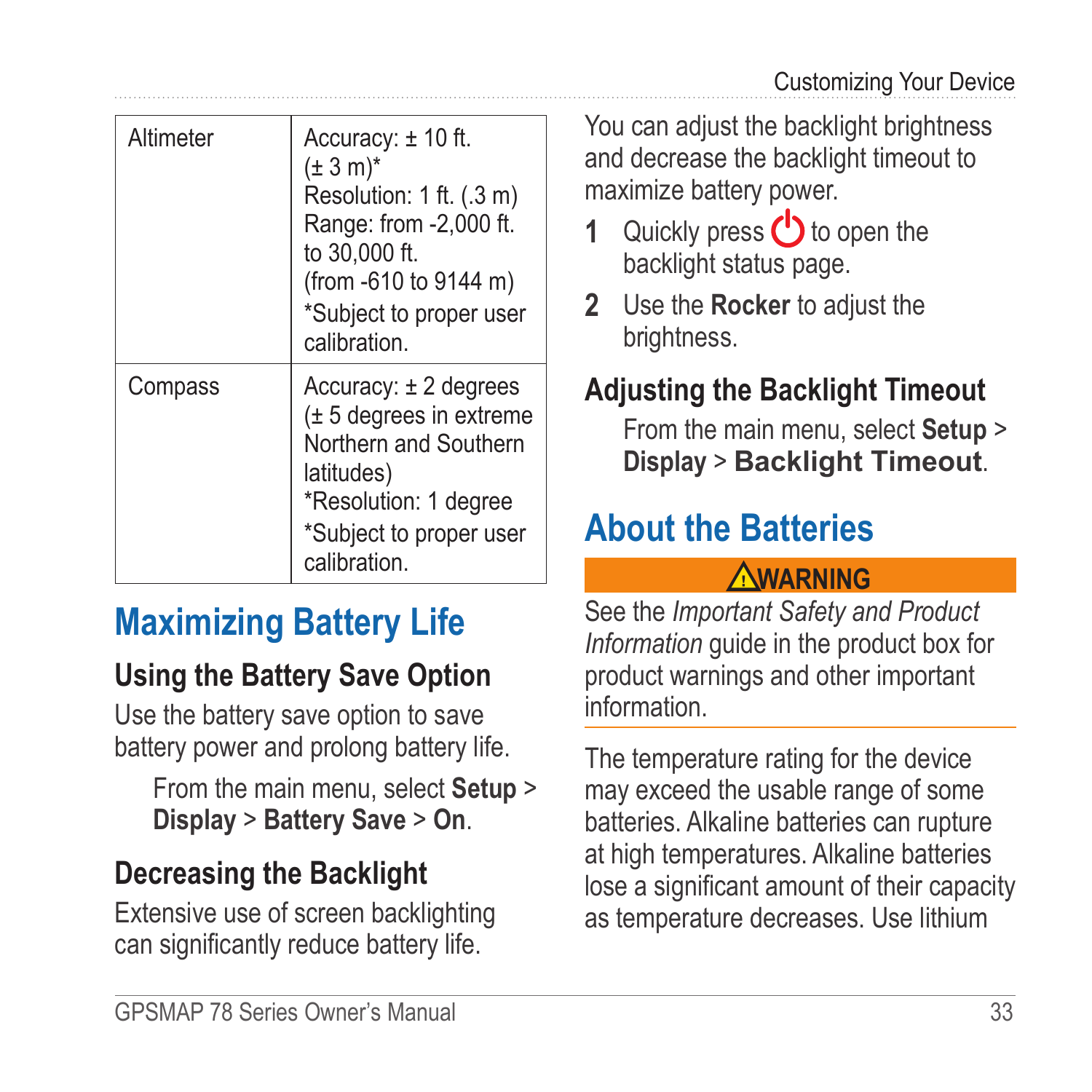#### <span id="page-37-0"></span>Customizing Your Device

batteries when operating the device in below-freezing conditions.

### <span id="page-37-1"></span>**Selecting the Battery Type**

- **1** From the main menu, select **Setup** > **System** > **Battery Type**.
- **2** Select **Alkaline**, **Lithium**, or **Rechargeable NiMH**.

### **Long-Term Storage**

When you do not plan to use the device for several months, remove the batteries. Stored data is not lost when batteries are removed.

## <span id="page-37-2"></span>**Buying Optional Accessories**

Go to [http://buy.garmin.com,](http://buy.garmin.com) or contact your Garmin dealer for information about optional accessories, preloaded map data cards, fitness accessories, and replacement parts.

## <span id="page-37-3"></span>**Using Optional Fitness Accessories**

**NOTE**: The Fitness option is available only with the GPSMAP 78S and GPSMAP 78Sc.

Before you can use the fitness accessory with your device, you must install the accessory according to the instructions that are included with the accessory.

You can use optional fitness accessories including a heart rate monitor or a cadence sensor with your device. These accessories use ANT+™ wireless technology to send data to the device.

- **1** Bring the device within range (3 m) of the ANT+ accessory.
- **2** From the main menu, select **Setup** > **Fitness**.
- **3** Select an option:
	- Select **Heart Rate Monitor** > **On**.
	- Select **Bike Cadence Sensor** > **On**.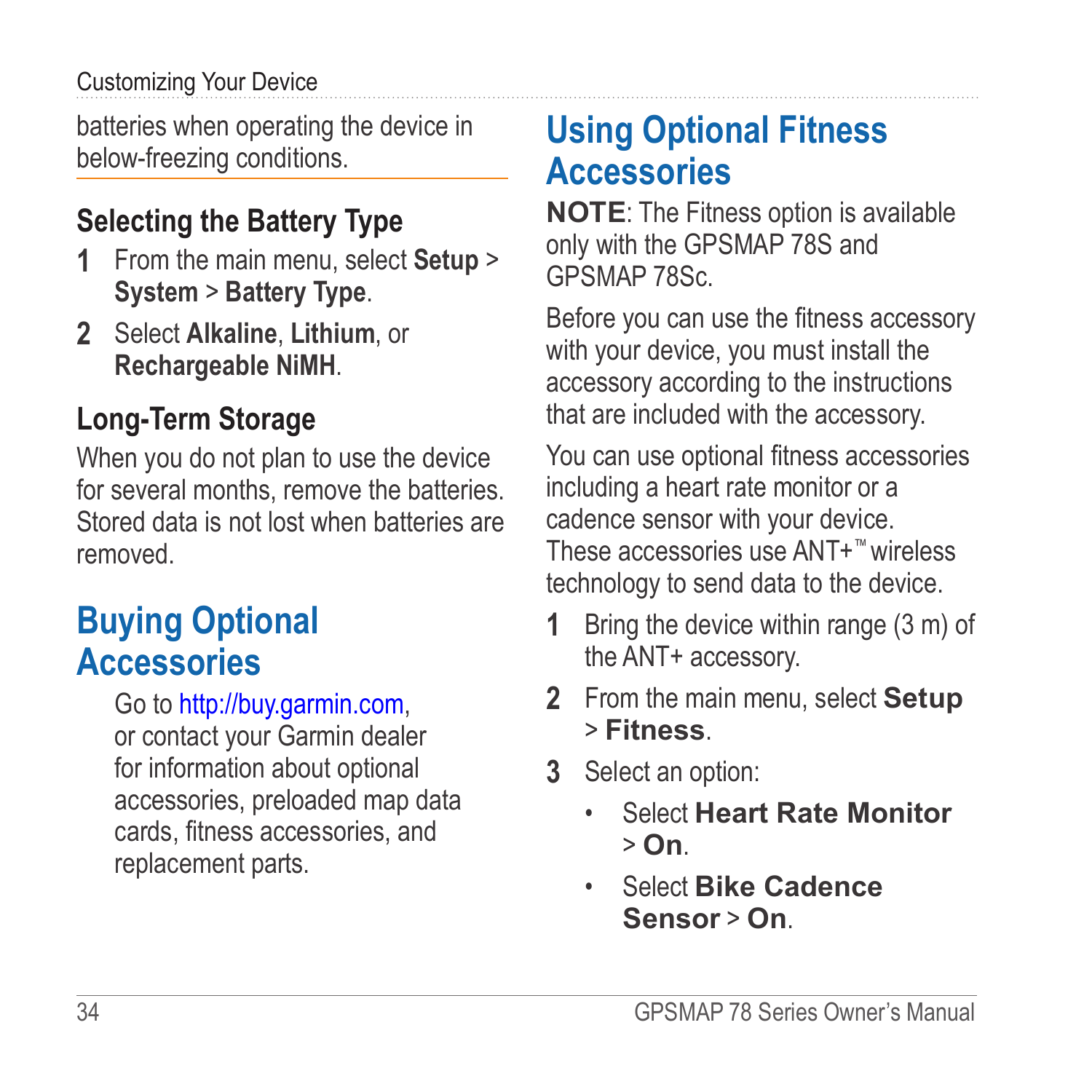<span id="page-38-0"></span>You can view heart rate and cadence data by customizing your data fields [\(page 20](#page-23-1)).

### **Tips for Pairing ANT+ Accessories with Your Garmin Device**

- Verify that the ANT+ accessory is compatible with your Garmin device.
- Before you pair the ANT+ accessory with your Garmin device, move 10 m away from other ANT+ accessories.
- Bring the Garmin device within range (3 m) of the ANT+ accessory.
- After you pair the first time, your Garmin device automatically recognizes the ANT+ accessory each time it is activated. This process occurs automatically when you turn on the Garmin device and only takes a few seconds when the accessories are activated and functioning correctly.
- When paired, your Garmin device only receives data from your accessory, and you can go near other accessories.

## <span id="page-38-1"></span>**Data Management**

**NOTE:** The device is not compatible with Windows® 95, 98, Me, or NT. It is also not compatible with Mac® OS 10.3 and earlier.

## **File Types**

The device supports the following file types:

- Files from BaseCamp™ or HomePort™. Go to <www.garmin.com>.
- GPI custom POI files from the Garmin POI Loader.

### **Installing a microSD Card**

You can purchase microSD memory cards from an electronics supplier, or purchase preloaded detailed map data cards from your Garmin dealer. In addition to map and data storage, the memory cards can be used to store files such as images, cartridges, geocaches, routes, waypoints, and custom POIs.

**1** Slide the latch on the back of the device, and remove the battery cover and the batteries.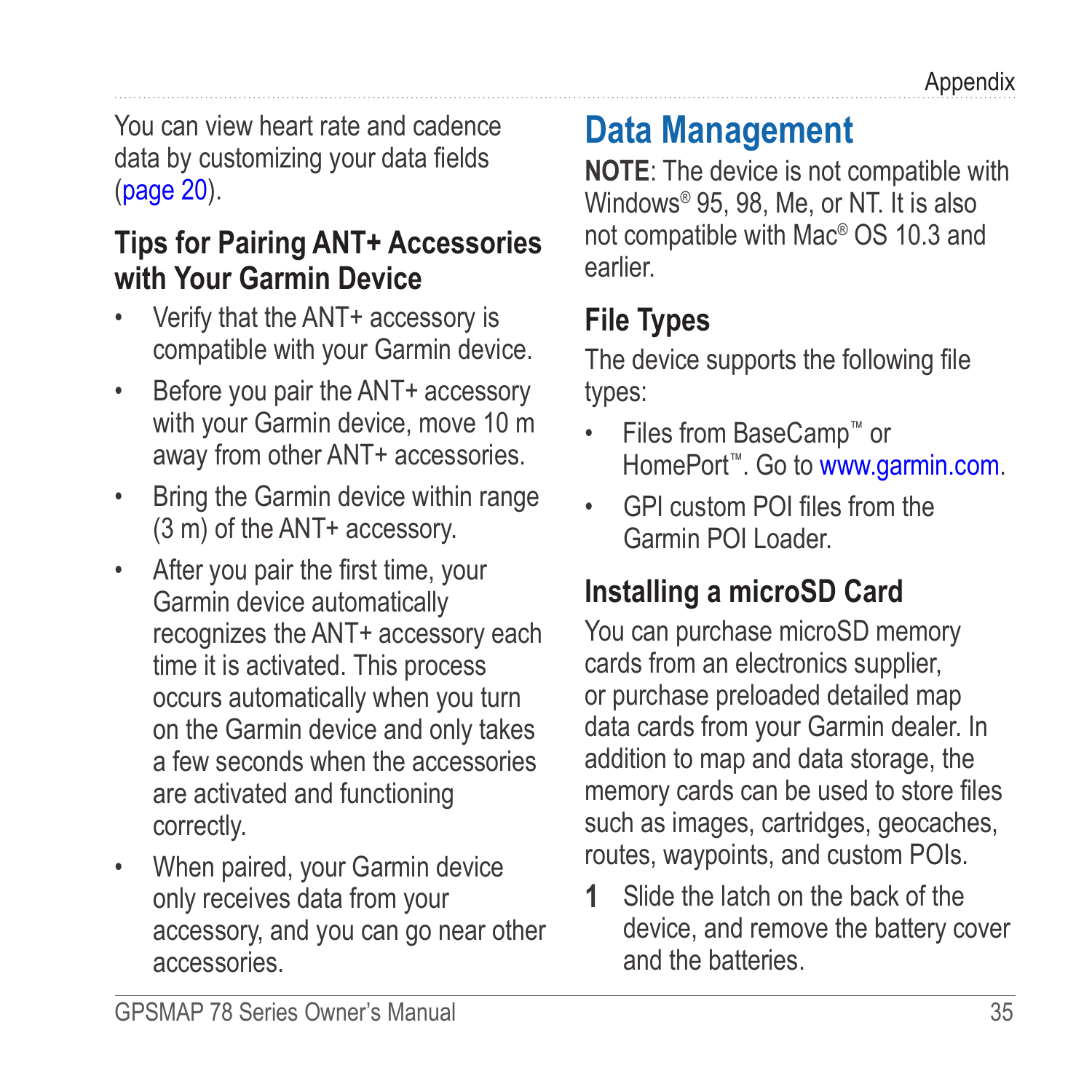#### <span id="page-39-0"></span>Appendix

- **2** Slide down and pull out the metal cover.
- **3** Align the metal contacts, and place the card in the slot.



- **4** Push in and slide up the metal cover.
- **5** Replace the batteries and the battery cover.

### **Removing a microSD Card**

- **1** Slide down and pull out the metal cover.
- **2** Remove the card from the slot.
- **3** Push in and slide up the metal cover.

**4** Replace the batteries and the battery cover.

### **Connecting the USB Cable**

#### *notice*

To prevent corrosion, thoroughly dry the mini-USB port, the weather cap, and the surrounding area before charging or connecting to a computer.

- **1** Connect the USB cable to a USB port on your computer.
- **2** Pull up the weather cap from the mini-USB port.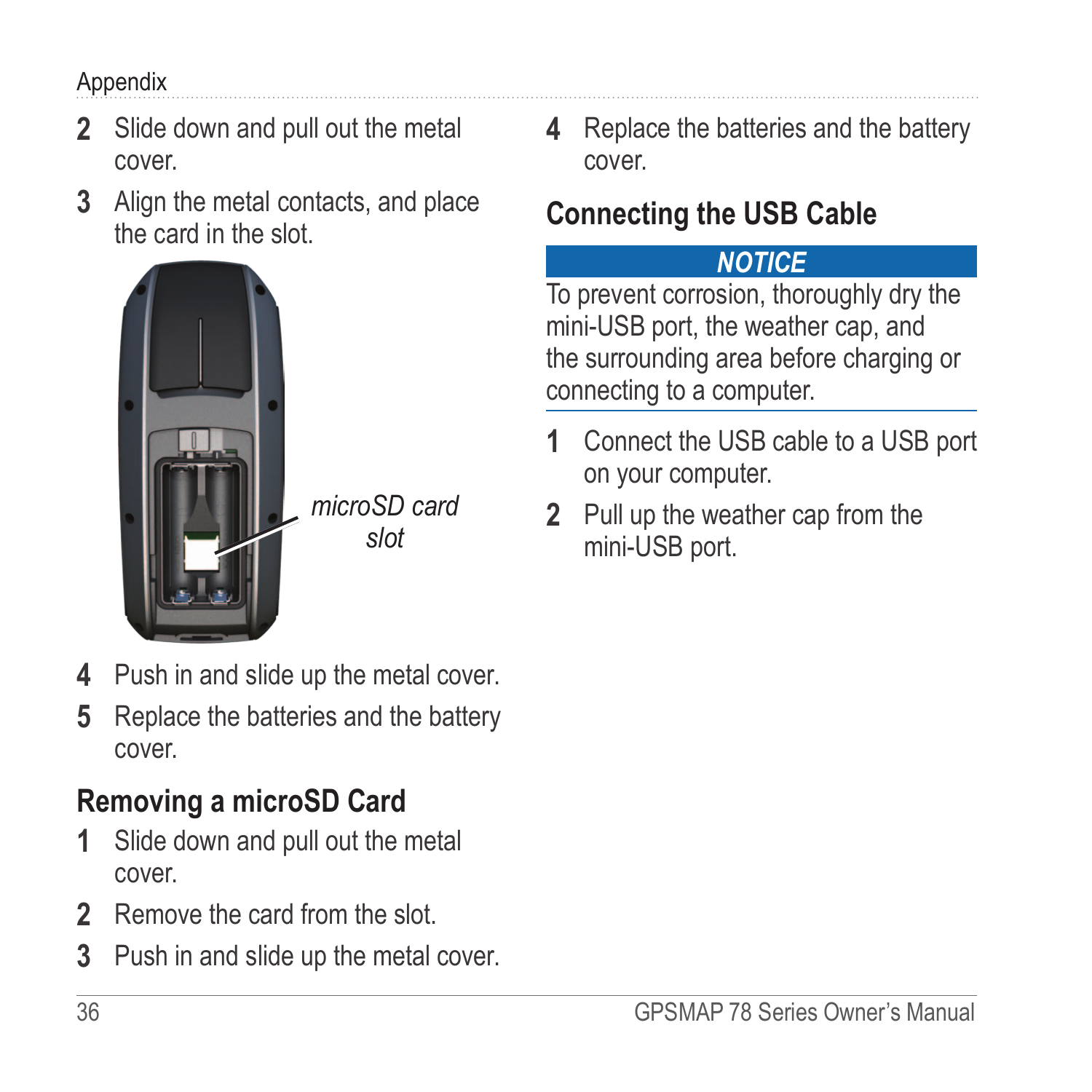<span id="page-40-0"></span>

**3** Plug the small end of the USB cable into the mini-USB port.

Your device and micro SD card (optional) appear as removable drives in My Computer on Windows computers and as mounted volumes on Mac computers.

### **Transferring Files to Your Computer**

After you have connected the device to your computer, you can copy and paste files from your computer into the device drives/volumes.

- **1** Browse your computer for the file.
- **2** Select the file.
- **3** Select **Edit** > **Copy**.
- **4** Open the "Garmin" or memory card drive/volume.
- **5** Select **Edit** > **Paste**.

### **Deleting Files**

#### *NOTICE*

Your device memory contains important system files and folders that should not be deleted.

Before you can delete files, you must connect the device to your computer [\(page 35](#page-38-1)).

- **1** Open the "Garmin" drive or volume.
- **2** If necessary, open a folder or volume.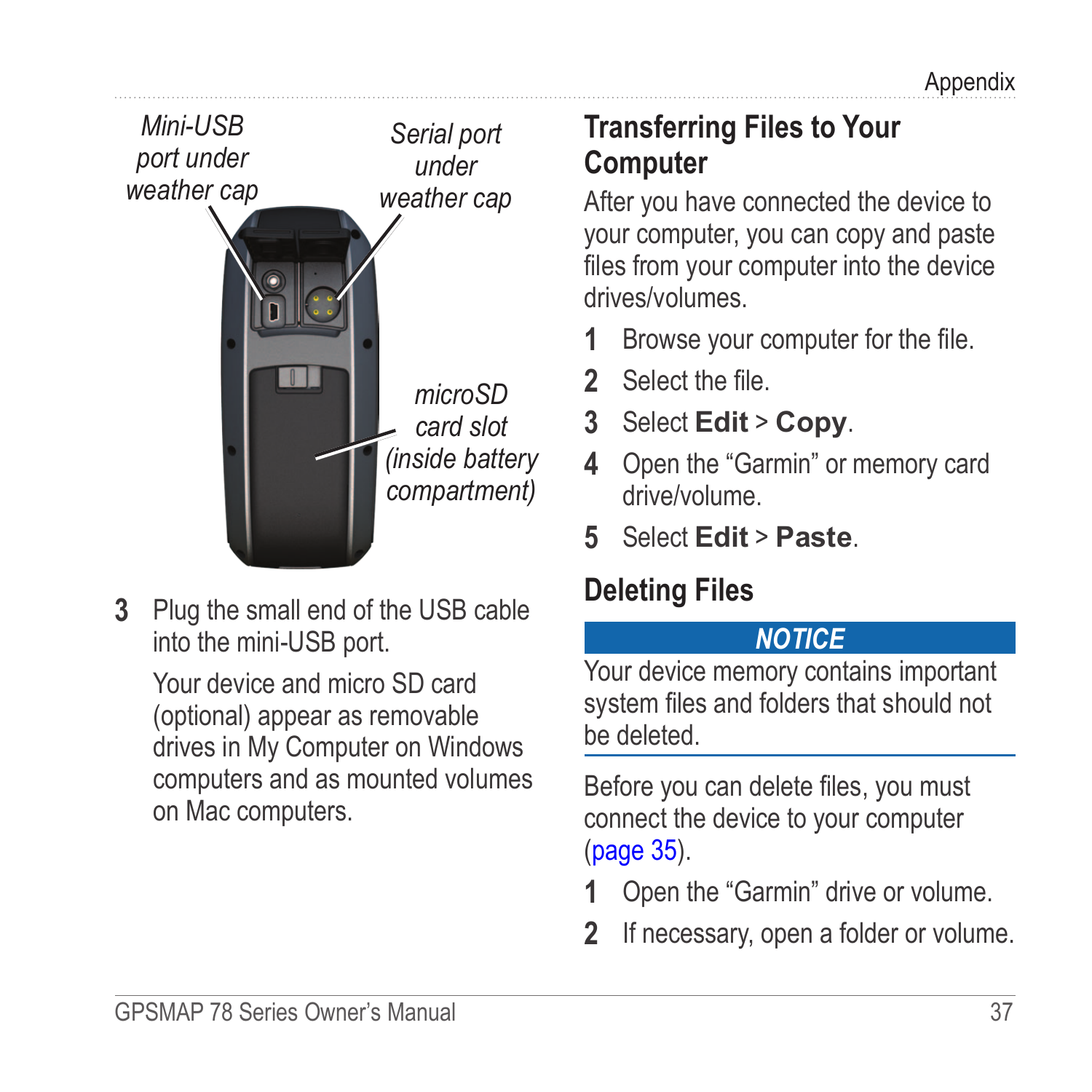#### <span id="page-41-0"></span>Appendix

- **3** Select the files.
- **4** Press the **Delete** key on your keyboard.

### **Disconnecting the USB Cable**

- **1** Complete an action:
	- For Windows computers, click the eject icon  $\leq$  in your system tray.
	- For Mac computers, drag the volume icon to the Trash
- **2** Disconnect the device from your computer.

## **Attaching the Wrist Strap**

**1** Place the loop of the wrist strap through the slot opening at the bottom of the device.

**2** Route the strap through the loop and pull it tight.

# **Caring for the Device**

### *NOTICE*

Avoid chemical cleaners and solvents that can damage plastic components.

### **Cleaning the Device**

- **1** Use a cloth dampened with a mild detergent solution.
- **2** Wipe it dry.

### **Cleaning the Screen**

- **1** Use a soft, clean, lint-free cloth.
- **2** If necessary, use water, isopropyl alcohol, or eyeglass lens cleaner.
- **3** Apply the liquid to the cloth, and gently wipe the screen with the cloth.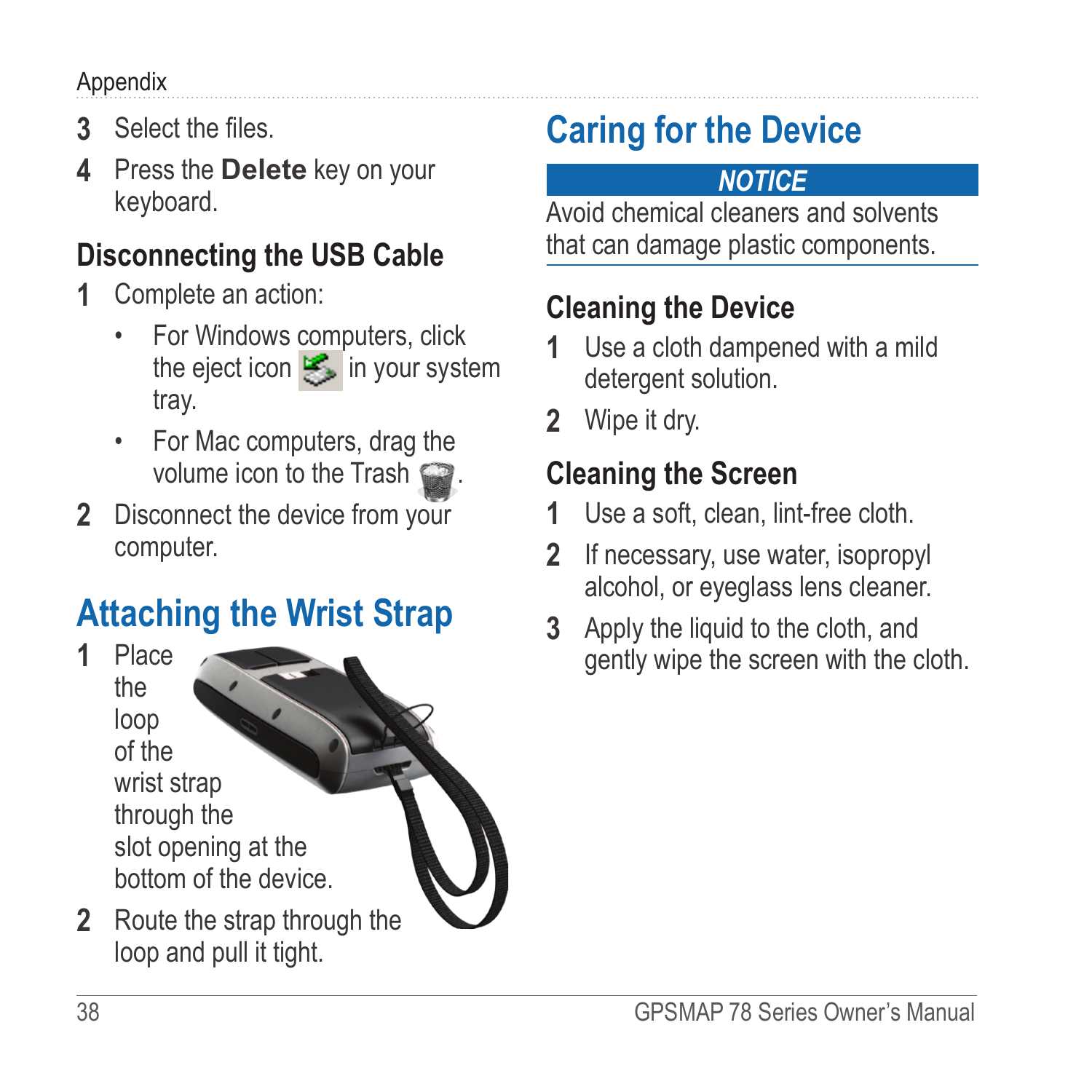## <span id="page-42-0"></span>**Troubleshooting**

| Problem                                                                                     | <b>Solution</b>                                                                                                                                                                                                                                                                                              |
|---------------------------------------------------------------------------------------------|--------------------------------------------------------------------------------------------------------------------------------------------------------------------------------------------------------------------------------------------------------------------------------------------------------------|
| The screen or buttons do<br>not respond. How do I<br>reset the device?                      | 1<br>Remove the batteries.<br>Reinstall the batteries.<br>2<br><b>NOTE:</b> This does not erase any of your data or settings.                                                                                                                                                                                |
| I want to reset all the<br>customized settings<br>back to the factory<br>defaults.          | From the main menu, select Setup > Reset > Restore Defaults.                                                                                                                                                                                                                                                 |
| My device does not<br>acquire satellite signals.                                            | $1_{-}$<br>Take your device out of parking garages and away from tall<br>buildings and trees.<br>Turn on the device.<br>2.<br>3.<br>Remain stationary for several minutes.                                                                                                                                   |
| The batteries do not last<br>long.                                                          | Decrease the backlight settings (page 33).                                                                                                                                                                                                                                                                   |
| How do I know my<br>device is in USB mass<br>storage mode?                                  | On the device, a screen appears showing the Garmin logo and<br>the USB symbol. On your computer, you should see a new<br>removable disk drive in My Computer on Windows computers<br>and a mounted volume on Mac computers.                                                                                  |
| My device is connected<br>to the computer, but it<br>will not go into mass<br>storage mode. | You may have loaded a corrupted file.<br>Disconnect the device from your computer.<br>1.<br>Turn off the device<br>2<br>3.<br>Press and hold the Rocker while you connect the device to<br>your computer.<br>Continue pressing the Rocker for 10 seconds or until the<br>device goes into mass storage mode. |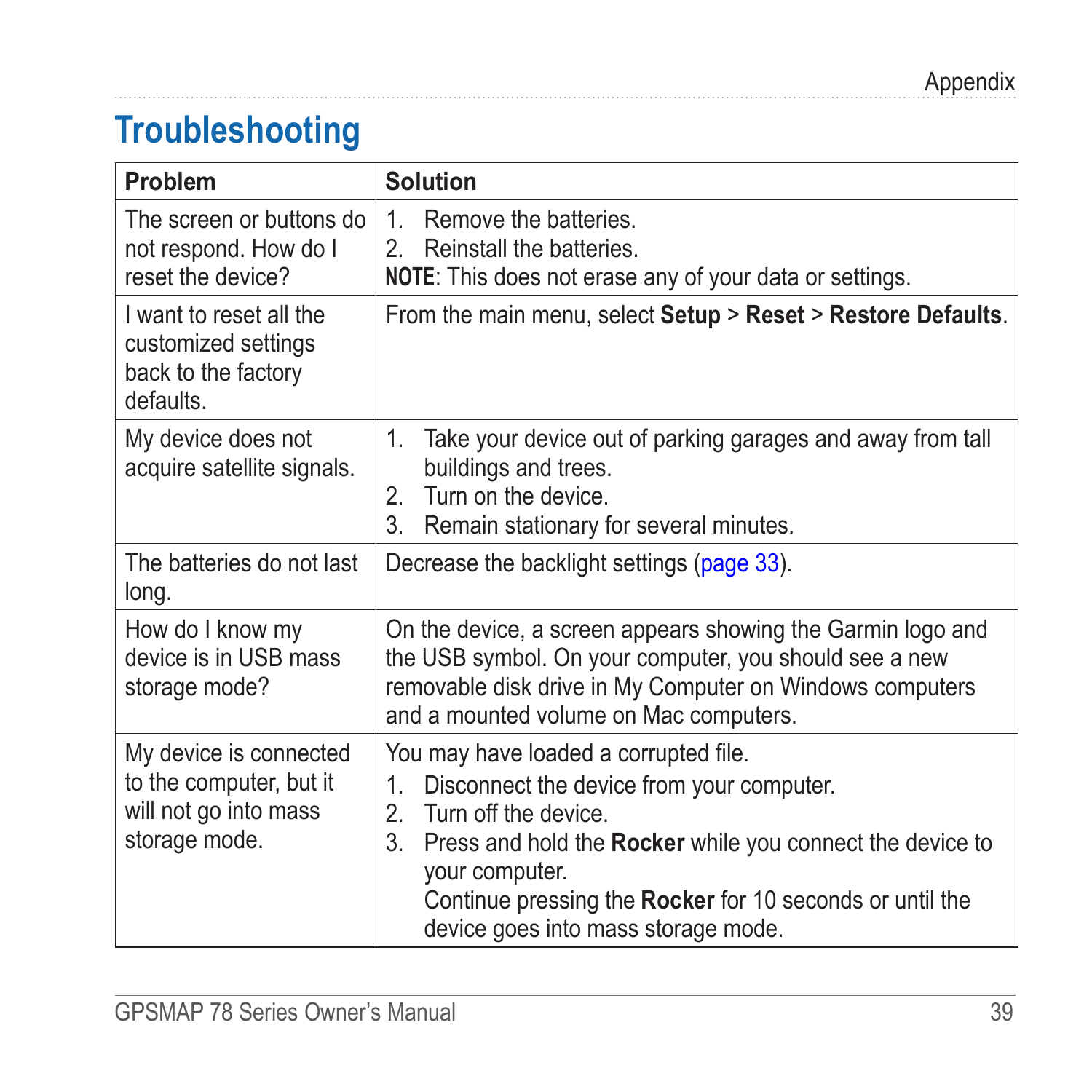<span id="page-43-0"></span>

| Problem                                                           | <b>Solution</b>                                                                                                                                                                                                                |
|-------------------------------------------------------------------|--------------------------------------------------------------------------------------------------------------------------------------------------------------------------------------------------------------------------------|
| I cannot see any new<br>removable drives in my<br>list of drives. | If you have several network drives mapped on your computer.<br>Windows may have trouble assigning drive letters to your<br>Garmin drives. See the Help file for your operating system to<br>learn how to assign drive letters. |
| I need replacement parts<br>or accessories.                       | Go to http://buy.garmin.com, or contact your Garmin dealer.                                                                                                                                                                    |
| I want to buy an external<br>GPS antenna.                         | Go to http://buy.garmin.com, or contact your Garmin dealer.                                                                                                                                                                    |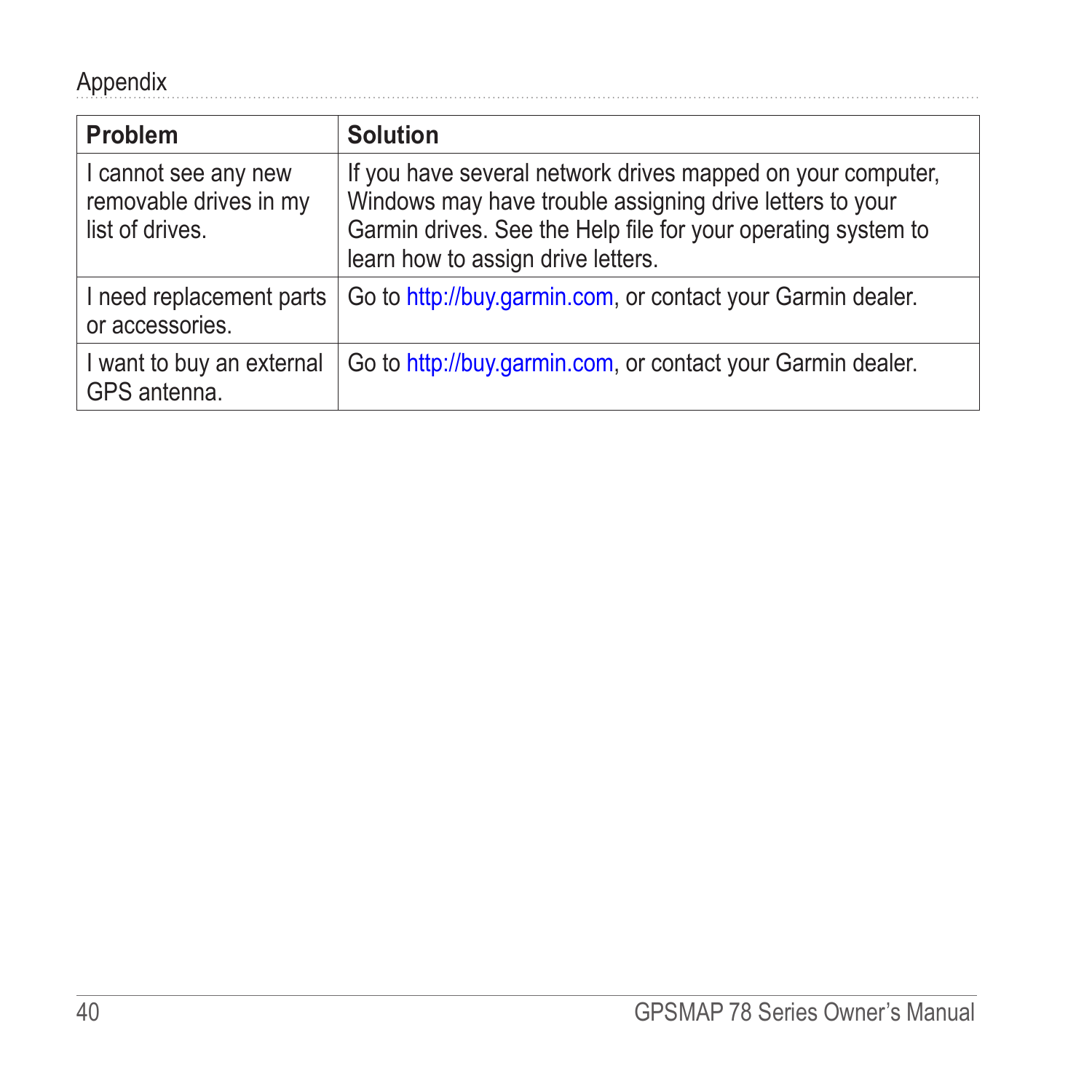# **Index**

### <span id="page-44-0"></span>**A**

accessories [34,](#page-37-0) [40](#page-43-0) fitness [34](#page-37-0) microSD card [34](#page-37-0) acquiring satellite signals [39](#page-42-0) active route [8](#page-11-0) alarms marine [25](#page-28-0) proximity [17](#page-20-0) time [19](#page-22-0) altimeter calibrating [15](#page-18-0) plot type [28](#page-31-0) settings [28](#page-31-0) ANT+ accessories [34](#page-37-0) area calculation [18](#page-21-0) Autol ocate [19](#page-22-0)

#### **B**

backlight [4,](#page-7-0) [31](#page-34-0), [33](#page-36-0) BaseCamp [35](#page-38-0) batteries [20](#page-23-0), [23](#page-26-0), [32](#page-35-0) about [33](#page-36-0) information [3](#page-6-0) installing [3](#page-6-0) maximizing life [33](#page-36-0)

selecting the type [33](#page-36-0) storage [33](#page-36-0) warnings [33](#page-36-0) beeps [24](#page-27-0) buttons [4](#page-7-0)

### **C**

calculator [19](#page-22-0) calendar [19](#page-22-0) calibrating altimeter [15](#page-18-0) compass [15](#page-18-0) caring for the device [38](#page-41-0) long-term storage [34](#page-37-0) compass calibrating [13](#page-16-0) navigating [13](#page-16-0) setup options [14](#page-17-0) connecting USB cable [36](#page-39-0) wireless accessories [34](#page-37-0) wirelessly [17](#page-20-0) creating routes [6](#page-9-0) waypoints [5](#page-8-0) customizing data fields [11](#page-14-0) device settings [23](#page-26-0)[–30](#page-33-0) profiles [30](#page-33-0)

#### **D**

dashboard change [16](#page-19-0) data fields [11](#page-14-0) options [20](#page-23-0) data storage [32](#page-35-0) deleting files [37](#page-40-0) profiles [30](#page-33-0) routes [7](#page-10-0) tracks [10](#page-13-0) waypoints [6](#page-9-0) display backlight [31](#page-34-0) backlight timeout [24](#page-27-0) screen capture [24](#page-27-0) settings [24](#page-27-0) display settings backlight [33](#page-36-0) downloading software [31](#page-34-0)

#### **E**

editing profiles [30](#page-33-0) routes [7](#page-10-0) waypoints [6](#page-9-0) elevation plot [10,](#page-13-0) [15](#page-18-0) barometric altimeter [15](#page-18-0)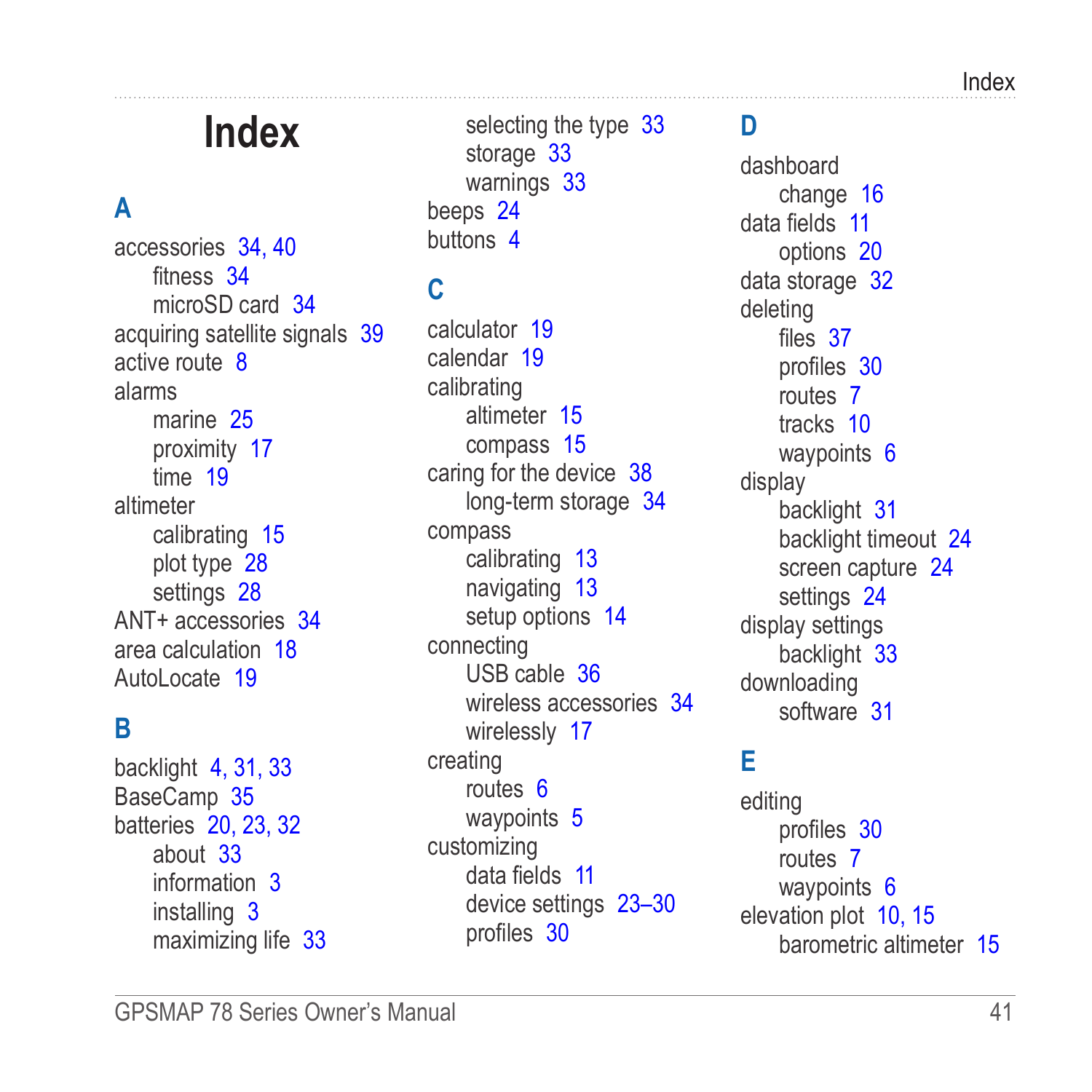#### Index

reset [15](#page-18-0) setup [15](#page-18-0) ENTER button [4](#page-7-0) external antenna [2](#page-5-0)

#### **F**

FIND button [4](#page-7-0), [5](#page-8-0), [8,](#page-11-0) [9,](#page-12-0) [10](#page-13-0) fitness options [34](#page-37-0)

#### **G**

Garmin Product Support [31](#page-34-0) geocaches [16](#page-19-0), [29](#page-32-0) downloading [17](#page-20-0) navigating [17](#page-20-0) settings [28](#page-31-0) GPS signals [3,](#page-6-0) [18,](#page-21-0) [20,](#page-23-0) [21,](#page-24-0) [32](#page-35-0), [39](#page-42-0) system settings [23](#page-26-0) turning off GPS [18](#page-21-0)

#### **H**

HomePort [35](#page-38-0) hunting and fishing times [19](#page-22-0)

#### **L**

language [3,](#page-6-0) [23](#page-26-0)

#### **M**

main menu

settings [16](#page-19-0) man overboard [4](#page-7-0) map [11](#page-14-0) changing orientation [11](#page-14-0) datum [28](#page-31-0) detail [12](#page-15-0) information [12](#page-15-0) measuring distance [12](#page-15-0) setup options [12](#page-15-0) showing tracks [10](#page-13-0) viewing routes [7](#page-10-0) map datum coordinate system [27](#page-30-0) marine settings [24](#page-27-0)-25 MARK button [4](#page-7-0) MCX connector [2](#page-5-0) measuring area [18](#page-21-0) distance [12](#page-15-0) MENU button [4](#page-7-0), [11](#page-14-0), [16](#page-19-0), [19](#page-22-0) microSD card [32](#page-35-0), [34–](#page-37-0)[36](#page-39-0) MOB button [4](#page-7-0) moonphase [19](#page-22-0)

#### **N**

navigating compass [13](#page-16-0) routes [8](#page-11-0) to geocaches [17](#page-20-0) to waypoints [5](#page-8-0)

tracks [10](#page-13-0)

#### **P**

PAGF button [4](#page-7-0) pages adding a page [26](#page-29-0) removing [27](#page-30-0) sequence [26](#page-29-0) position format [27](#page-30-0) power button [3,](#page-6-0) [4,](#page-7-0) [31,](#page-34-0) [33](#page-36-0) profiles [18](#page-21-0) change [18](#page-21-0) creating [30](#page-33-0) setting [18](#page-21-0) proximity alarms [17](#page-20-0)

#### **Q**

QUIT button [4](#page-7-0)

#### **R**

recording tracks [9](#page-12-0) registering your device [30](#page-33-0) reset current track [26](#page-29-0) data [26](#page-29-0) defaults [26](#page-29-0) trip data [26](#page-29-0) waypoints [26](#page-29-0) restoring default settings [11](#page-14-0)

42 GPSMAP 78 Series Owner's Manual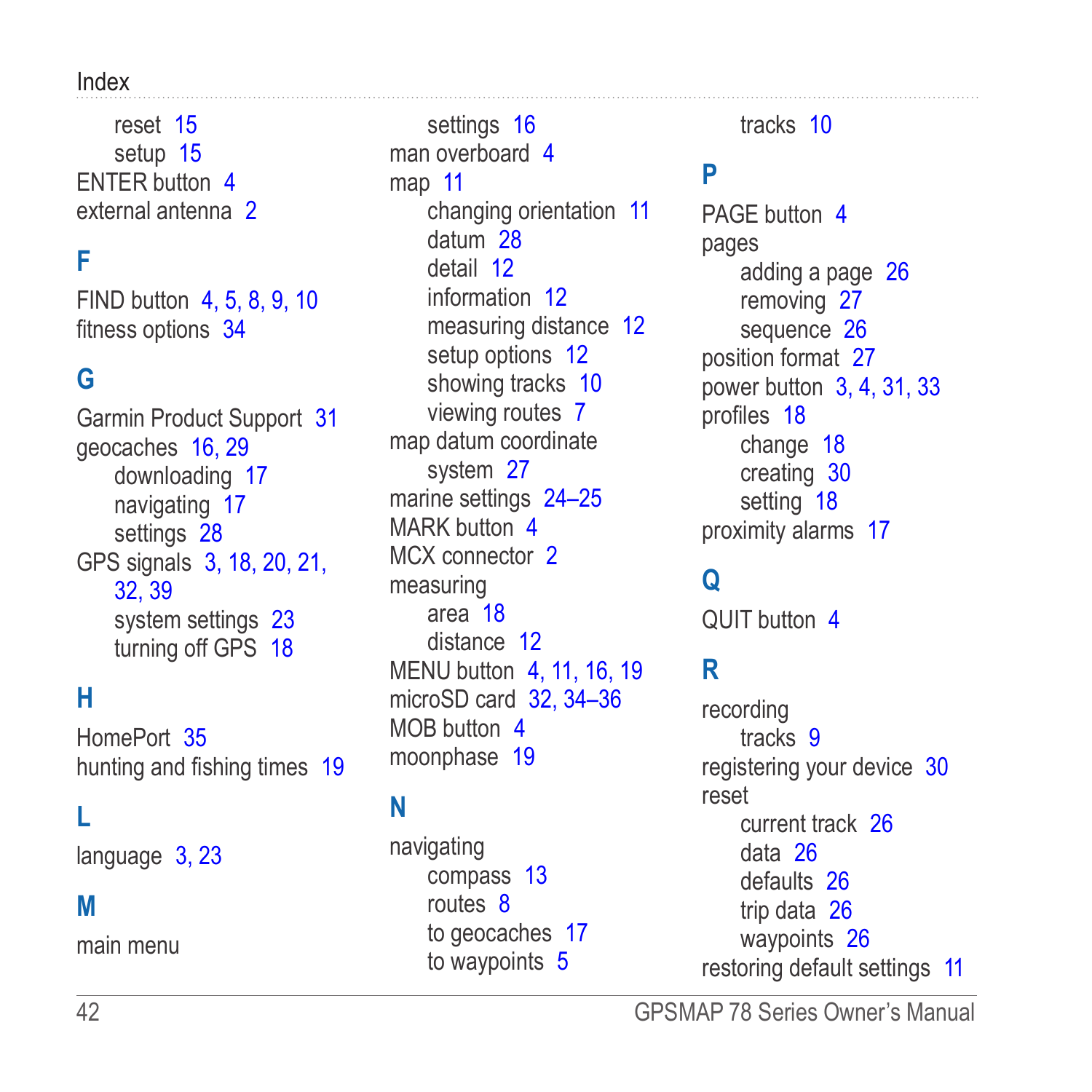#### Index

#### Rocker [5](#page-8-0)

routes active route [8](#page-11-0) avoidance [29](#page-32-0) creating [6](#page-9-0) deleting [7](#page-10-0) editing [7](#page-10-0) editing name [7](#page-10-0) guidance method [29](#page-32-0) navigating [8](#page-11-0) settings [29](#page-32-0)

### **S**

satellite signals [3](#page-6-0), [18](#page-21-0), [20](#page-23-0), [21](#page-24-0), [32](#page-35-0), [39](#page-42-0) Autol ocate [19](#page-22-0) system settings [23](#page-26-0) turning off GPS [18](#page-21-0) saving tracks [10](#page-13-0) search menu 4.5 Sight 'N Go [14](#page-17-0) software updating [31](#page-34-0) version [31](#page-34-0) specifications [32](#page-35-0) stopwatch [19](#page-22-0) sun and moon times [19](#page-22-0) system settings [23](#page-26-0)

### **T**

time alarms [19](#page-22-0) data fields [22](#page-25-0) settings [27](#page-30-0) stopwatch [19](#page-22-0) sunrise and sunset [19](#page-22-0), [22](#page-25-0) zone [27](#page-30-0) times hunting and fishing [19](#page-22-0) tones [24](#page-27-0) tracks about [9](#page-12-0) clearing current [10](#page-13-0) deleting [10](#page-13-0) navigating [10](#page-13-0) recording [9](#page-12-0) saving [10](#page-13-0) viewing [10](#page-13-0) transferring files [37](#page-40-0) using USB [37](#page-40-0) wirelessly [17](#page-20-0) trip computer [16](#page-19-0) troubleshooting [39](#page-42-0)

#### **U**

unit ID [31](#page-34-0) updating

software [31](#page-34-0) USB cable [39](#page-42-0) connecting [36](#page-39-0) disconnecting [38](#page-41-0)

#### **W**

waypoints averaging [19](#page-22-0) creating [5](#page-8-0) deleting [6](#page-9-0) editting [6](#page-9-0) navigating to [5](#page-8-0) wrist strap [38](#page-41-0)

#### **Z**

zooming [5](#page-8-0), [12](#page-15-0) zoom ranges [15](#page-18-0)